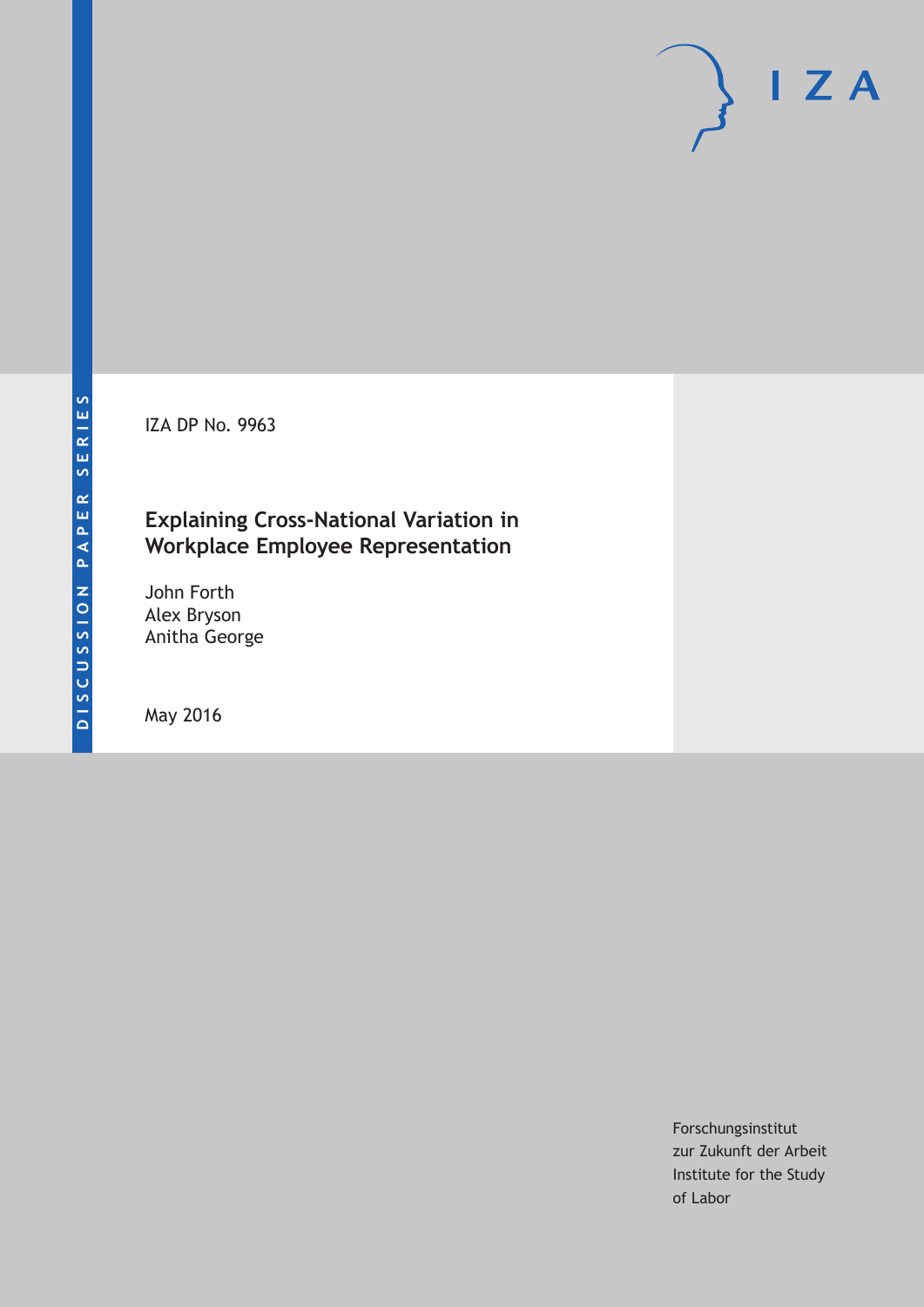# **Explaining Cross-National Variation in Workplace Employee Representation**

## **John Forth**

*NIESR* 

## **Alex Bryson**

*University College London, NIESR and IZA* 

### **Anitha George**

*NIESR*

### Discussion Paper No. 9963 May 2016

IZA

P.O. Box 7240 53072 Bonn **Germany** 

Phone: +49-228-3894-0 Fax: +49-228-3894-180 E-mail: iza@iza.org

Any opinions expressed here are those of the author(s) and not those of IZA. Research published in this series may include views on policy, but the institute itself takes no institutional policy positions. The IZA research network is committed to the IZA Guiding Principles of Research Integrity.

The Institute for the Study of Labor (IZA) in Bonn is a local and virtual international research center and a place of communication between science, politics and business. IZA is an independent nonprofit organization supported by Deutsche Post Foundation. The center is associated with the University of Bonn and offers a stimulating research environment through its international network, workshops and conferences, data service, project support, research visits and doctoral program. IZA engages in (i) original and internationally competitive research in all fields of labor economics, (ii) development of policy concepts, and (iii) dissemination of research results and concepts to the interested public.

IZA Discussion Papers often represent preliminary work and are circulated to encourage discussion. Citation of such a paper should account for its provisional character. A revised version may be available directly from the author.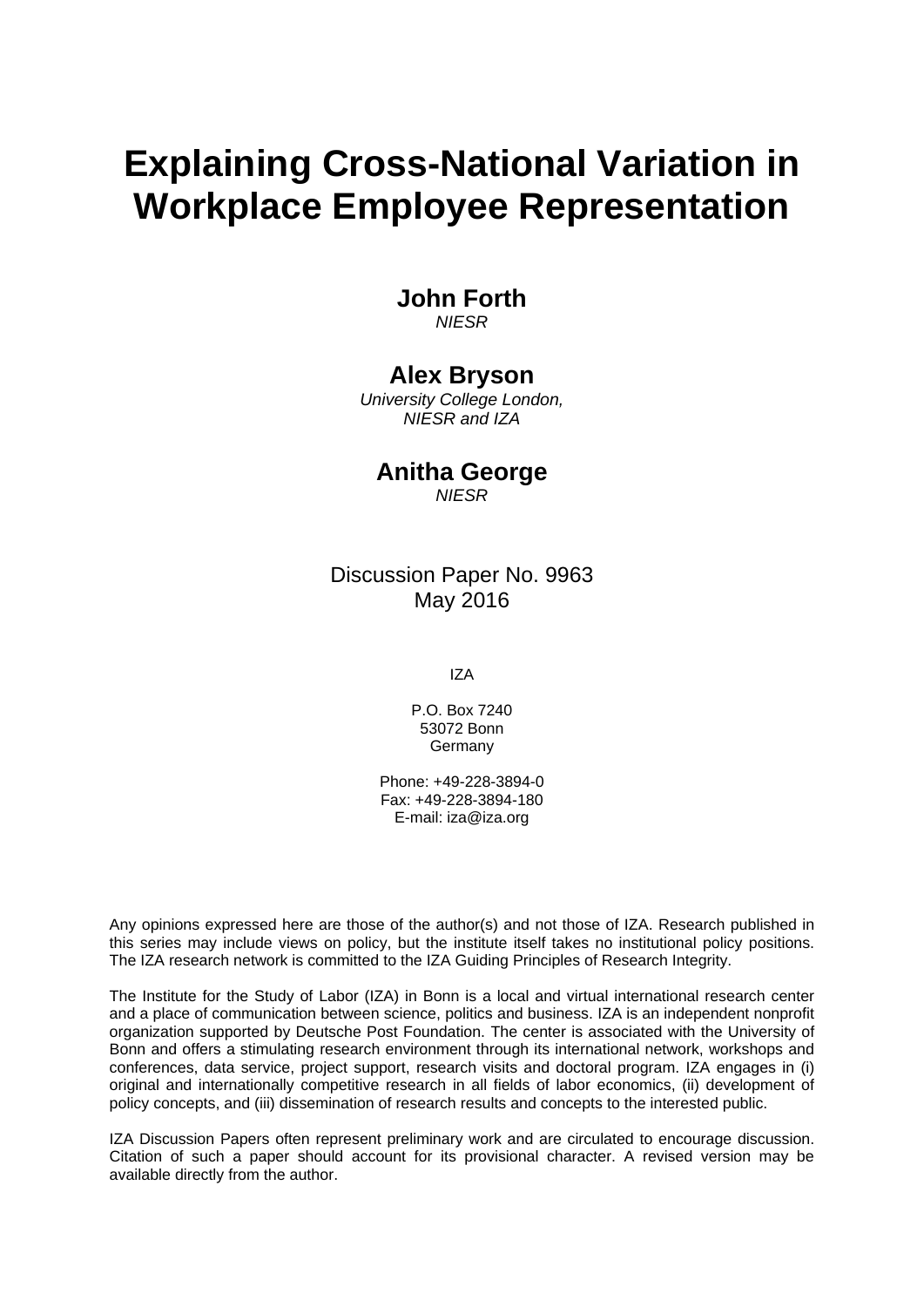IZA Discussion Paper No. 9963 May 2016

## **ABSTRACT**

## **Explaining Cross-National Variation in Workplace Employee Representation\***

Across Europe, there are many differing opinions on whether workplace employee representation should be encouraged or discouraged. Yet there is very little evidence on the variations in workplace employee representation across Europe or the reasons for this. We use a workplace survey covering 27 EU countries to show that its incidence is strongly and independently correlated with the degree of centralization in a country's industrial relations regime and the extent of legislative support. Industry rents are also important in explaining trade union presence, but are unimportant in the case of works councils. Turning to the effects of workplace employee representation, we find support for the exit-voice model  $$ traditionally associated with Anglo-Saxon regimes – whereby worker representation is associated with poorer perceptions of the employment relations climate and with lower voluntary quit rates.

JEL Classification: J51, J53, J83

Keywords: trade unions, works councils, employee representation, social dialogue

Corresponding author:

 $\overline{a}$ 

Alex Bryson Department of Social Science University College London Gower Street London WC1E 6BT United Kingdom E-mail: a.bryson@ucl.ac.uk

<sup>\*</sup> This work was supported by the European Foundation for the Improvement of Living and Working Conditions (Eurofound). The European Company Survey data were supplied by the UK Data Archive. We thank Jelle Visser, Mike Terry, Claudio Lucifora, John Earle, Jens Lind, Richard Upward, Guy Vernon, colleagues at NIESR and participants at 2016 Jean Monnet Lecture at the University of Pisa and the 2012 BUIRA and WPEG conferences for comments.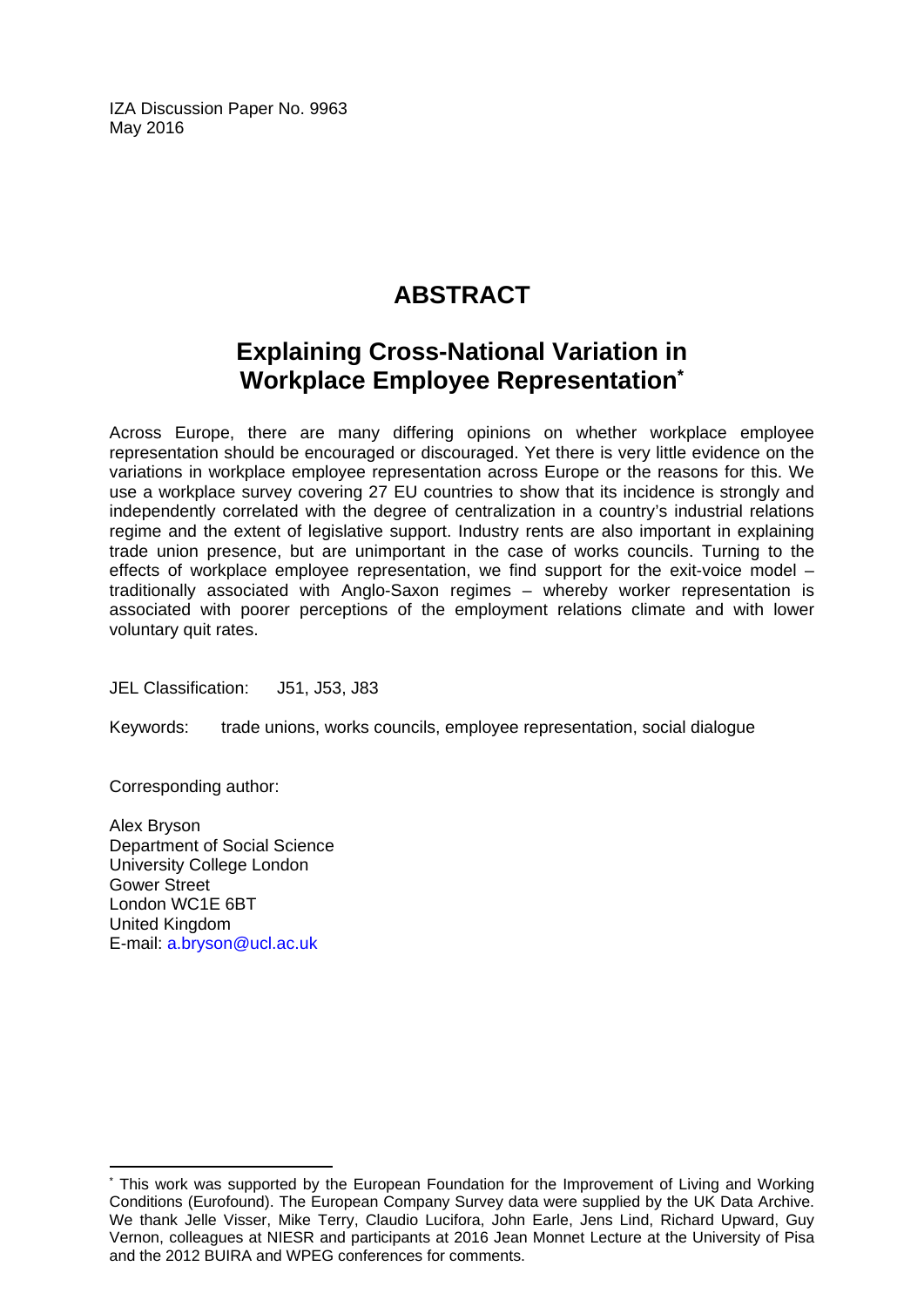#### **1. Introduction**

In many countries of the European Union – and within the European Commission – the provision of opportunities for effective dialogue between employers and workers is seen as an important complement to legislation in achieving the twin goals of social cohesion and economic growth. From an economic perspective, employee representation is seen as a means of reducing transaction costs, facilitating information exchange and negotiating a path through changed circumstances (see Simon, 1951; Hirschmann, 1970; Freeman and Lazear, 1995). From a social perspective, it is seen as a means of providing workers with opportunities to influence the terms of their engagement, particularly when times are hard. 'Social dialogue' is thus seen as a "component of democratic government and also of economic and social modernisation" (European Commission, 2002: 6) and so employee representation is broadly encouraged. However, policy makers in some countries (such as the UK) take a more laissez-faire approach, arguing that employers and employees should be seen as equal partners in the employment exchange and that one can expect them jointly to arrive at forms of workplace regulation that are efficient; this may or may not involve forms of employee representation.

Although there have been recent investigations of the structures and outcomes of social dialogue at sectoral and national level within Europe (e.g. Avdagic, 2010; Pochet, 2005; Keller and Weber, 2011), there is a paucity of empirical research into the prevalence, determinants and outcomes of employee representation at workplace-level. We use the European Company Survey 2009 (ECS 2009) to investigate the prevalence and nature of workplace employee representation across the EU27 and its candidate countries. Our contribution is five-fold.

First we document the extensive variation, both within and across countries, in the prevalence of trade union representation and works council-type representation. We find the proportion of workplaces with some form of institutional worker representation exceeds 50 per cent in Denmark, Sweden, Spain and France, but is less than 20 per cent in the Czech Republic, Portugal and Greece.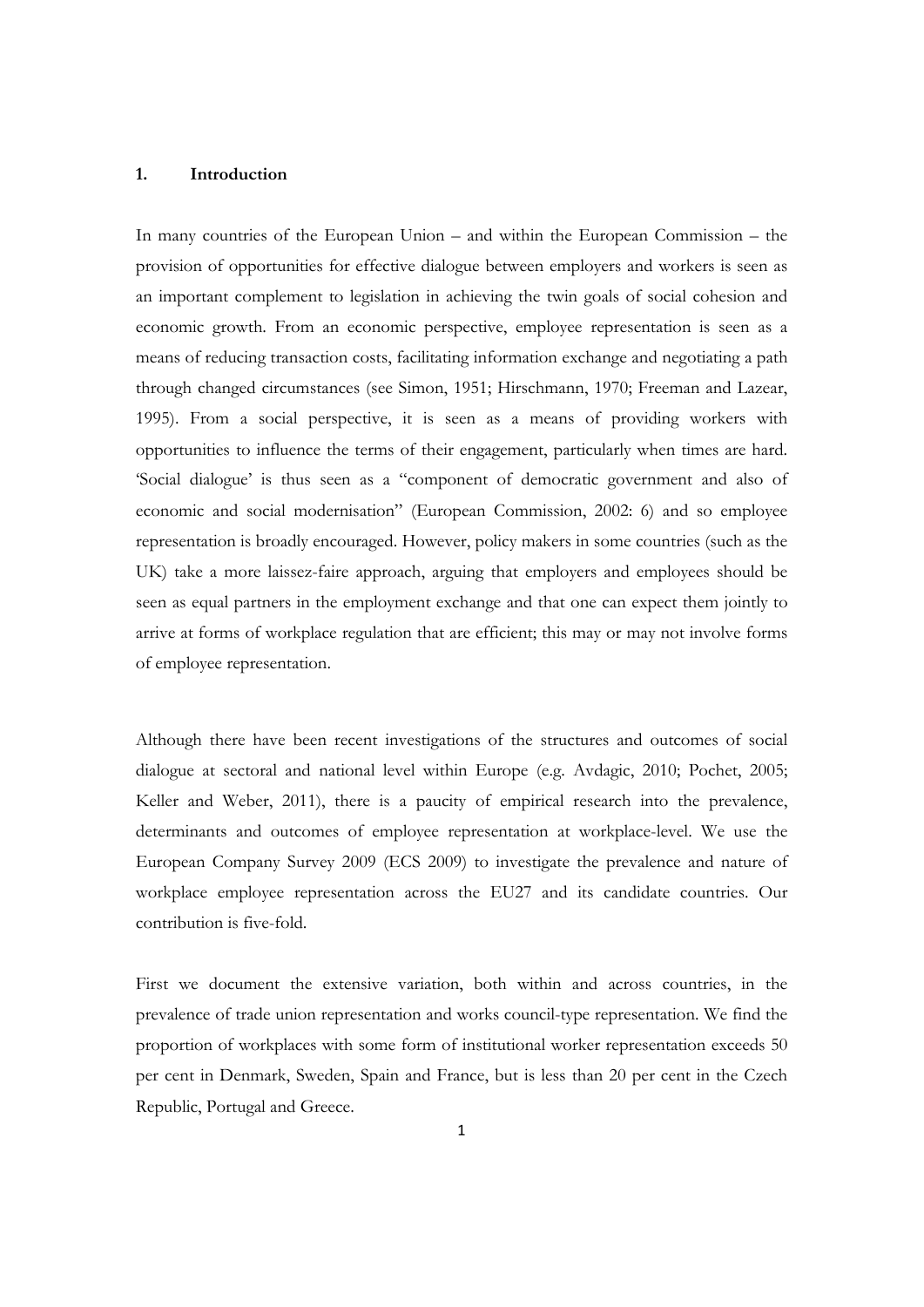Second, we confirm the results of existing single-country studies (e.g. Addison et al, 2010; Bryson et al, 2004) in finding that workplace employee representation is more likely in larger workplaces and organisations, in the public sector, and in workplaces which have recently undergone organizational change. We also confirm hypotheses that union representation will be more likely in industry sectors where there are rents to share. We are thus able to establish that many of the existing 'stylized facts', which have been established in studies of Britain, France and Germany, apply more broadly within Europe as a whole.

Third, the availability of multi-country survey data provides an opportunity to identify the national institutional factors which either encourage or discourage the establishment of workplace-based structures for employee representation. Country-level factors matter a great deal: country dummies account for roughly one-fifth of all the variance in workplace representation. The incidence of workplace representation is strongly and independently correlated with the degree of centralization in the industrial relations regime, the extent of public confidence in trade unions and the extent of legislative support for workplace representatives.

Fourth, we examine the incidence and correlates of different *types* of worker representation, focusing on the potential complementarity between unions and other forms of representation in countries where both are possible, such as the UK (Hall et al, 2009) and Germany (Addison et al, 2010).

Fifth, we consider the association between the *presence* of workplace employee representation and the *character* of employment relations. We find evidence in support of the exit-voice model traditionally associated with Anglo-Saxon regimes whereby worker representation is associated with poorer perceptions of the employment relations climate and with lower voluntary quit rates. However, these findings on the effects of worker representation are only statistically significant where representation takes a dual-channel form, combining both trade union and works council representation.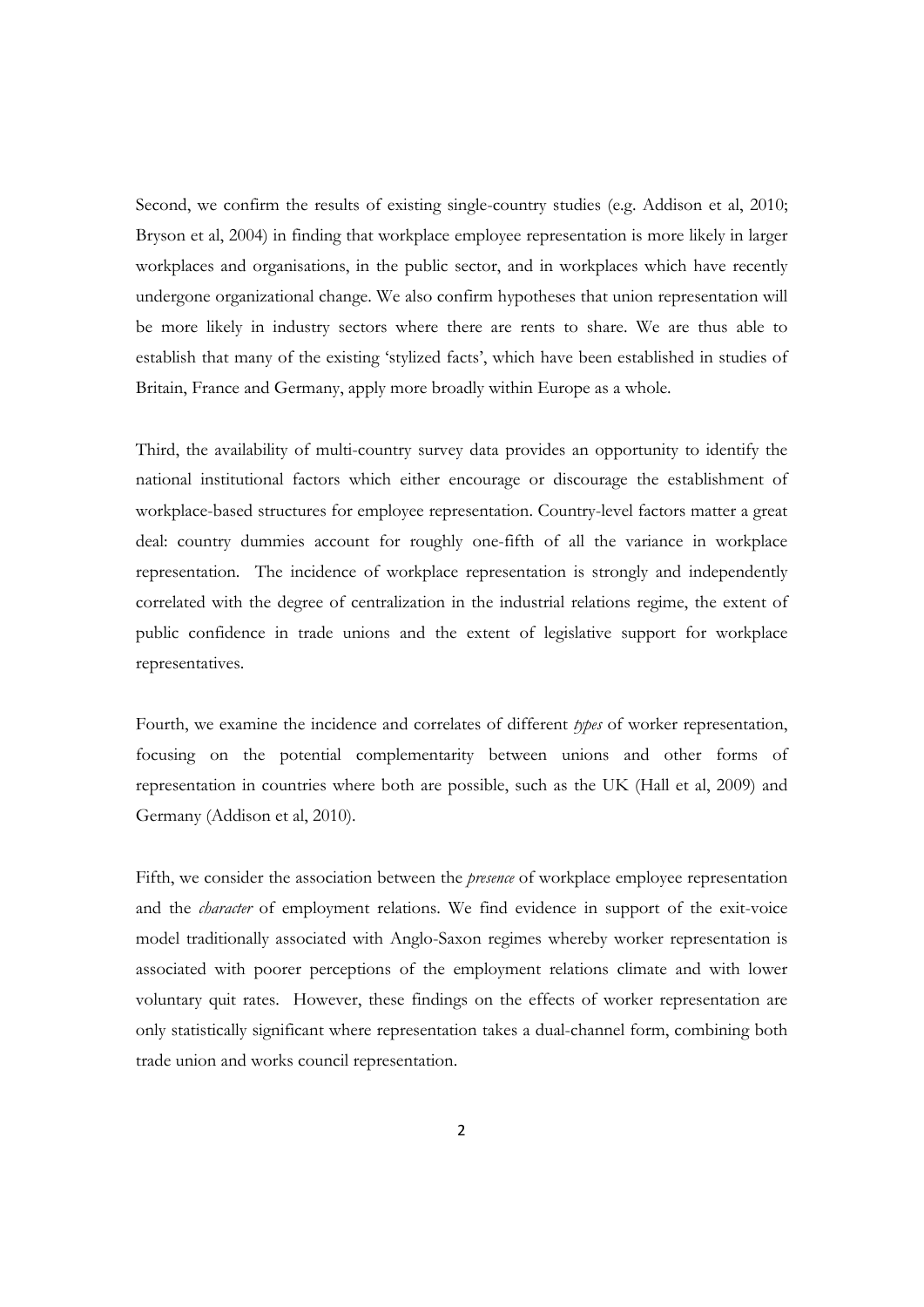The remainder of this paper is organized as follows. In Section 2 we briefly outline the key factors in the decision by a firm or its workers to develop arrangements for employee representation. This provides the broad framework for Section 3 in which we outline our hypotheses in more detail. Section 4 discusses data and methods, whilst Sections 5 and 6 present our results. Finally Section 7 concludes.

#### **2. The origins and form of employee representation**

In the absence of legislative constraints, the decision by a firm or its workers to develop arrangements for worker representation is a choice made having appraised the costs and benefits of the decision. Among the potential benefits for an employer is the potential for increased labour productivity, which may arise for a number of reasons. First, worker representation can serve as an efficient means of aggregating workers' tacit knowledge about production processes and communicating this knowledge to the employer to assist with productivity enhancements. In turn, employee quit rates may fall where employee representation gives effective voice to employees' concerns (see Freeman and Medoff, 1984), thus reducing the costs employers face when employees quit and need to be replaced. Lengthier contracts with employees also mean employers are able to recoup the costs associated with long-term investments in their human capital such as training. Among the potential costs of employee representation include the transaction costs associated with dialogue with employee representatives, although one would typically expect these to be lower than the costs incurred through attempts to discuss matters with each employee individually. In the case of union representation, employers may also need to factor in the potential costs of rent-sharing and the hold-up problems associated with industrial action.

Whether fostering employee representation is optimal for a given firm depends on the firm's particular circumstances and the basis on which they compete. Engaging with employee representatives will typically reduce transaction costs more for a large firm than a small one. The benefits of any decrease in employee quits will similarly be of greater benefit to firms that are heavily reliant on scarce types of labour than to firms for whom replacement labour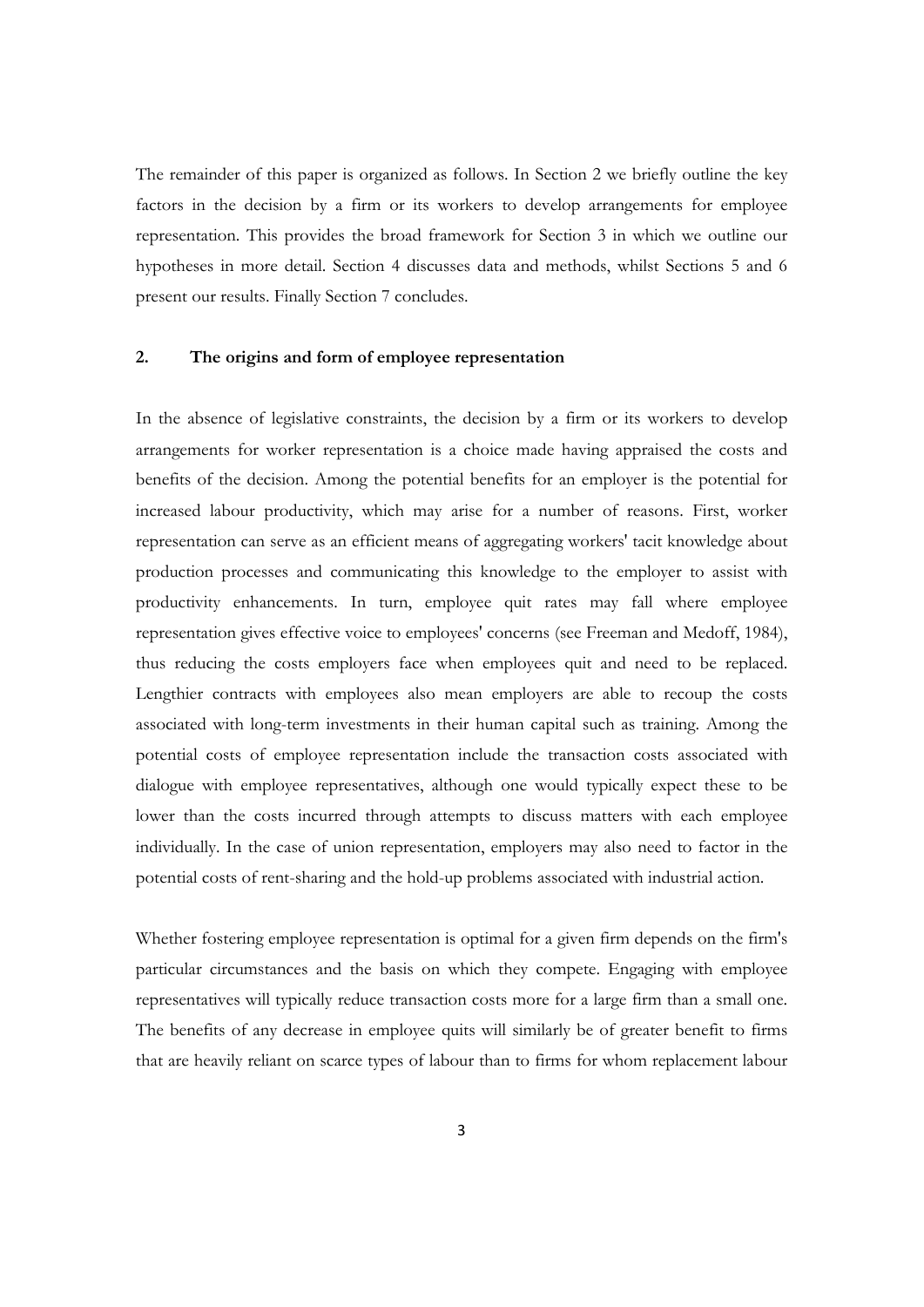is plentiful. One of the difficulties employers face is that the net benefits are not clear cut in each individual case.

An economic cost/benefit framework can also be applied to the choices employees make in deciding whether and, if so, which type of representation to invest in. In a workplace setting, the costs for employees might include the opprobrium of an employer intent on avoiding social dialogue, and the time and effort employees have to devote to the process of communication with the employer through representatives. The incentives to engage in social dialogue will be higher where there are clear private returns to the employees from the process of social dialogue, such as a wage premium. However, a problem may arise where the benefits of representation are public goods, that is to say, benefits that accrue to all workers, irrespective of their personal investments in social dialogue. This creates a problem of collective action whereby it may be rational for employees to "free-ride" on the efforts of others. If all make this decision, social dialogue may not emerge because for each individual the costs of pursuing social dialogue outweigh the benefits. This incentive problem can provide the rationale for state intervention which precludes the possibility of workers "freeriding" on the benefits of others. One such solution is the closed shop, wherein employees in a unionised environment must either join the union or pay an agency fee to the union in recognition of the fact that collectively agreed terms and conditions apply to all at the workplace (Olson, 1965).

If a firm decides that the encouragement of employee representation is in its interests, it still has a choice as to which type to use. That choice can be characterised in terms of a "make" or "buy" decision (Willman et al., 2007). A firm may choose to invest in their own mechanism by implementing a structure of its own design, such as an employer-initiated consultation committee. Alternatively, the employer may choose to "buy" in a mechanism for the conduct of social dialogue, such as a trades union, which may act as an agent for the employer in the production of social dialogue. These are not mutually exclusive choices since employers may seek to combine different channels of representation. The choice as to which form, or forms, to deploy also comes with costs and benefits. The "make" decision comes with up-front costs since the onus is on the employer to put mechanisms in place which can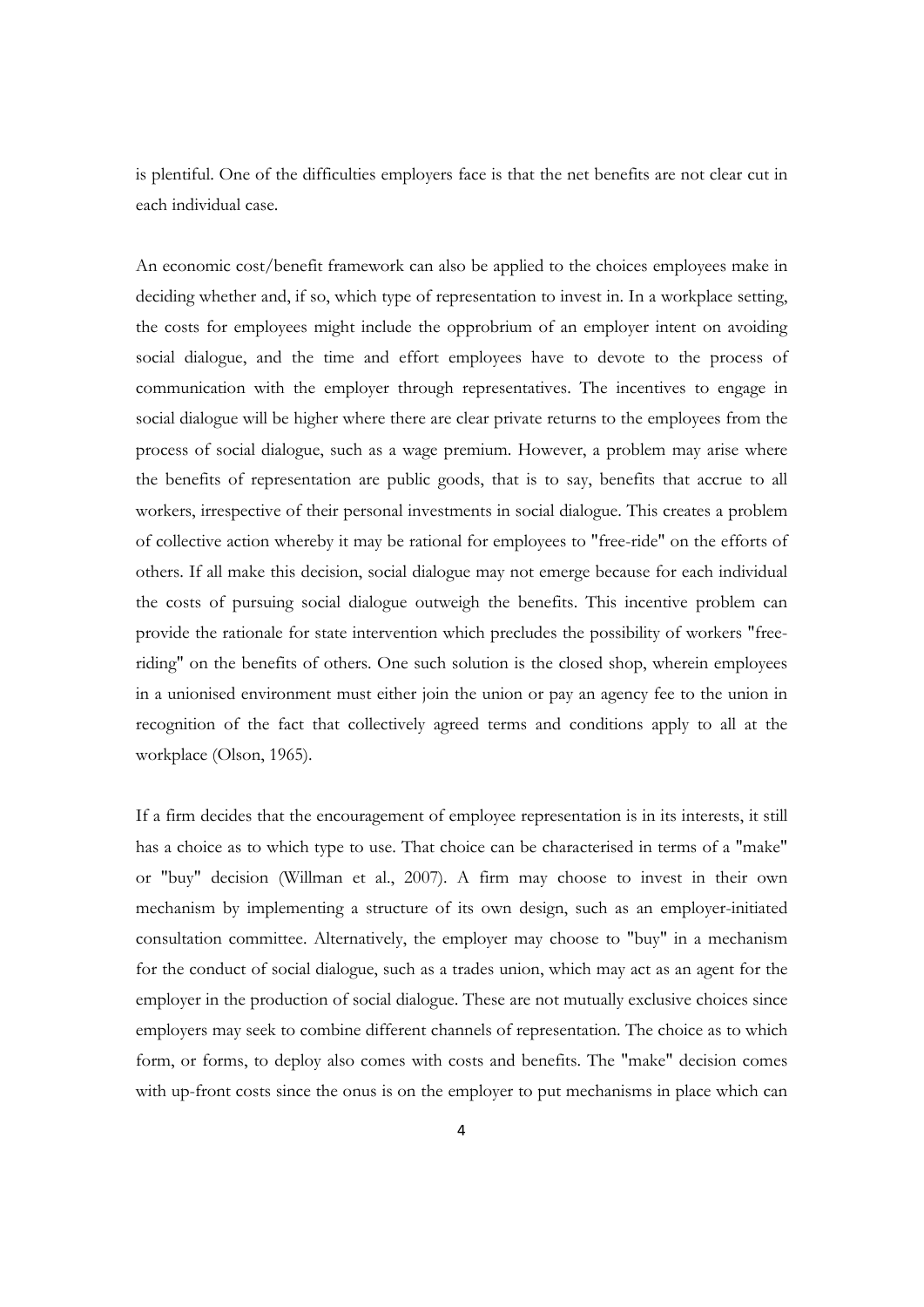help deliver 'voice'. The "buy" decision entails costs of a different kind, including the transaction costs of dealing with an independent third party, and the potential for counterparty risk which arises from the fact that the union is operating not simply as an agent for the employer, but also as a voluntary membership organization committed to delivering benefits for its members. If the latter takes precedence, and there is a conflict between the interests of the employer and employees, the union may choose to prioritise the latter at the expense of the former.

Governments can alter the cost/benefit calculation firms make when deciding whether or not to engage in social dialogue and, if so, how. They may do so directly, for example by requiring firms to engage in discussions with employee representatives if the firms is of a certain size or if it is considering redundancies. They may also do so indirectly, for example by reserving preferential contractor status for those firms with representative structures in place. Employees can also alter the cost/benefit calculation made by firms. The most obvious example might be employee collective action to cut off the supply of labour to the employer - what Freeman and Medoff (1984) termed the "monopoly face" of trade unionism. By coming together collectively, employees are able to leverage their labour power in a way that is more effective than when they act in isolation.

#### **3. Empirical Approach and Hypotheses**

The foregoing discussion serves to illustrate that the presence or absence of workplace representation can be determined by a wide range of factors, some of which are internal to the workplace and others of which relate to the product market in which it operates or the broader institutional context in which the firm is located. Our analysis of the ECS 2009 investigates the incidence at workplace level of both trade union representation and works council-type bodies. We consider influences at three different levels: (i) macro-level, by which we mean country-level characteristics such as the extent of legal support for institutions of employee representation; (ii) meso-level, by which we mean sector-level characteristics such as the degree of product market competition; and (iii) micro-level, by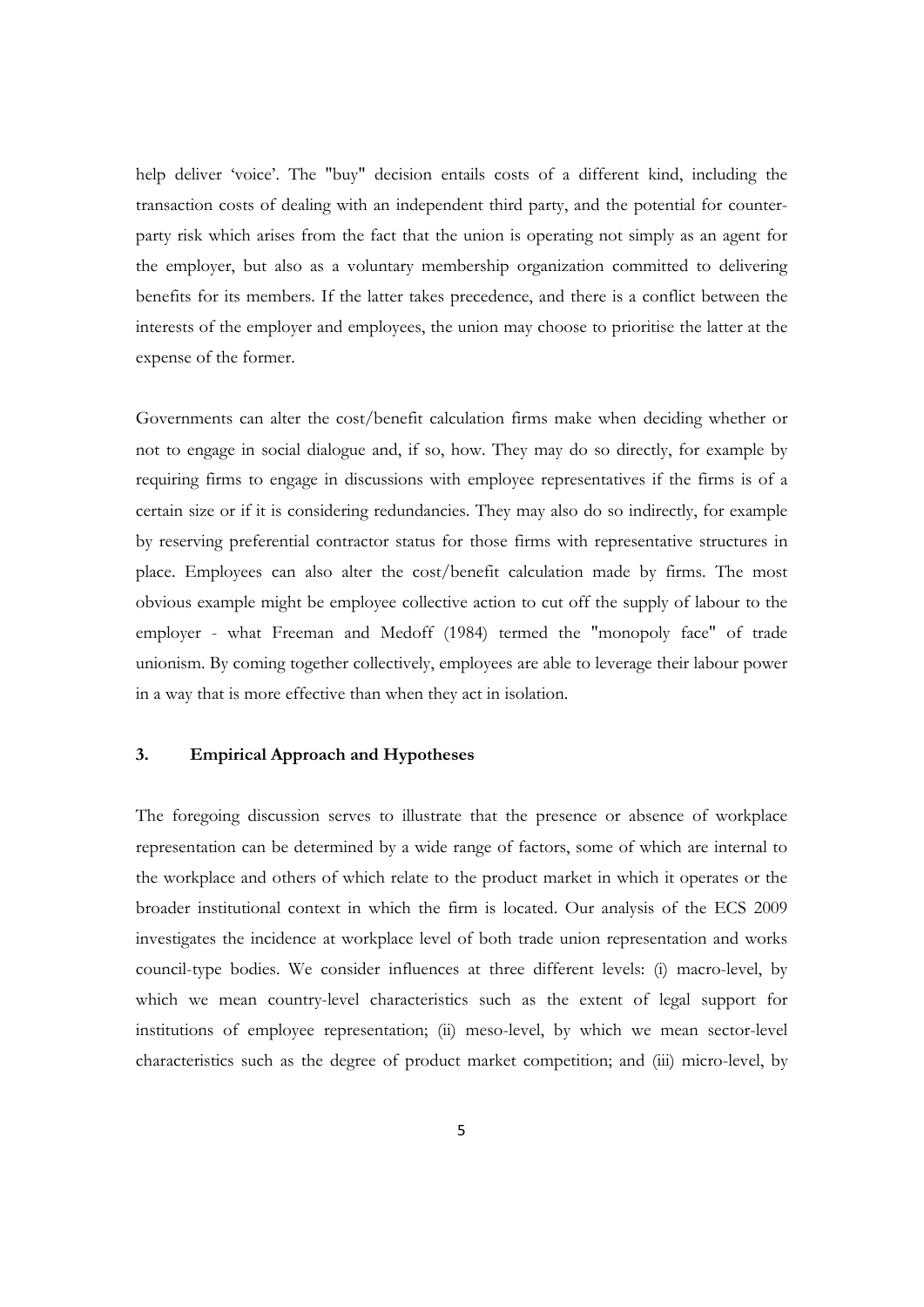which we mean the characteristics of the workplace or its employees. Our principal focus will be on the macro- and meso-level correlates of worker representation.

*Macro-level country effects*: Different regions of the EU have different orientations to social dialogue. It is well-entrenched in the Nordic countries with a social democratic tradition, less so in more liberal market economies. Visser (2009a) identified five different industrial relations regimes within the EU.<sup>1</sup> These five regimes were as follows:

- North characterized by organized corporatism. Examples: Denmark, Sweden.
- Centre-West characterized by social partnership. Examples: Belgium, Germany.
- South characterized by polarized or state-centered systems. Examples: Italy, Spain.
- West characterized by liberal pluralism. Examples: the UK and Ireland.
- Centre-East characterized by fragmented/state-centered systems. Examples: Bulgaria, Czech Republic.

Although those countries with strong social democratic traditions may be more predisposed to worker representation, there is a separate issue as to whether this is situated at workplacelevel. Whether a tradition of centralized industrial relations promotes or hinders the development of workplace-level employee representation will depend on whether they complement or substitute for one another (the functional interdependence between workplace representation and other facets of the industrial relations system in that country). Any workplace "representation gap" can be overcome to some degree when forms of representation are well-established above workplace-level, as in countries where sectoral and national pay bargaining is ubiquitous. However, in other areas, such as assistance with individual grievances, representation at levels above the workplace is unlikely to be an adequate substitute. In the German case, it is often argued that works councils and sectoral pay bargaining complement one another because works councils are constitutionally precluded from engaging in pay bargaining (Addison, 2009).

<sup>1</sup> Visser's regimes were configured by reference to a variety of factors (not simply patterns of employee representation) including: the principal level of bargaining, the role of the social partners in public policy and the role of the state in industrial relations.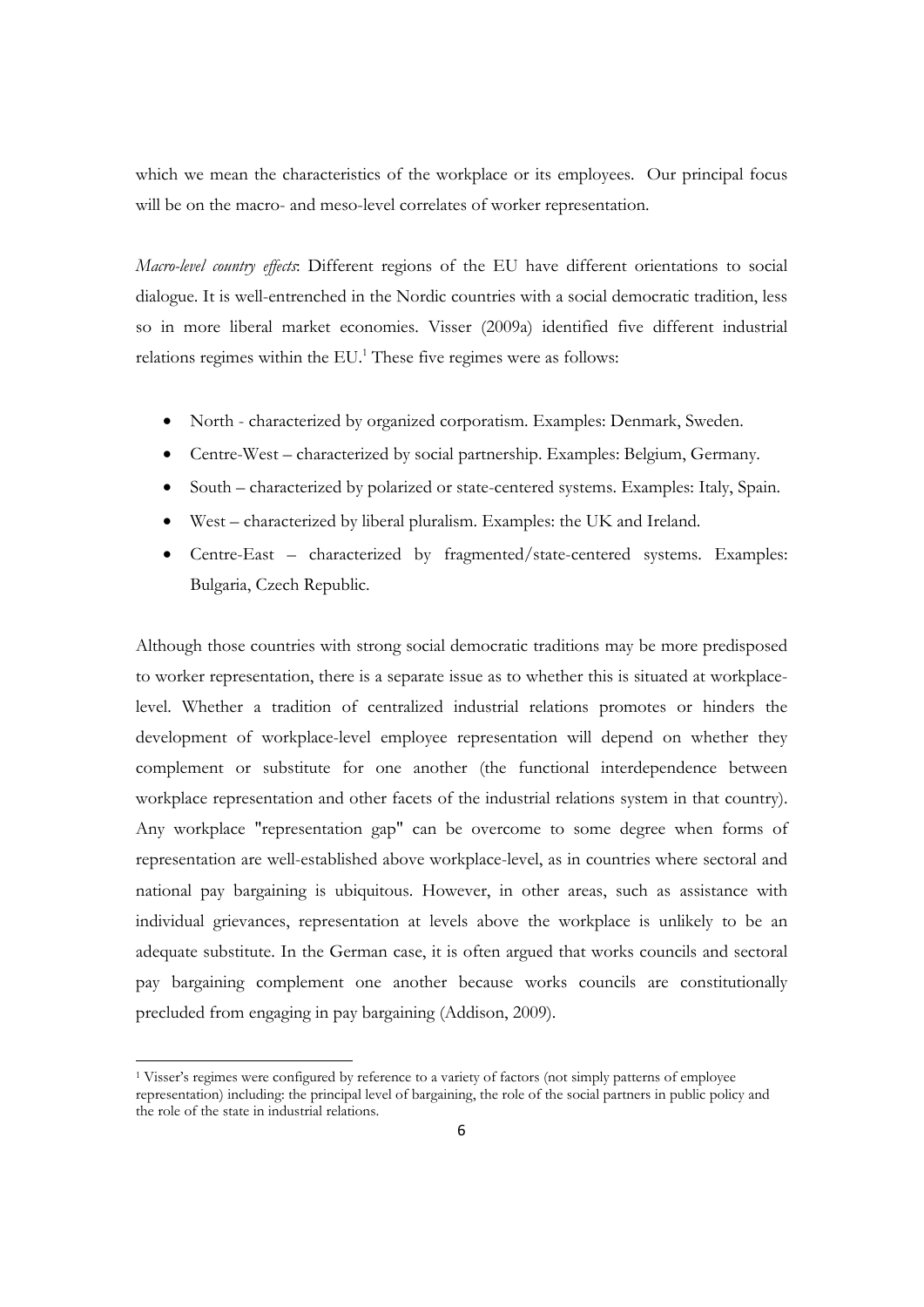Clear predictions about the likelihood of workplace employee representation also stem from the legislative provisions in various countries. Countries lower the costs of worker representation to firms and workers where they enact legislation supportive of workplacelevel representation. Economists, sociologists (Freeman and Rogers, 1999) and industrial relations academics (Towers, 1997) have argued that employees in Anglo-American settings face a "representation gap" which arises specifically from the high ratio of costs to benefits in the generation of social dialogue at workplace level. In these settings legislative support for union-based social dialogue is minimal - some of it is ineffectual - and, as such, employees face substantial start-up costs in organizing a sufficient proportion of all workers to achieve union recognition. This situation contrasts markedly with countries such as France, where statute ensures that employees have relatively costless access to workplacelevel social dialogue via a union representative.<sup>2</sup>

The 2002 EU Directive on the Information and Consultation of Employees (ICE) offers a European framework but implementation varies across Europe such that the ease with which workers can trigger the right to workplace representation varies with establishment size. In Austria and Germany, businesses with as few as five employees are covered; in Poland and the UK the regulations only apply to businesses with 50 or more employees. We might therefore expect country effects to persist even having controlled for the composition of workplaces and workforces. Countries also differ in the extent to they have sought to prescribe the tasks of different representative structures and, in particular, the extent to which the Information and Consultation regulations reinforced existing representative arrangements or sought to establish new alternatives.<sup>3</sup>

*Meso-level effects:* The fact that there is a degree of homogeneity within sector in the industrial relations arrangements that are found across Europe (Bechter et al, 2010) suggests an influence from the nature of production, and so we expect some variance in the extent of

<sup>&</sup>lt;sup>2</sup> Until recently, French legislation allowed any of the five main union confederations to acquire collective bargaining rights in medium-sized and large firms even if membership density was very low. In the UK, in contrast, legislation in support of union recognition is a recent innovation and is only triggered if the union can demonstrate majority membership or support within the workforce.

<sup>3</sup>Van Gyes (2006), Aumayr *et al* (2011a) and Fulton (2010) provide synopses of these legislative requirements.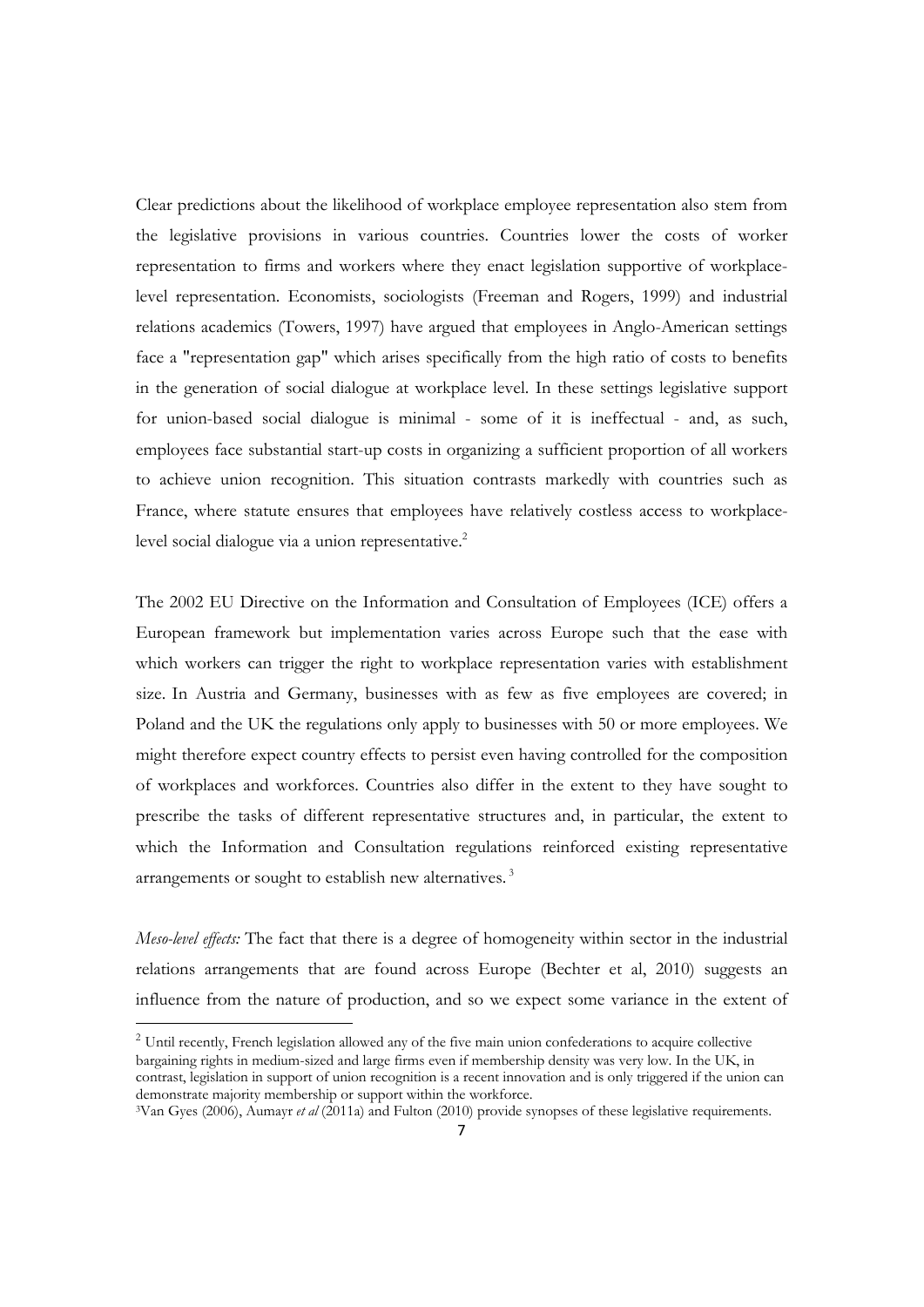worker representation across industry sectors. Greater levels of product market competition serve both to increase the benefits to employers of avoiding forms of joint regulation which may raise costs (especially wage costs) and also to decrease the benefits to employees of establishing or maintaining mechanisms for rent-sharing (Brown, 2008). This suggests that unions are more likely to be present when markets are less competitive (works councils may not exhibit any association as they are not primarily rent-seeking). On the other hand, financial distress can increase the demand among employees for representation as a means of protecting existing terms and conditions (Jirjarhn, 2009; Machin and Wadwhani,1991). This would suggest a positive association between competition and the presence of both unions and works councils.4

The degree of sectoral bargaining may also have an effect on the prevalence of workplace structures for representation, although the nature of the association is not clear cut. On the one hand it is possible that strong sectoral bargaining may reduce the incentives for employers and employees to invest in workplace-level structures; on the other hand, the incentives may be raised if discussion is needed within individual firms over the detailed application of a sector-level agreement.

#### **4. Data and methods**

We test the various hypotheses outlined above using data from the 2009 European Company Survey (ECS 2009). This large-scale, European-wide survey of workplaces was carried out across the 27 EU Member States and the candidate countries of Croatia, the Former Yugoslav Republic of Macedonia (FYROM) and Turkey (30 countries in total). The survey was managed by the European Foundation for the Improvement of Living and Working Conditions and administered by TNS Infratest Sozialforschung.

<sup>&</sup>lt;sup>4</sup> The nature of the product or service may also be relevant. Dundon and Gollan (2007) argue that dialogue between managers and employees will be more beneficial (in efficiency terms) when there is a high degree of customer contact for staff – as in most service industries - since employees' private knowledge of customers' needs will be important in identifying quality improvements.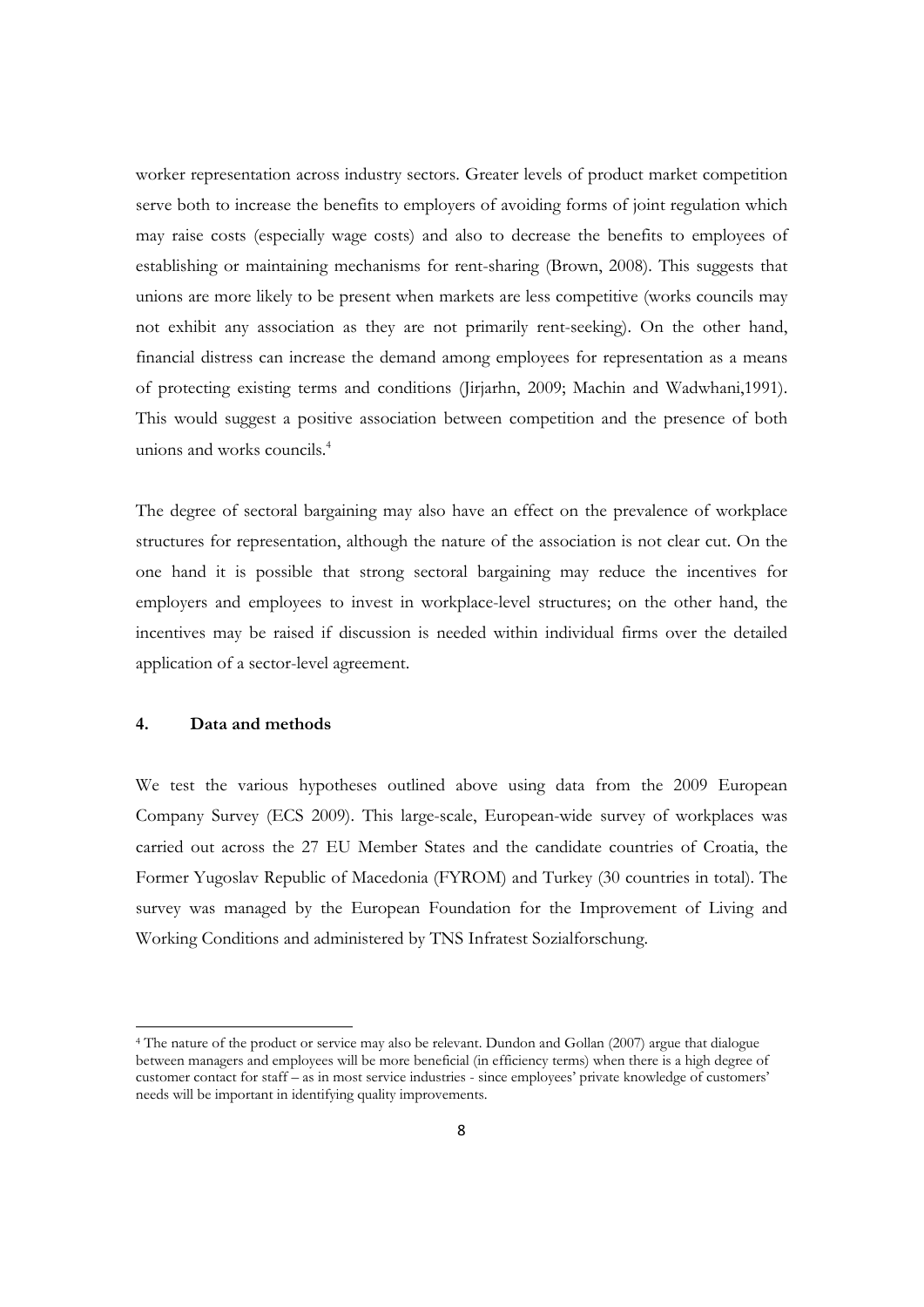The survey was conducted in two stages. The first stage comprised a telephone interview with a management representative, who was asked (among other things) about the structures of employee representation that were present in the workplace. The second stage comprised a telephone interview with an employee representative in those workplaces where an institutionalized or statutorily-based form of employee representation was identified to be present, although the data collected from employee representatives is not used in this paper. The universe for the survey comprised all workplaces with 10 or more employees from all sectors of industrial activity, with the exception of Agriculture (NACE Rev 1.1 Section A), Fishing (Section B), Activities of households (Section P) and Extra-territorial organizations (Section Q). Workplaces from both the private and public sectors were in scope to the survey. The sample was selected by variable probability sampling, over-representing large workplaces and those in smaller industries and countries; sampling weights are provided with the survey data to correct for these purposeful sample biases. The management interview yielded an achieved sample of 27,160 workplaces: an average of around 900 workplaces per country.<sup>5</sup> Further details about the content and methodology of ECS 2009 are provided by Riedmann et al (2010) and in the methodological report which accompanies the version of the survey data which has been deposited with the Economic and Social Data Service (European Foundation for the Improvement of Living and Working Conditions and TNS Infratest Sozialforschung, 2010).

The management interview in ECS 2009 identified the presence of various forms of workplace employee representation. The focus of the analysis which follows is on institutional or statutorily-recognised forms of workplace representation, by which we mean trade union (TU) representation and works-council type (WC) representation. Appendix A indicates the form of words used to identify eligible bodies on question MM650 in each of the 30 countries which featured in the survey sample. Other questions identified the presence of health and safety representatives, company-level representatives and ad hoc forms of representation, although questions about the latter two were only asked in workplaces with no TU/WC forms of representation.

<sup>5</sup> In practice, the achieved sample size was approximately 1,500, 1,000 or 500 depending upon the size of the universe in each country.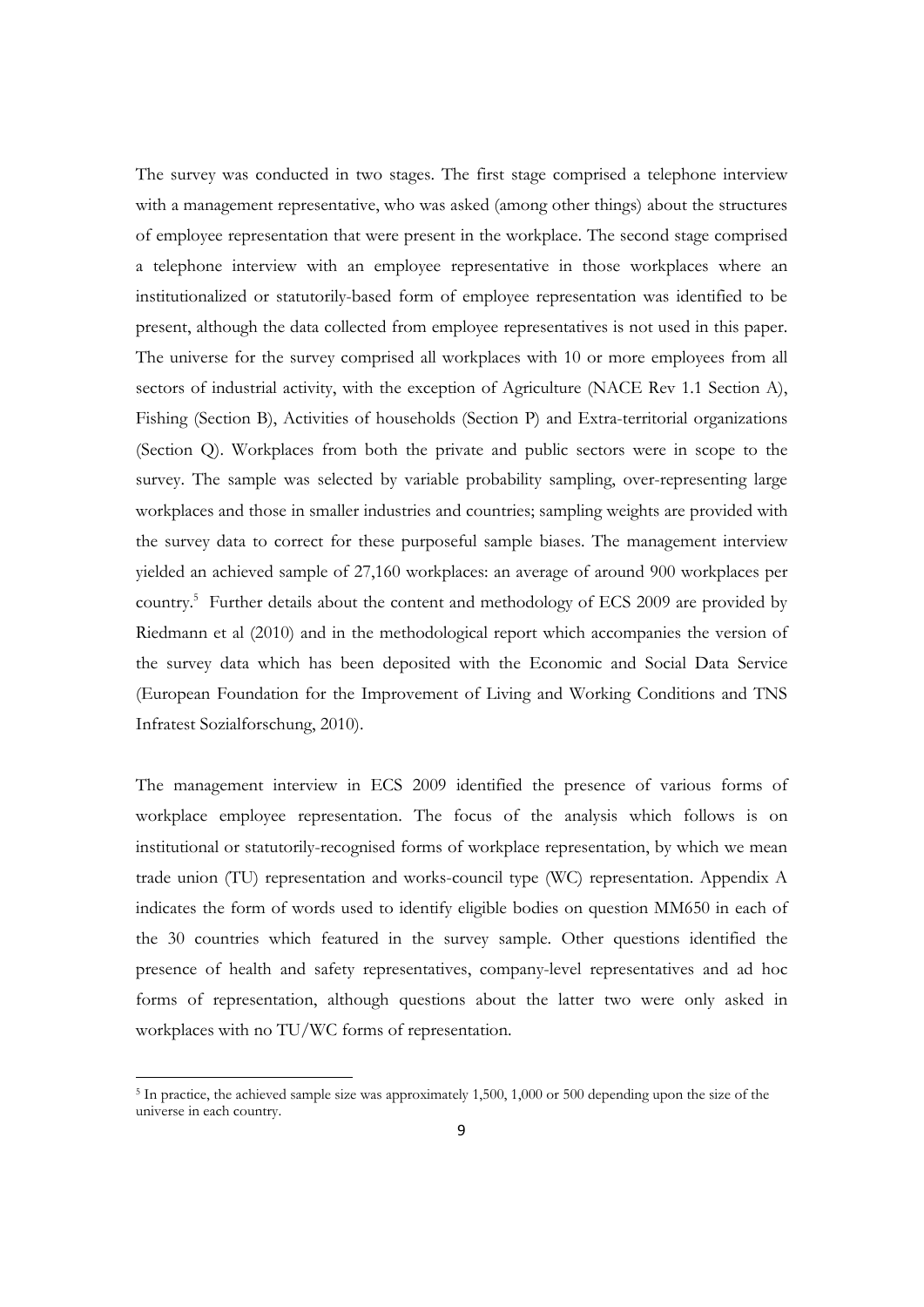The survey interviews also provide a range of other indicators which we include in our regressions as controls. These include workplace size, firms' organizational structure, ownership, workforce composition and work organization. These are described in more detail in footnotes to our results tables.

To test our hypotheses regarding the importance of country and industry-level factors, we match on a range of external data items:

- Industrial relations regime: Which of five industrial relations regimes (North, Centre-West, South, West, Centre-East) the country is classified to. Source: Visser (2009a).
- Model of workplace employee representation: Whether it is possible for both unions and works council-type representation to be present at the workplace and, if so, whether their roles are separated to any extent under the law. Source: Fulton (2010).
- Dominant level of bargaining: Whether the dominant level of wage bargaining in the country is national, sectoral or company. Source: variable LEVEL in the ICTWSS database (Visser, 2009b).
- Threshold for triggering works council-type representation: The minimum number of employees that must be present in an undertaking in order for workers to be able to trigger the establishment of works council-type representation. Source: Fulton (2010).
- Legislative support for trade unions: Whether there is legislation to enable workers to trigger trade union representation within an undertaking. Source: Fulton (2010).
- Public confidence in trade unions: The mean score per country on Question 63E in the 2008 European Values Survey, which asks respondents to rate their degree of confidence in trade unions on a four point scale ('A great deal'; 'Quite a lot'; 'Not very much'; 'None at all'). Authors' calculations from survey data.

Each indicator is available for the EU27; the value held by a country on each of the indicators is shown in Appendix B.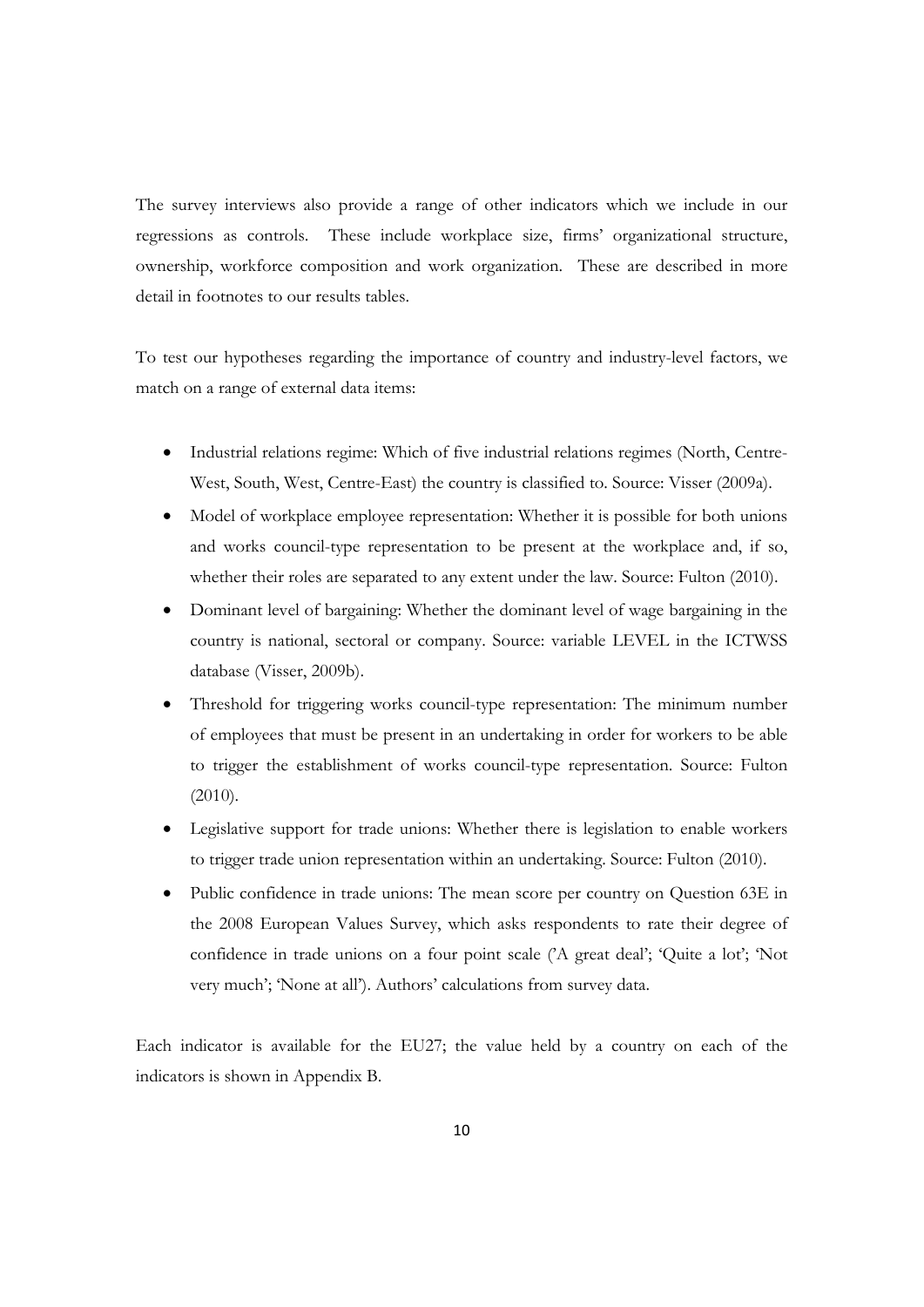In order to better understand any observed differences between industry sectors we also match on an external indicator of profitability which is compiled at industry level within each country:

 Profitability: The price-cost margin, computed within each country at one-digit NACE sector level.<sup>6</sup> Authors' calculations from 2006 data in the EUKLEMS database (Timmer at al, 2009).

The analysis uses logistic regression methods to identify the independent association between worker representation and our variables of interest. We present the marginal effects which show the change in the probability of the outcome (e.g. the probability of a workplace having some form of employee representation) that arises – after controlling for other factors – when one moves from the reference category on the relevant characteristic to the specified category.<sup>7</sup> A marginal effect of 0.05 can thus be translated as an increase of 5 percentage points in the probability of the outcome.

We utilize the establishment weights (EST\_WEI) which have been provided with the publicuse dataset to account for the use of variable probability sampling during the sample selection process. A robust variance estimator is used to adjust estimated standard errors to account for any resultant design effects.

When we replace the country identifiers with country-level characteristics – such as the degree of centralization in bargaining arrangements – we must account for the fact that, unless these can account for all of the between-country variance, there will remain some within-country correlation in the residuals. This will bias the standard errors from any

<sup>6</sup> There are a variety of possible measures of market environment, however the price-cost margin is the one which is most extensively available for the current purposes, being available at sector level (NACE 1-digit, i.e. 13 sectors) in 25 of the 30 countries which feature in ECS 2009 (the exceptions being Bulgaria, Romania and the three candidate countries). The price-cost margin is computed as (Gross output – intermediate inputs – labour costs)/Gross output.

<sup>&</sup>lt;sup>7</sup> The marginal effects are computed after holding all other variables in the regression at their mean value.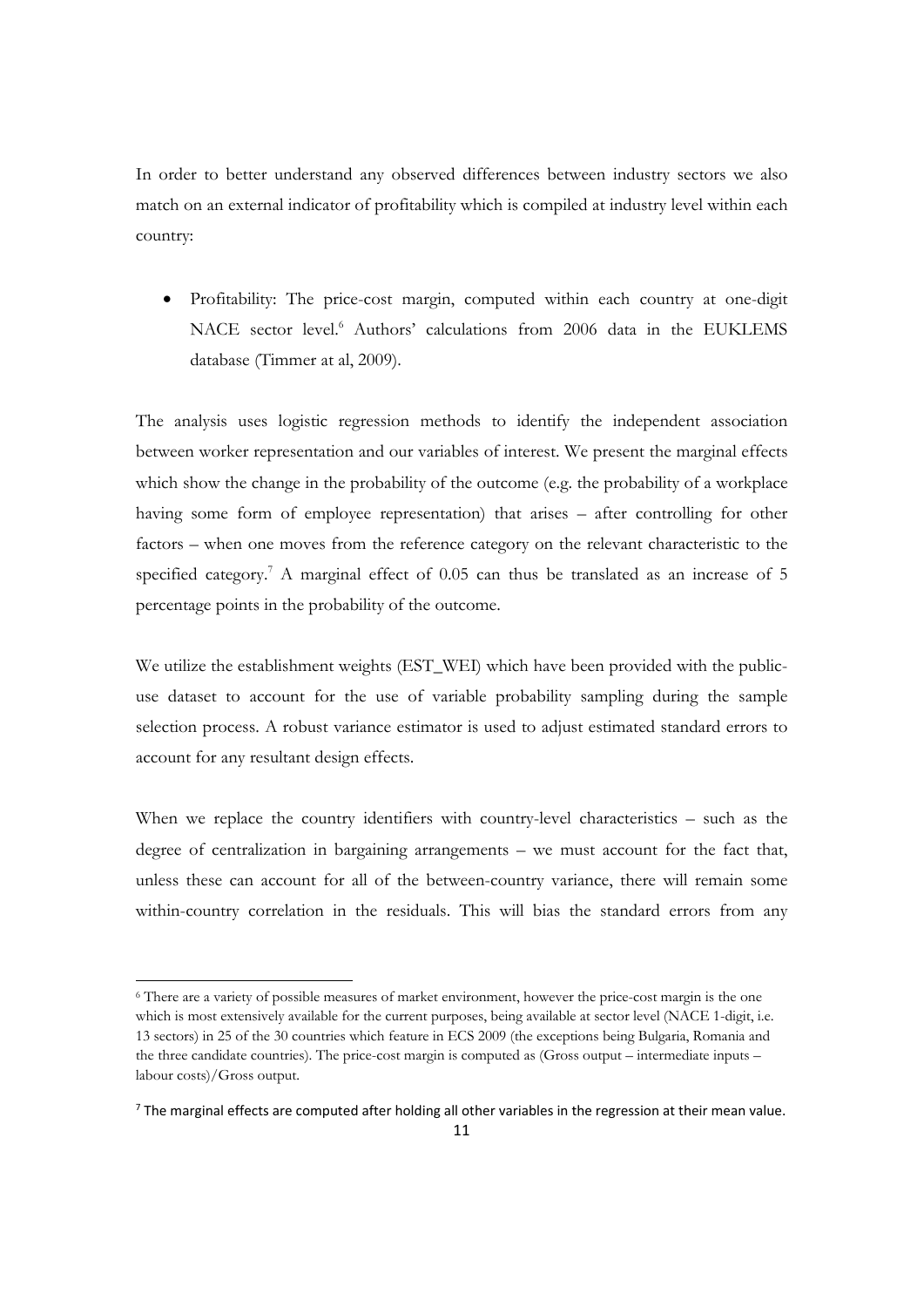regression analysis downwards (Moulton, 1990). We account for this by explicitly acknowledging the clustered nature of the data in variance estimation.

The ECS 2009 data are cross-sectional in nature, offering a snapshot of practice in each workplace at one specific point in time. It is not possible to robustly identify causal effects with such data. However, concerns about endogeneity bias are necessarily more pertinent when considering the influence of workplace characteristics than when considering the influence of sectoral or country-level characteristics.

#### **5. Results: Incidence of Worker Representation**

The raw incidence of union and works-council representation at workplace level across the 30 countries covered by ECS 2009 is shown by the bars presented in Figure 1 . There is considerable variation between countries in the percentage of workplaces with at least one of the aforementioned forms of employee representation: the rate is above 55 per cent in Denmark, Sweden and Finland but below 20 per cent in five countries, most notably Portugal and Greece where fewer than 5 per cent of workplaces have either TU or WC forms of employee representation. The average for all workplaces in the sample is 34 per cent. Similarly, there is considerable variation across countries in the percentage of workplaces with TU or WC representation. Some countries have only one form: TU representation is the only form observed in ECS 2009 in Sweden, Cyprus, FYROM, Turkey and Malta; conversely WC-type representation is the only form observed in Spain, Luxembourg, Germany and Austria.<sup>8</sup> Among the remaining 21 countries some, such as the Netherlands and Cyprus, are dominated by instances in which only one of the two types of representation is present whilst others, such as Denmark and Italy, are dominated by instances where both are present.

[Figure 1 here]

<sup>8</sup> In Spain, this was due to a mistake in the survey, which should have provided the option for workplace managers also to record the presence of trade unions (see Aumayr et al, 2011a).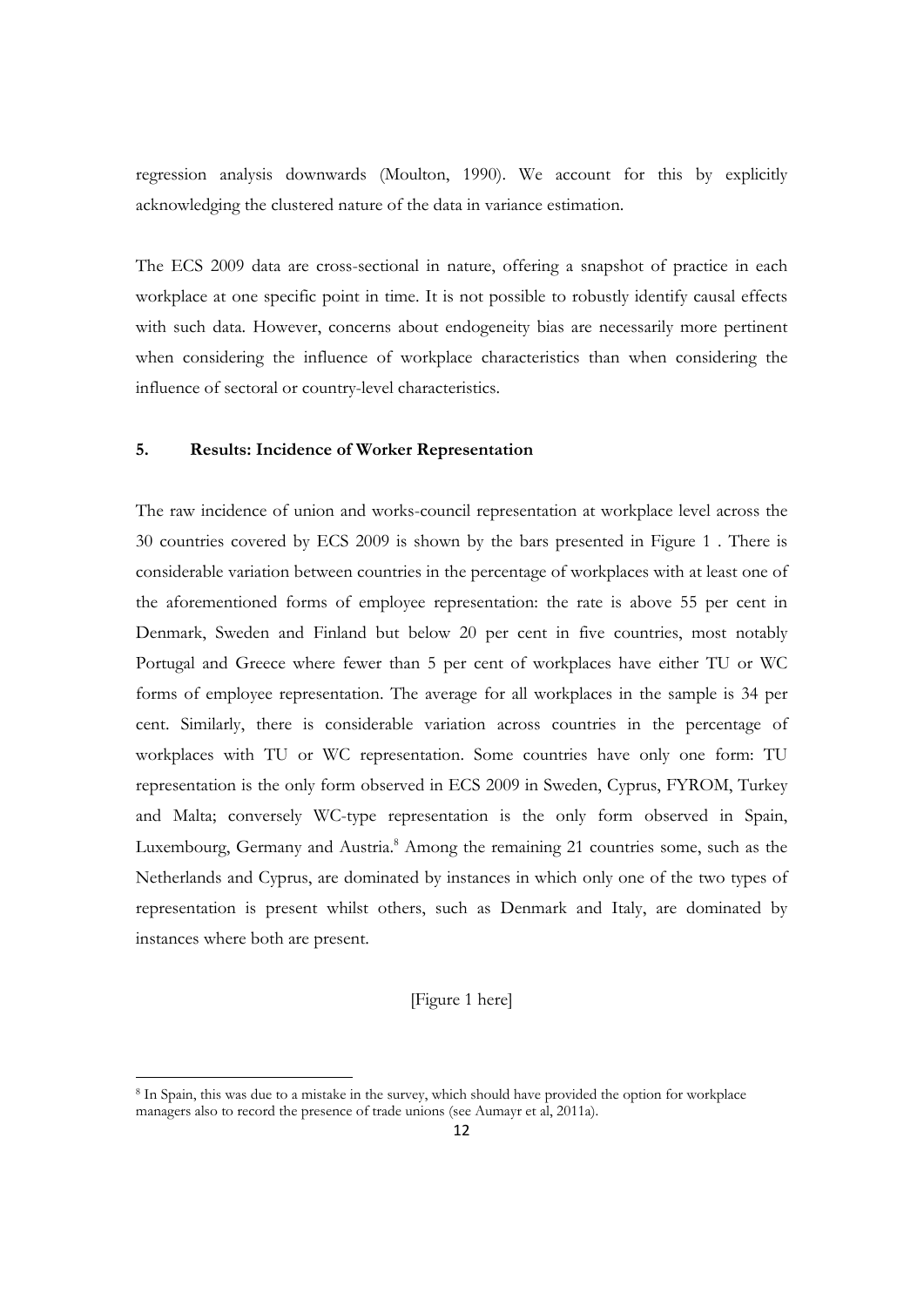The regression analysis first examines the characteristics that are associated with the presence of some form of workplace employee representation (irrespective of whether it is TU or WC representation); it then moves on specifically to consider the two types separately. The analysis begins by specifying a regression model in which the dependent variable is a binary variable of whether TU/WC representation is present at the workplace. The results are presented in Table 1, where the first column shows the marginal effect of country alone without any further covariates. Greece is set as the reference category and the marginal effects thus indicate the magnitude of any difference in the extent of workplace employee representation between Greece and each specified country. These values – which provide the starting point for the regression analysis – are thus directly comparable to the total height of the bars in Figure 1.

#### [Table 1 here]

In column two we control for workplace-level covariates. We do not dwell on the pattern of results across these covariates, as our principal interest is in the determinants at meso and macro-level, but the coefficients on the workplace-level characteristics confirm the patterns seen in existing studies in countries such as Britain (e.g. Bryson et al, 2004) and Germany (Addison et al, 2010). We find, for example, that workplace employee representation is more likely in larger workplaces and organisations, in the public sector, and in workplaces which have recently undergone organizational change.<sup>9</sup>

Whilst the rank order of countries remains stable after controlling for workplace-level covariates, the differences between countries typically reduce in magnitude, indicating that at least some part of the between-country variation shown by the total height of the bars in Figure 1 is a function of heterogeneity across countries in workplace characteristics. The reductions are relatively small, however, and substantial differences between countries remain. These are shown by the asterisks in Figure 1. The probability that a workplace in Denmark has some TU/WC representation remains 54 percentage points higher than that

<sup>&</sup>lt;sup>9</sup> A more extensive discussion of these results can be found in Bryson et al (2012).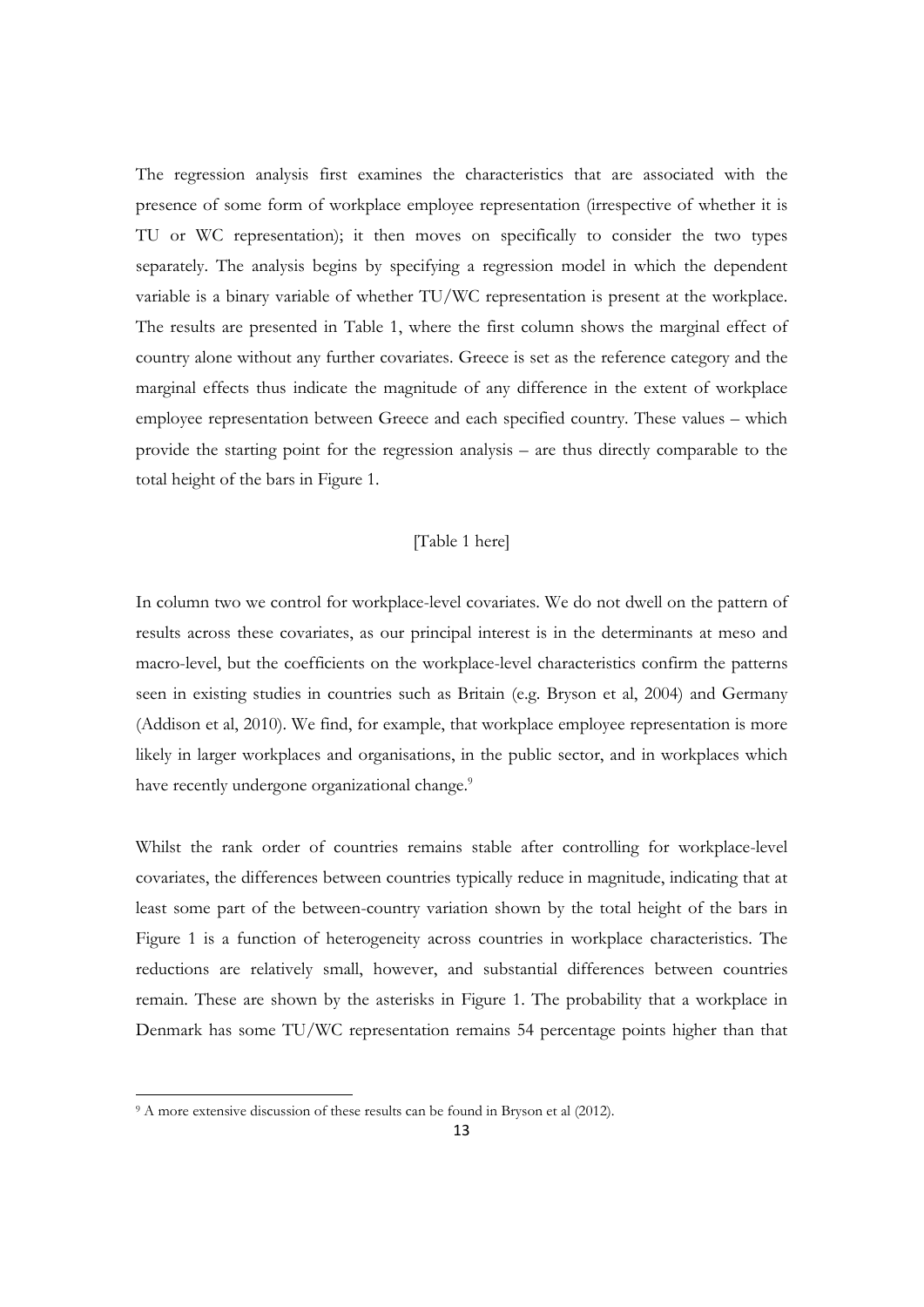for a workplace in Greece, for example, even after controlling for the workplace characteristics which are included in this baseline specification.

In seeking to explain the cross-country variance in the incidence of worker representation we explore the relevance of IR regime, the degree of centralization of wage bargaining and the extent of legislative support for workplace representation. In doing so we restrict the analysis sample to the 27 EU Member States, thus dropping Croatia, FYROM and Turkey from the analysis since few of the external data items are available for these three countries.

 Figure 2 shows the percentage of workplaces with TU or WC representation in each of the 27 EU Member States after grouping countries into the five IR regimes proposed by Visser (2009a) (the estimates are otherwise identical to those shown in Figure 1). There are clear differences between the regimes, with workplace representation being most prevalent (on average) among countries classified to the Northern regime and least prevalent in countries classified to the West. To examine the extent to which these persist after controlling for other factors, we enter the classification in place of the country dummies to the baseline regression discussed above (Model 1 in Table 1). Taking countries belonging to the West regime as the reference category, and controlling for all other factors in the baseline specification, the probability that a workplace has TU/WC representation is 6 percentage points higher (on average) among countries belonging to the Centre-West grouping, 11 percentage points higher among those belonging to the Centre-East grouping, 20 points higher among those in the South grouping and 35 points higher in those belonging to the North grouping (see Model 1 in Table 2). However, as Figure 2 clearly shows, there is considerable variation *within* at least four of the five regimes and, indeed, the fit of this latest model (Pseudo- $R<sup>2</sup>$  of 0.197) is lower than that of an otherwise equivalent model containing country dummies (Pseudo-R<sup>2</sup> 0.245). Understandably, regime membership provides only a partial insight into cross-country differences in the probability of workplace representation.

[Figure 2 and Table 2 here]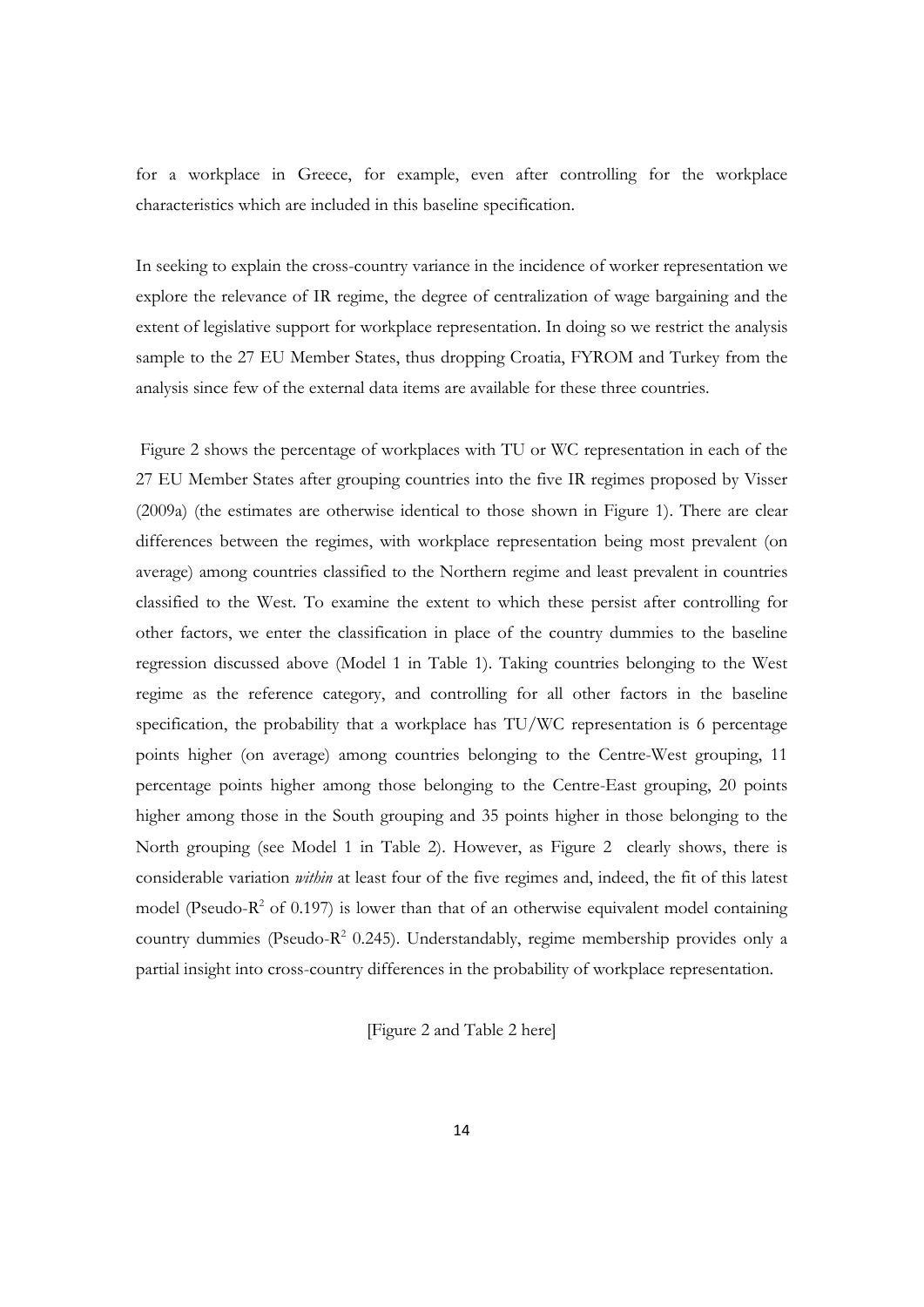Figure 3 shows the percentage of workplaces with representation varies according to specific aspects of the IR regime that pertains within a country. For instance, Panel A shows that only 25 per cent of workplaces have workplace representation in those countries where the dominant level of bargaining is company-level, compared with 43 per cent where the dominant level of bargaining is sectoral. The categories to which each individual country has been assigned are shown in Appendix C.

#### [Figure 3 here]

The broad indication from Figure 3 is that workplace representation is more prevalent in countries where: the dominant level of bargaining is above company-level; the model of workplace representation favours unions; there is legislative support for union presence; the employee threshold for triggering WC-type representation is lower; and public confidence in trade unions is higher. A series of regressions confirm that each of these individual associations remains after each classification is entered in turn into the baseline regression as a replacement for the country dummies (Table 2). For instance, taking countries where company-level bargaining is dominant as the reference, and controlling for all other factors in the baseline specification, the probability that a workplace has TU/WC representation is 10 percentage points higher (on average) among countries where bargaining is typically conducted at national level, 20 percentage points higher where bargaining is typically conducted at sectoral level and 9 percentage points higher where the dominant approach is to combine sectoral bargaining with company-level bargaining (although the latter difference is not statistically significant from zero).<sup>10</sup>

Naturally, these various institutional characteristics are somewhat inter-related. However, it is not practical to enter all of the full classifications simultaneously because of the limited variation that is available in a sample comprising only 27 countries. However a parsimonious specification which reduces each classification to a dummy variable finds that the dominant level of bargaining, legal support for trade unions and public confidence in trade unions each remain associated to a statistically significant extent with the prevalence of workplace

<sup>10</sup> Marginal effects for the remaining indicators are presented in Models 3-5 in Table 2.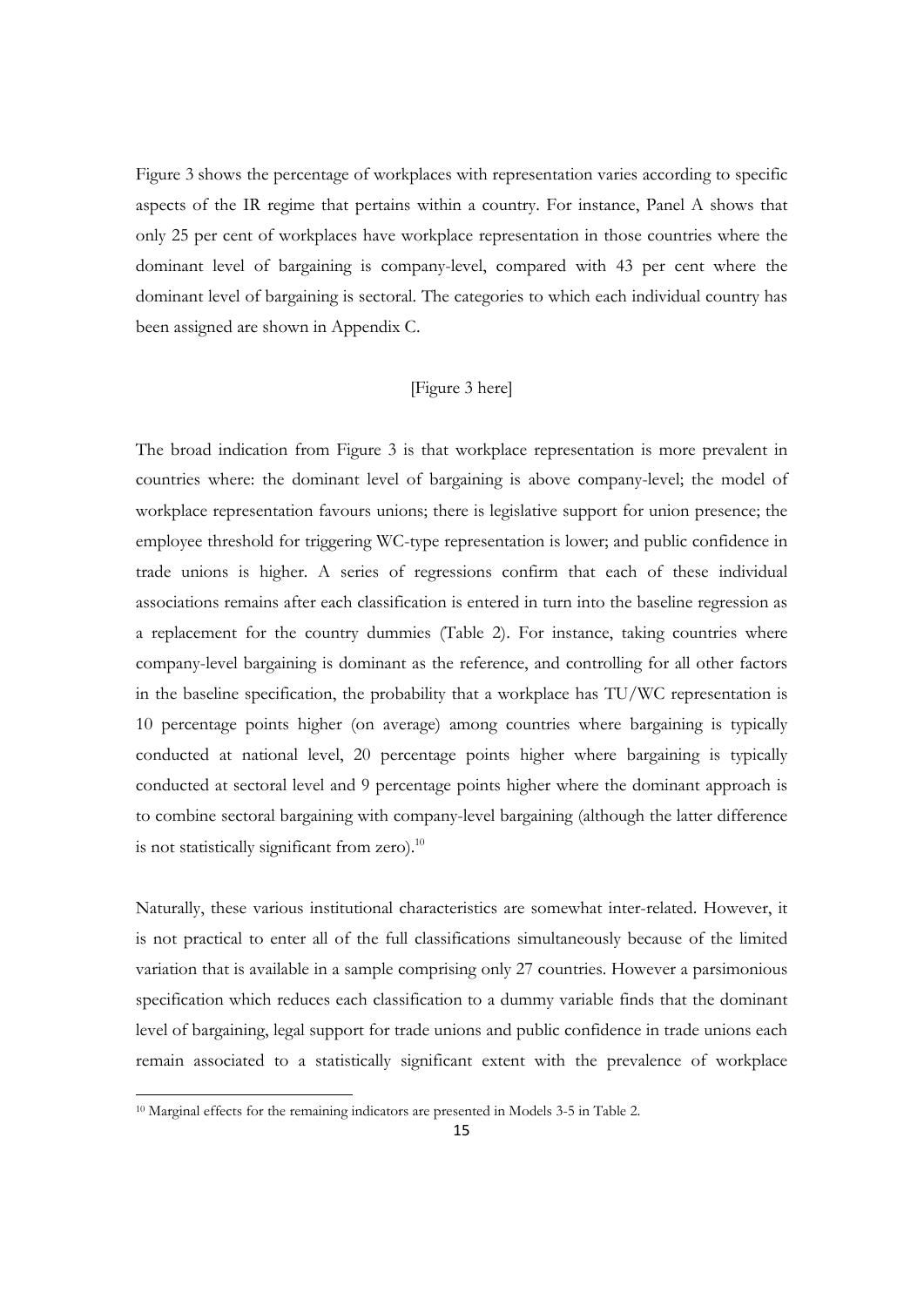representation (see Model 6 in Table 2). This would appear to suggest that the institutional approach to trade unions may be particularly important in determining the overall incidence of workplace representation within a country. However, we make this conclusion only tentatively because of the difficulties, noted above, of identifying the independent effects of a number of country-level characteristics when there are effectively only 27 observations.<sup>11</sup> What is clear, however, is that certain features of the institutional setting – legislative support, public norms and the centralization of bargaining - are important in determining whether representation is available at the workplace.

The fit of this final model is slightly higher than that of the model which classifies countries according to IR regime, suggesting that these descriptive variables are somewhat more informative than five-way regime classification. They also have the advantage of identifying some of the specific components of the institutional setting which appear to be relevant in determining patterns of workplace representation. Cluster analysis was used in an attempt to identify groupings of countries based on their position on the five institutional variables, however it did not yield groupings which clearly discriminated between those countries which have large and small marginal effects in the baseline regression (Model 2 of Table 1). Nevertheless, Figure 4 shows that those countries with large marginal effects in the baseline regression are typically those which score on four or five of the country descriptors just discussed, whereas those countries with small marginal effects are typically those which score on only one or two of these descriptors. The dashed line indicates a clear positive correlation between the two series. Again this indicates that we have identified some of the key institutional determinants of workplace representation in Europe.

[Figure 4 here]

<sup>11</sup> The coefficients on the 'WC threshold' variable, in particular, are heavily affected by the inclusion of the variables indicating the dominant level of bargaining and the model of representation. These three variables are quite strongly correlated; hence the note of caution registered in the text.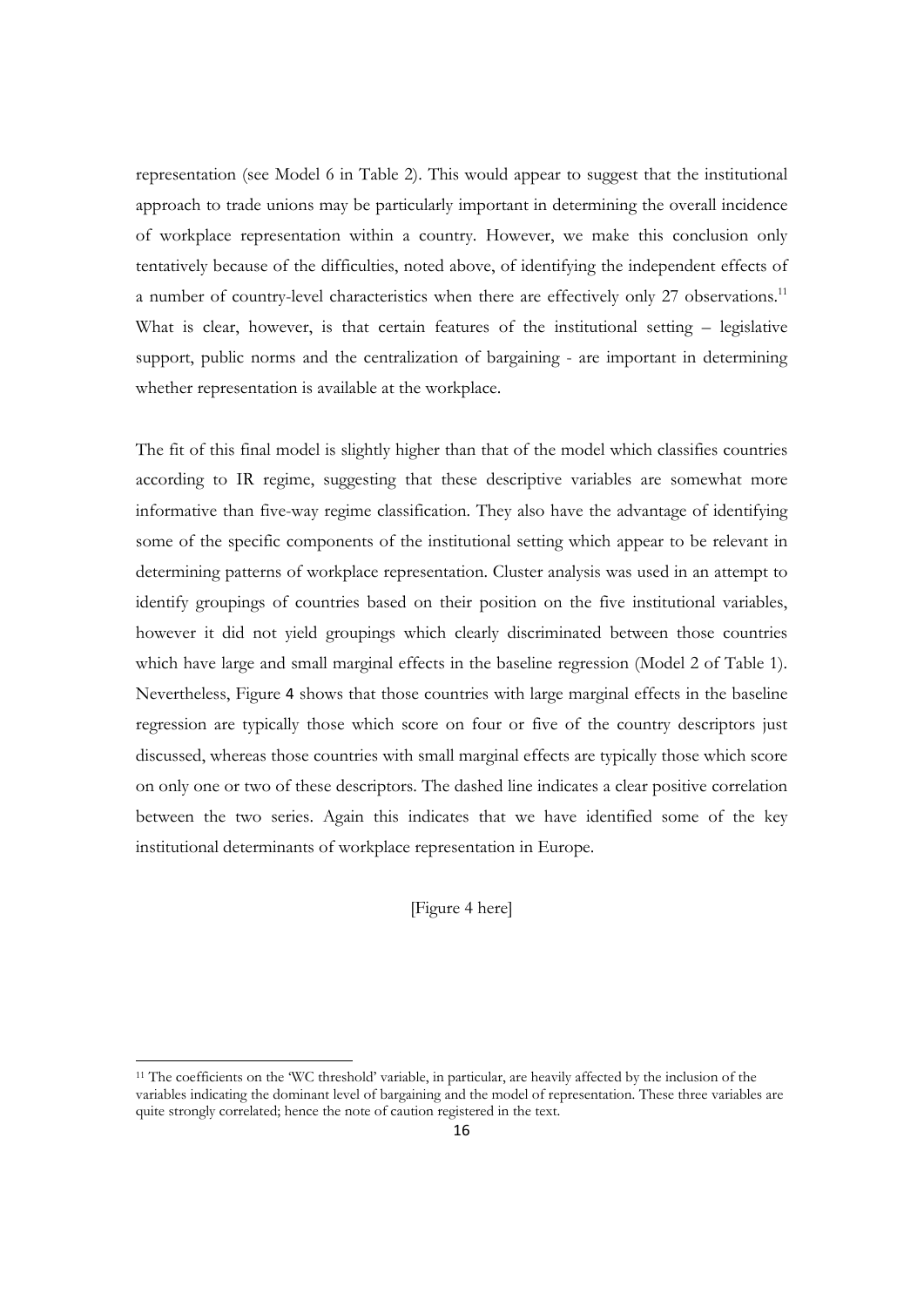#### *The role of competition*

The theoretical framework outlined earlier proposes that the presence of workplace employee representation may be negatively related to the degree of competition in product markets (or put another way: that employee representative structures – particularly unionized ones – will be more likely in sectors where there are rents to share). We investigate this issue by matching on a sectoral indicator of profitability (the price-cost margin) from the EUKLEMS database. This indicator is added to the baseline specification for the sub-sample of 25 countries where it is available, with the analysis being conducted solely among private sector workplaces.

A linear term is not significantly associated with the generalized indicator of the presence of workplace representation (see Table 3 for the detailed results). However, when the variable is divided into quartiles, it does appear that the relationship may be non-linear; specifically, the presence of workplace representation is higher for workplaces in sectors that are outside the bottom quartile of the 325 country\*sector combinations that are common to EUKLEMS and ECS (the coefficients on the second, third and fourth quartiles are jointly significant from zero).

Nevertheless, the hypotheses set out in the theoretical framework were concerned primarily with the rent-seeking activities of trade unions. If we run separate regressions for TU representation and WC representation after dropping countries with single-channel representation, sectoral profitability is indeed found to be positively associated with the presence of trade unions and unrelated to the presence of works council-type representation. The same pattern of results is obtained if we run a seemingly-unrelated bivariate probit estimator, which can account for the positive correlation between the presence of TU and WC representation (and any resulting correlation between the residuals from the two models) and adjust the regression coefficients accordingly. Equally, the results remain unchanged after adding a control for own workplace performance (the manager's subjective rating of the economic situation of the workplace, rated on a five-point scale). The general pattern of results is thus in line with our hypotheses.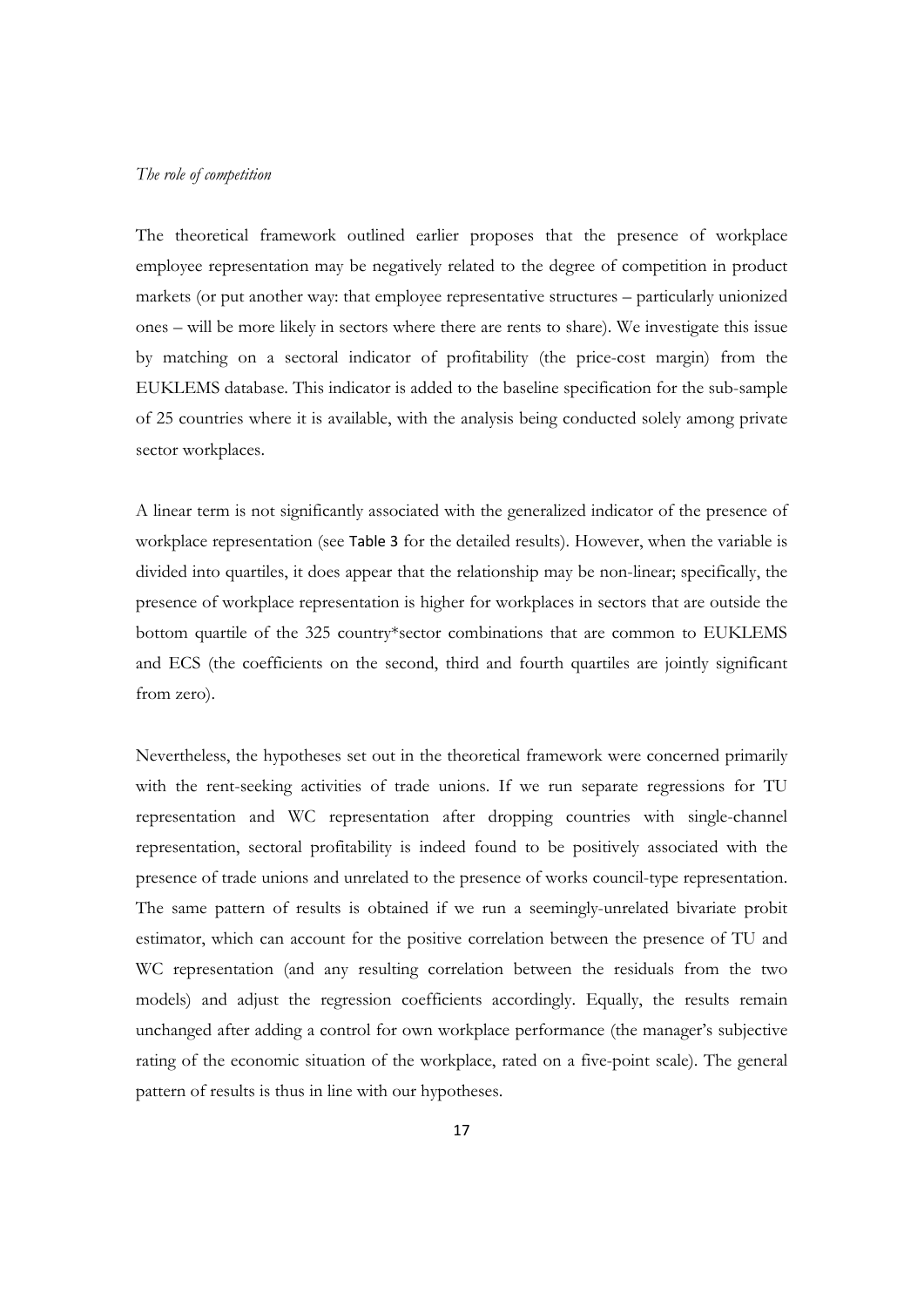#### **6. Workplace Representation and Behavioural Outcomes**

Theory predicts that the availability of employee representation may cause disharmony to become more apparent at the workplace as issues are communicated and discussed openly between parties with a view to reaching mutually-acceptable compromises (see Freeman and Medoff, 1984). Specifically, the process of social dialogue is likely to bring issues to the surface which may otherwise remain hidden. This may heighten either party's awareness of the other's shortcomings, and may politicize employees so that they become more critical of employment relations than they might otherwise have been. The overall 'climate' of employment relations may thus suffer in the presence of effective social dialogue.

Nevertheless, theory also predicts a negative relationship between voice and exit (Hirschman, 1970). Specifically, by providing voice for workers, structures of social dialogue encourage employees to tackle the problems they face at work, rather than quitting in the face of dissatisfaction. This provides the employee with opportunities for more stable employment. It is also beneficial for the employer for three reasons. First, a reduction in quits generates savings on recruitment and training costs; second, it reduces disruption in work teams; and third, it increases the likelihood that an employer will reap the return from efforts to up-skill the workforce (see Becker, 1964: 48-49; Booth and Zoega, 1999: 374-5; Chillemi and Gui, 1997). Moreover, by providing employees with an effective voice, structures for social dialogue enable the employer to learn more about the operation of the workplace, thereby facilitating improvements to the production process which may otherwise have been invisible to the employer had employees' knowledge remained private (Freeman and Medoff, 1984).

Our indicators of behavioural outcomes derive from the management interview and are as follows: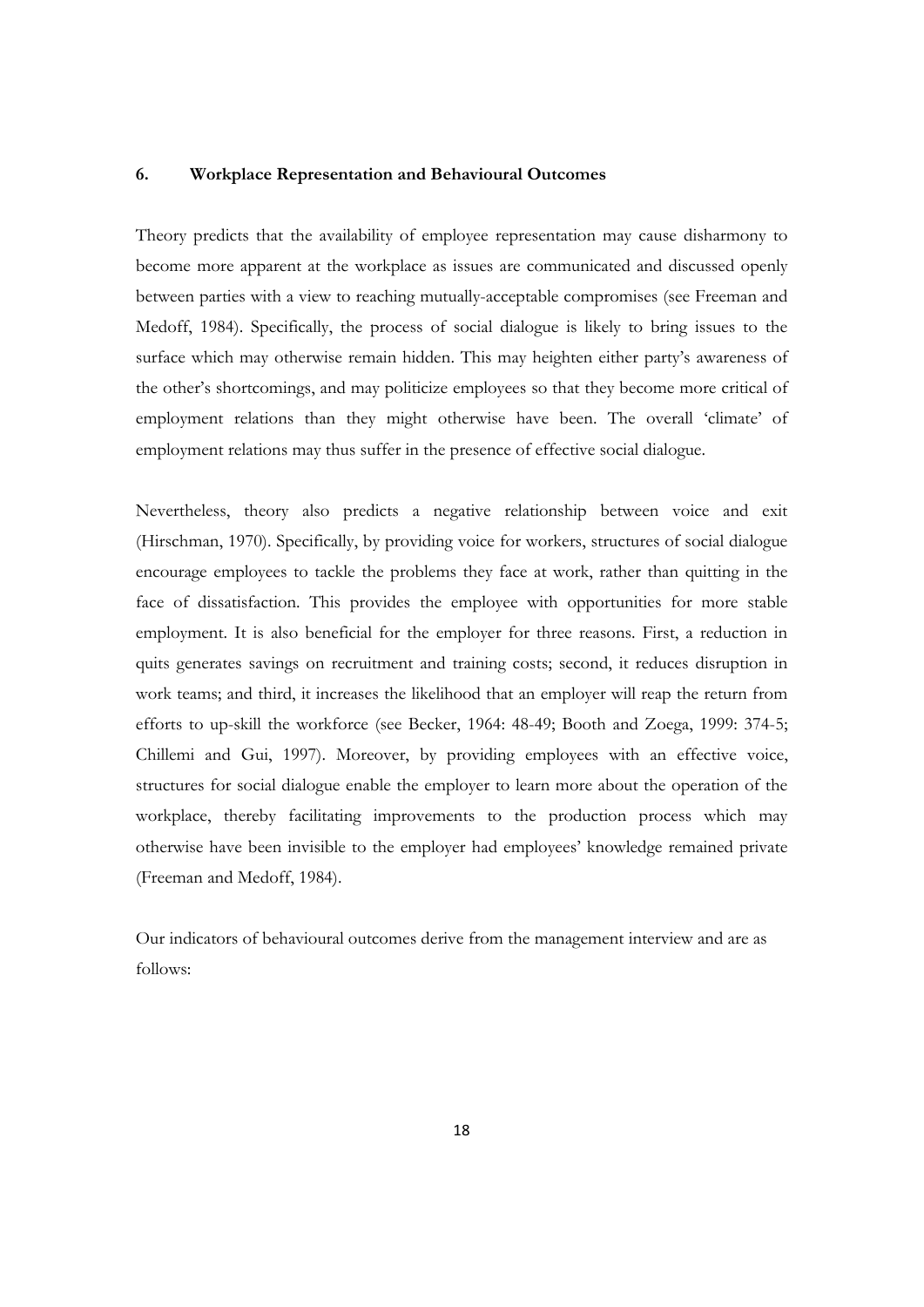- *Climate of employment relations:* The manager is asked to rate the work climate in their establishment on a four-point scale from 'very good' to 'very strained' (MM701).<sup>12</sup>
- *Problems with employee motivation:* The manager is asked whether or not the establishment has problems with low motivation among its staff (MM157).
- *Problems with staff retention:* The manager is asked whether or not the establishment has difficulties in retaining staff (MM157).

The regression models employ a set of three binary outcome indicators: the first identifies workplaces in which the manager reports that the climate is 'quite strained' or 'very strained'; the second identifies workplaces in which the manager reports that there is a problem with employee motivation; and the third identifies workplaces in which the manager reports that there are difficulties in retaining staff. The control variables used in the regression models are the full set used in Model 3 of Table 2. This set of control variables is not sufficient to explain a large share of the variance in staff motivation and staff retention; these have complex determinants, only some of which are identified in ECS 2009. Nonetheless, the control variables which are available do behave broadly as one would expect in each regression. For example, workplaces that are in a "very/quite good" economic situation are less likely to have each of the three negative behavioural outcomes than those which are in a "neither good nor bad" economic situation; and those in a "very/quite bad" economic situation are more likely to have each of these outcomes. We do not show the coefficients on these control variables for reasons of brevity.

The upper panel of Table 4 presents the marginal effects associated with the simple presence of any TU/WC representation, when compared with the absence of such representation. In accordance with expectations, the presence of TU/WC representation is associated with a greater likelihood that the workplace will have a strained climate. There is no association with the probability of having low staff motivation however and the association with the probability of staff retention problems, although negative as predicted in the theoretical framework, is not statistically significant from zero ( $p$  value = 0.110).

<sup>12</sup> This is preferred to a measure of the incidence of industrial action (ER260) as the latter is likely to be relevant only to union representation (in many countries, works councils are prohibited from initiating industrial action).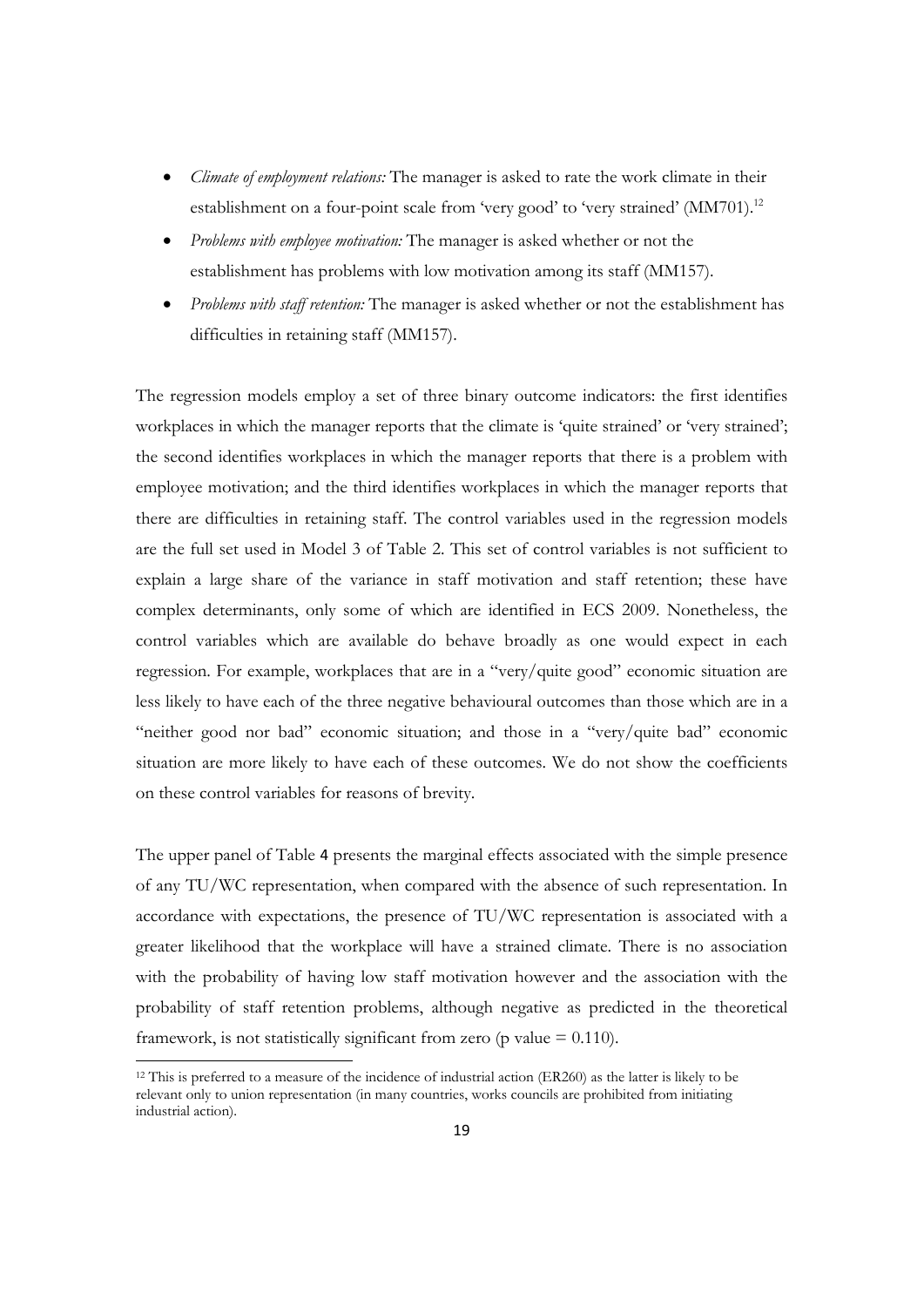The lower panel of Table goes on to present the results of separate models in which the simple indicator of representation is replaced with a categorical indicator of the type of representation. When compared with workplaces that have no TU/WC representation, those workplaces with TU and WC representation (dual channel representation) are 3 percentage points more likely to have a strained climate. However, they are 4 percentage points less likely to report problems with staff retention.

These analyses provide some evidence to support the theoretical propositions that, whilst the overall 'climate' of employment relations may suffer in the presence of workplace social dialogue, forms of employee representation, by providing voice for workers, can encourage employees to tackle the problems they face at work, rather than quitting in the face of dissatisfaction. This provides employees and employers with opportunities for more stable employment. The evidence is somewhat tentative, given that we do not find consistent associations with all forms of representation. The direction of causality also cannot be proven with the available data. However, our findings are broadly in line with evidence which has been separately produced on the effects of trade unions in Britain using similar survey data (Bryson and Forth, 2010).

#### **7. Conclusions**

Using a European-wide workplace survey we explore the substantial variance in the incidence and nature of workplace employee representation in the European Union and its candidate countries. Country dummies account for roughly one-fifth of all the variance in workplace representation. Its incidence is strongly and independently correlated with the degree of centralization in industrial relations regimes, public confidence in worker representation and the extent of legislative support for it. We also find evidence supportive of the exit-voice model traditionally associated with Anglo-Saxon regimes whereby worker representation is associated with poorer perceptions of the employment relations climate and with lower voluntary quit rates. However, these findings on the effects of worker representation are only statistically significant where representation is dual-channel in form, combining both trade union and works council representation.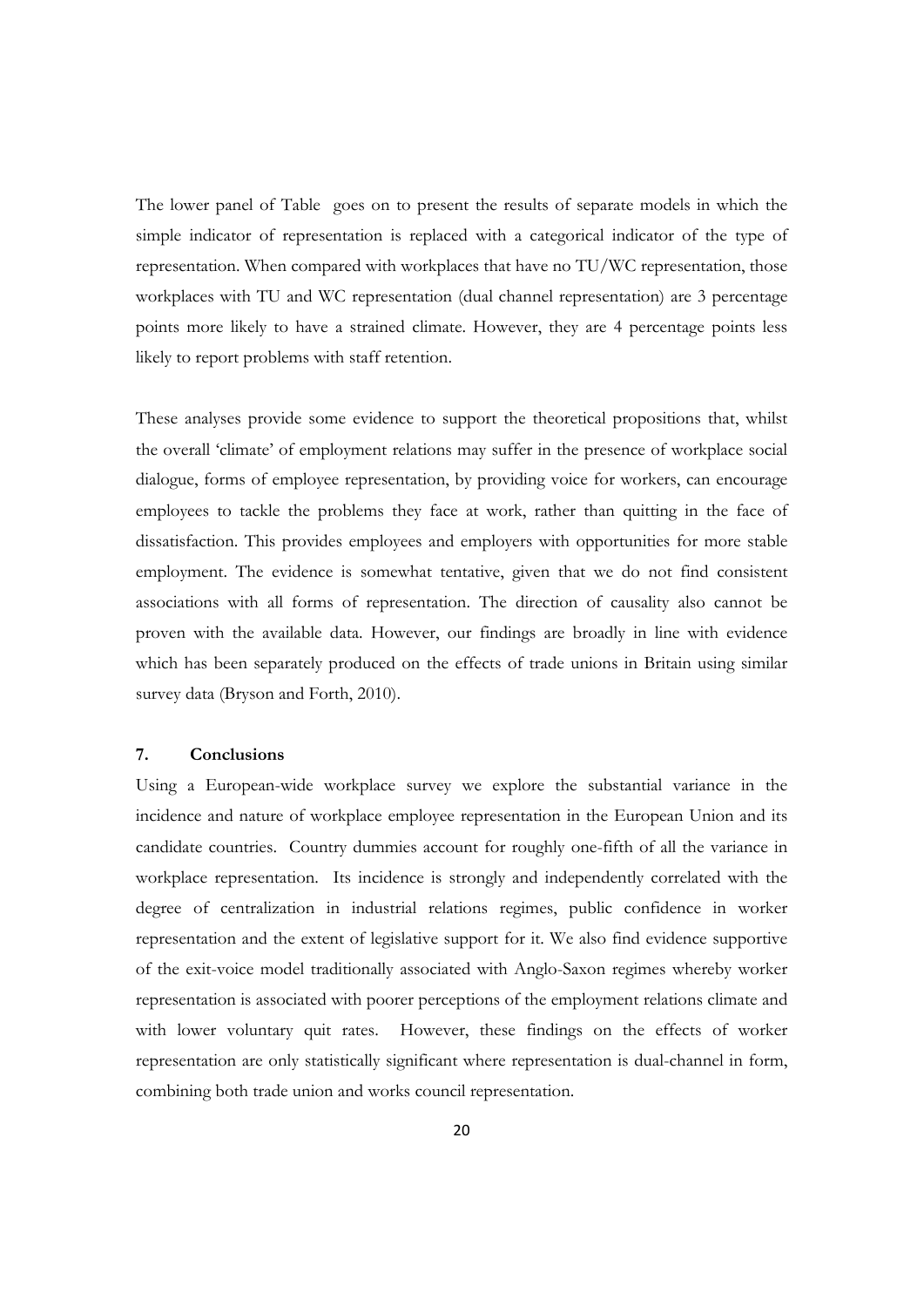One of the most striking findings from this study is the degree to which the incidence of workplace representation varies within and across EU countries. The theory we deploy to predict the presence of workplace representation proves illuminating in the empirical analysis and helps to explain some this variance. Policy levers, such as legislative support for workplace employee representation, can be influential in guiding practice. We find a number of instances in which the institutional environment (e.g. the dominant level of bargaining in the country) or the legislative framework (e.g. supports for union presence or rights to time off work for representatives) are associated with the extent and nature of workplace social dialogue. However, the bulk of the variance remains unexplained.

From a policy perspective one might legitimately ask whether the absence of worker representation is optimal. The answer to this question depends very much on what policy objective one has in mind. If, for instance, worker representation is regarded as a public good because it extends democracy into the working environment, one may wish to mandate worker representation in EU countries to ensure this mechanism for democracy exists. At the very least one might wish to put in place a simple 'trigger' for worker representation which could be sprung by workers if they choose to do so, as occurs in France in the case of union representation for example. However, policy makers might reasonably be concerned about the possible costs incurred by firms, and perhaps workers, if worker representation was to be mandated across EU countries. Worker representation can incur direct costs via information collection, provision and transmission; there could also be indirect costs associated with wage bargaining and, in some cases, through works council-type consultation and negotiation over non-wage matters. Concerns about burdening business with unknown costs might temper any enthusiasm for legislating in favour of more widespread worker representation.

A further issue to note is that, although the costs to employees of triggering employee representation are very low in a number of EU countries, such as France and Germany, these structures are still not all-pervasive in those settings (particularly in smaller workplaces). This raises a fundamental policy question: why is there this variance when the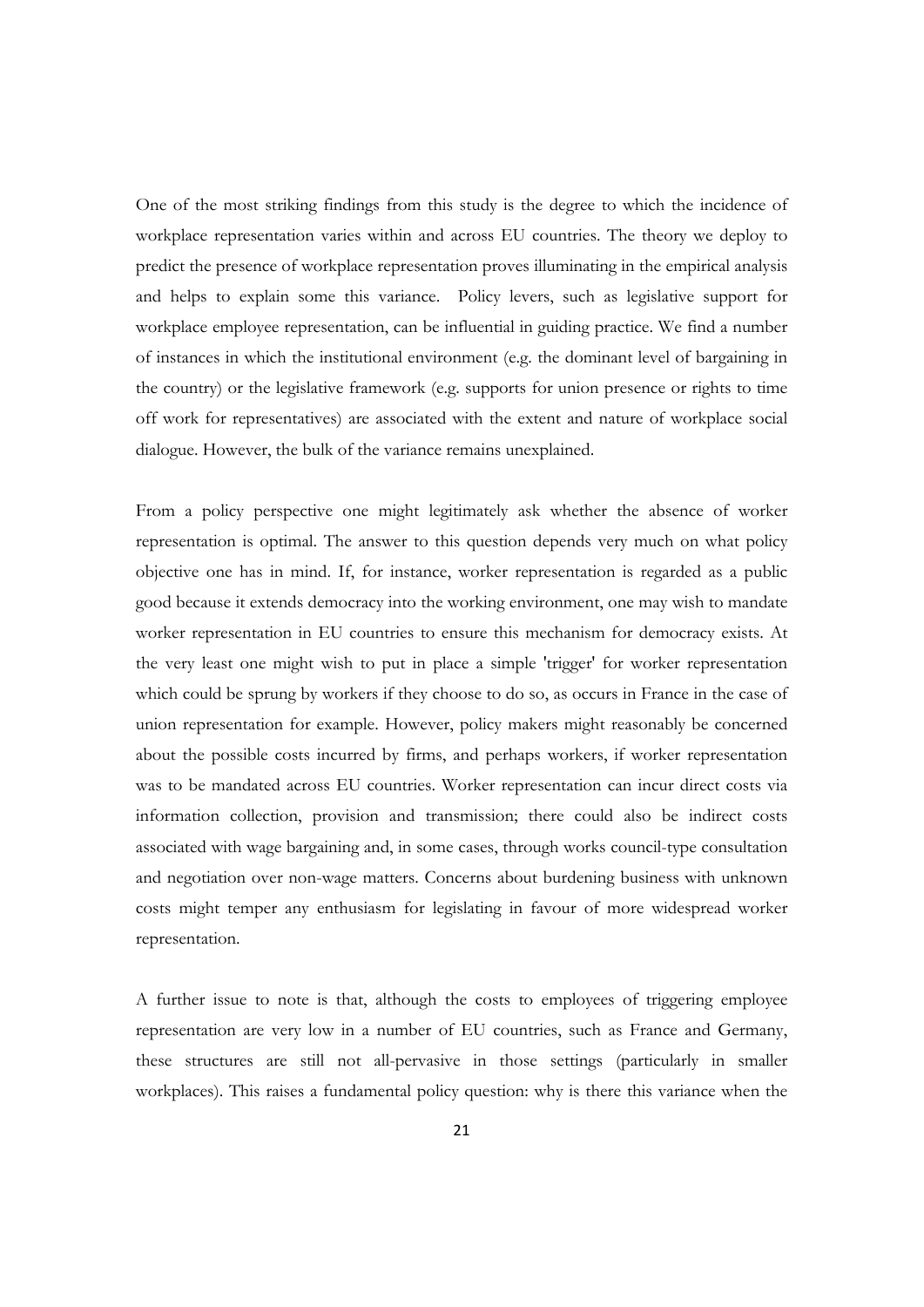mechanisms to trigger representation make it easy for workers to do so? Do the preferences of workers for representation differ fundamentally according to the size of workplace they work in, or do the benefits of representative structures only really become apparent to workers in larger workplaces? And to what extent does the presence of union representation beyond the workplace either temper or enhance the desire for workplace-level worker representation? These are questions which future multi-country studies, such as ECS 2009, can begin to address.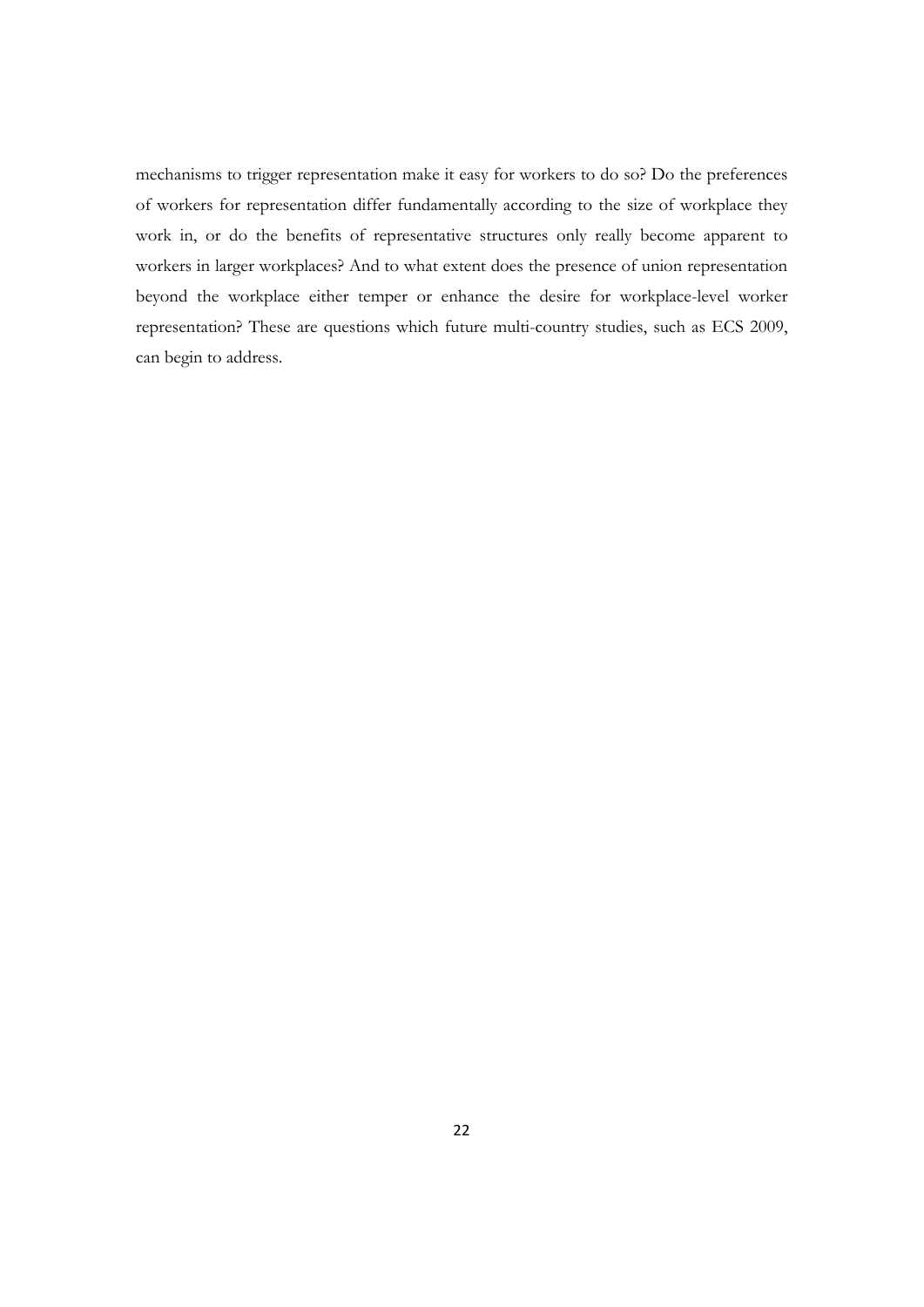#### **Bibliography**

- Addison, J (2009) *The Economics of Codetermination: Lessons of the German Experience*. New York: Palgrave Macmillan
- Addison J and Belfield C (2007) "Union voice", in J Bennett and B Kaufman (eds.) *What Do Unions Do? A Twenty-Year Perspective*, London: Transaction Publishers.
- Addison J, Bryson A, Teixeira P, Pahnke A and Bellman L (2010) "The state of collective bargaining and worker representation in Germany: the erosion continues", Discussion Paper No. 5030, Bonn: IZA.
- Aumayr, C., Demetriades, S., Foden, D., Scepanovic, V. and Wolf, F. (2011a) *Employee Representative Structures at the Establishment Level*, Dublin: European Foundation for the Improvement of Living and Working Conditions.
- Aumayr, C., Demetriades, S. and Welz, C. (2011b) *Performance pay and employment relations in European establishments*, Dublin: European Foundation for the Improvement of Living and Working Conditions.
- Avadagic S, Rhodes M and Visser J (2010) *Social Pacts in Europe: Emergence, Evolution and Institutionalisation*, Oxford: Oxford University Press.
- Bechter B, Brandl B and Meardi G. (2010) *From National to Sectoral Industrial Relations: Developments in Sectoral Industrial Relations in the EU*, Dublin: European Foundation for the Improvement of Living and Working Conditions.
- Becker G (1964) *Human Capital: A Theoretical and Empirical Analysis*, New York: NBER.
- Booth A and Zoega G (1999) "Do quits cause under-training?", *Oxford Economic Papers*, 51: 374-386.
- Brown W (2008) "The influence of product markets on industrial relations", pp.113-128 in P Blyton, N Bacon, J Fiorito and E Heery (eds.) *The Sage Handbook of Industrial Relations*, London: Sage Publications.
- Bryson A and Forth J (2010) *Union Organisation and the Quality of Employment Relations*, London: Trades Union Congress.
- Bryson A, Dale-Olsen H and Barth E (2009) "Innovation and worker well-being", NIESR Discussion Paper No. 348, London: National Institute of Economic and Social Research.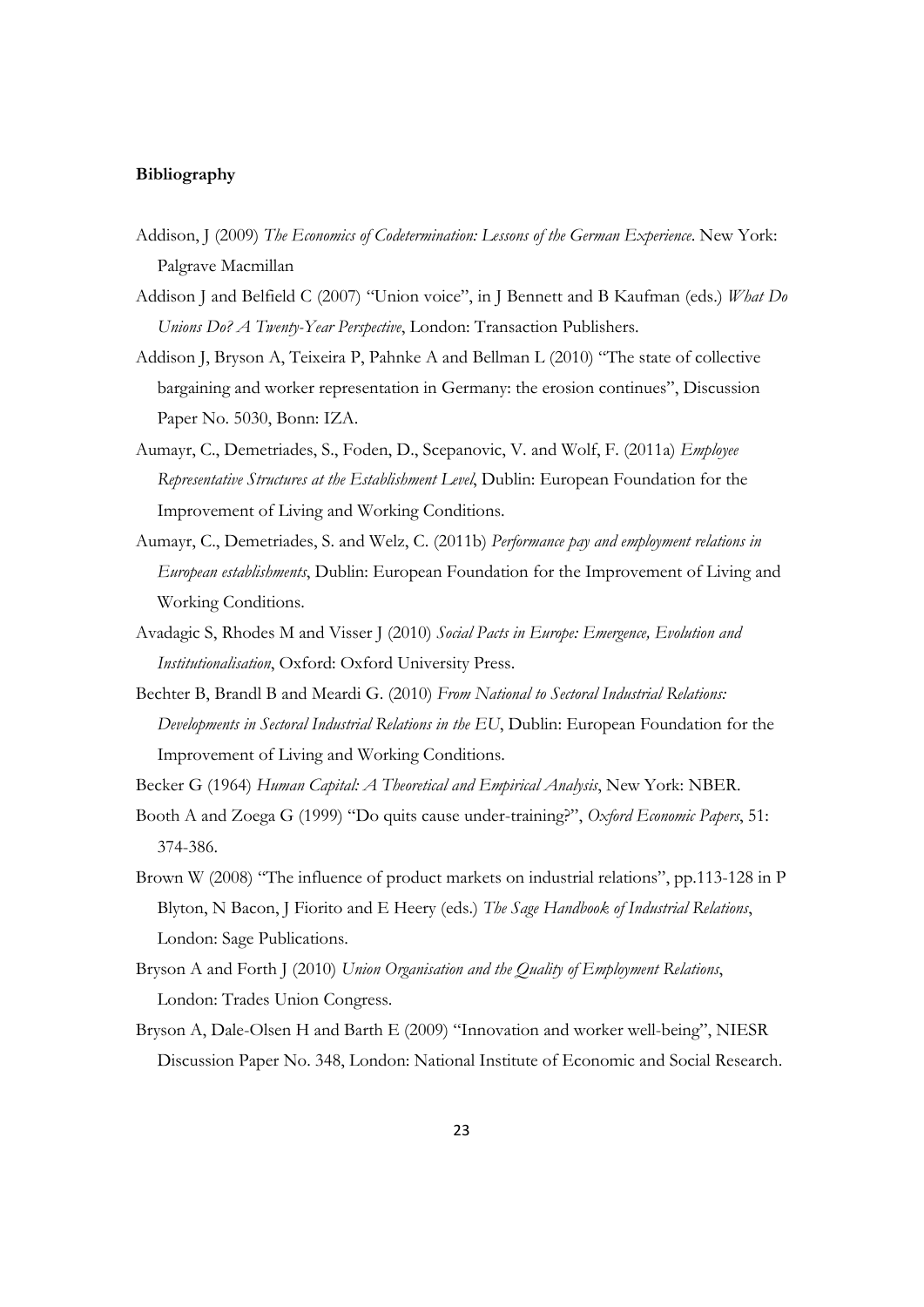- Bryson, A., Forth, J. and George A (2012) *Workplace Employee Representation in Europe*, Dublin: Eurofound.
- Bryson, A., Gomez, R. and Willman, P. (2004) "The End of the Affair? The Decline in Employers' Propensity to Unionize", Chapter 8 in J. Kelly and P. Willman (eds.), *Union Organization and Activity*, Routledge, London, pp.129-149
- Calvo J, Fulton L, Vigneau C, Belopavlovic N and Rodriguez Contreras T (2008) *Employee Representatives in an Enlarged Europe: Volumes 1 and 2*, Brussels: European Commission.
- Carley M, McKay S, Miller J and Biletta I (2010) "Industrial relations developments in Europe 2009", EIROnline article no. TN1004019S. Available at: http://www.eurofound.europa.eu/eiro/studies/tn1004019s/tn1004019s.htm
- Chillemi O and Gui B (1997) "Team human capital and worker mobility", *Journal of Labor Economics*, 15, 4: 567-585.
- Coase, R. (1960) "The Problem of Social Cost", *Journal of Law and Economics*, 1, 1-44
- Dundon T and Gollan P (2007) "Reconceptualising voice in the non-union workplace", *International Journal of Human Resource Management*, 18, 7: 1182-1198.
- European Commission (2002) *The European Social Dialogue: A force for Innovation and Change*, COM(2002) 341. Brussels: European Commission.
- European Commission (2010) *Europe 2020: A Strategy for Smart, Sustainable and Inclusive Growth*, COM(2010) 2020, Brussels: European Commission.
- European Foundation for the Improvement of Living and Working Conditions and TNS Infratest Sozialforschung (2010) *European Company Survey, 2009* [computer file]. Colchester, Essex: UK Data Archive [distributor], October 2010. SN: 6568.
- Forth, J. and McNabb, R. (2008) "Workplace Performance: A Comparison of Subjective and Objective Measures in the 2004 Workplace Employment Relations Survey", *Industrial Relations Journal*, 39, 2: 104-123.
- Freeman, R B (2006) *Searching for the EU Social Dialogue Model*, NBER Working Paper No. 12306.
- Freeman R and Lazear E (1995) "An Economic Analysis of Works Councils." In J Rogers and W Streeck (eds.), *Works Councils: Consultation, Representation and Cooperation in Industrial Relations*. Chicago, IL: University of Chicago Press, pp. 27-52
- Freeman R and Medoff J (1984) *What Do Unions Do?*, New York: Basic Books.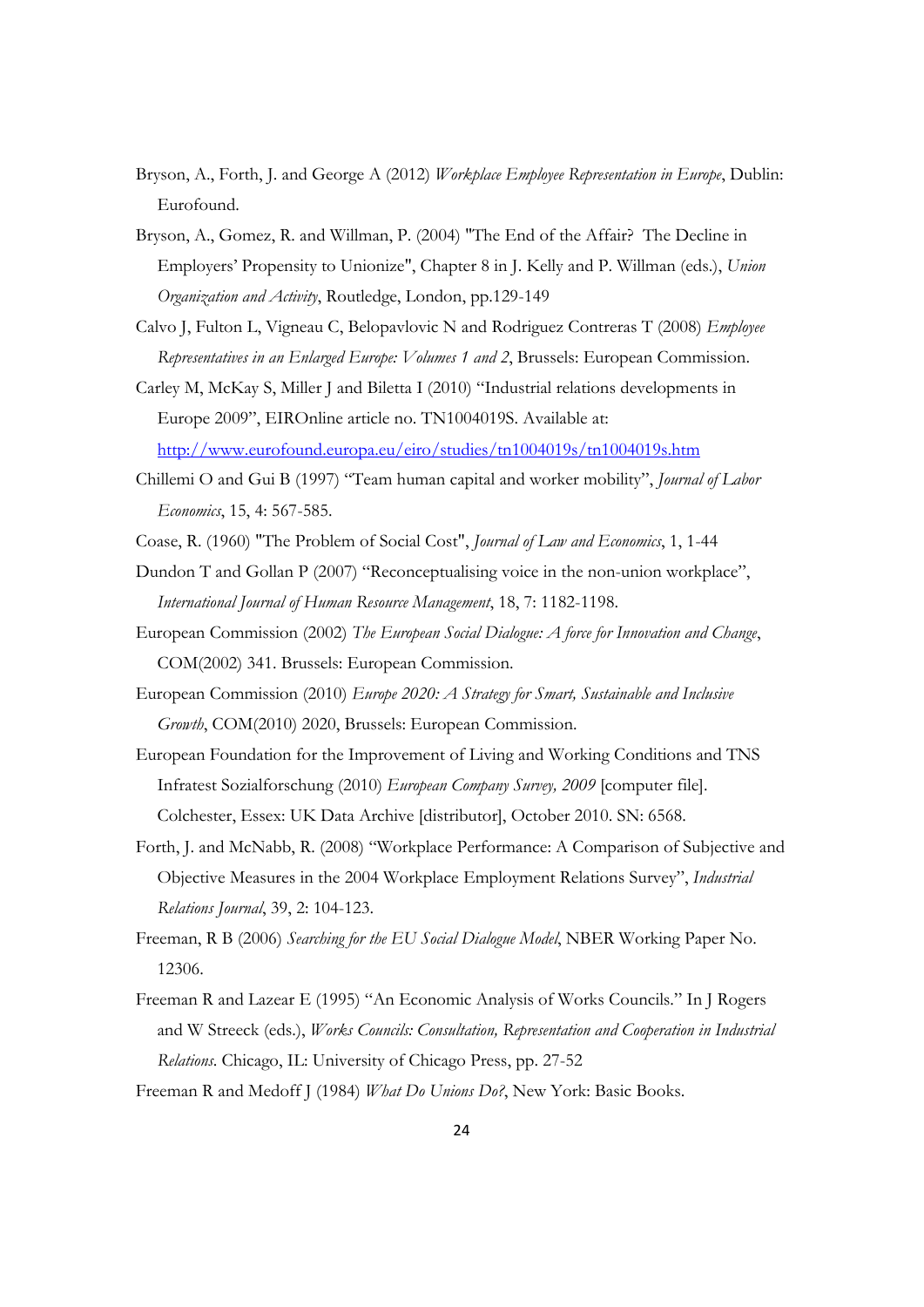Freeman R and Rogers J (1999) *What Workers Want*, Ithaca, NY: Cornell University Press.

- Fulton, L. (2010) *Worker Representation in Europe*, Online publication, Labour Research Department and European Trade Union Institute. Available online at: http://www.worker-participation.eu/National-Industrial-Relations
- Hall M, Hutchinson S, Purcell J, Terry M and Parker J (2009) *Implementing Information and Consultation: Developments in Medium-Sized Companies*, Employment Relations Research Series No. 106, London: Department for Business Innovation and Skills.
- Hirschman A (1970) *Exit, Voice and Loyalty: Responses to Decline in Firms, Organizations and States*, Cambridge, MA: Harvard University Press.
- Jirjahn U (2009) "The introduction of works councils in German establishments rent seeking or rent protection?", *British Journal of Industrial Relations*, 47, 3: 521-545.
- Keller B and Weber S (2011) "Sectoral social dialogue at EU level: problems and prospects of implementation", *European Journal of Industrial Relations*, 17, 3: 227-243.
- Leonard E, Perin E and Pochet P (2011) "European sectoral social dialogue: questions of representation and membership", *Industrial Relations Journal*, 42, 3: 254-272.
- Machin S and Wadhwani S (1991) "The effects of unions on organisational change and employment", *Economic Journal*, 101: 835–54.
- Marchington M, Grimshaw D, Rubery J and Willmott H (2005) *Fragmenting Work: Blurring Organisational Boundaries and Disordering Hierarchies*, Oxford: Oxford University Press.
- Marginson P and Meardi G (2010) "Multinational companies: transforming national industrial relations?", in T Colling and M Terry (eds.) *Industrial Relations: Theory and Practice*, 3rd ed, Oxford: Blackwell.
- Marsden D (2010) "The end of national models in employment relations?", Discussion Paper No. 998, London: Centre for Economic Performance.
- Millward N, Bryson A and Forth J (2000) *All Change at Work? British Employment Relations 1980-1998 as portrayed by the Workplace Industrial Relations Survey Series*, London: Routledge.
- Mohrenweiser J, Marginson P and Backes-Gellner U (2010) "What triggers the establishment of a works council?", Working Paper No,. 101, Institute for Strategy and Business Economics, University of Zurich.
- Moulton, B. (1990) "An illustration of a pitfall in estimating the effects of aggregate variables on micro units", *Review of Economics and Statistics*, 72: 334-338.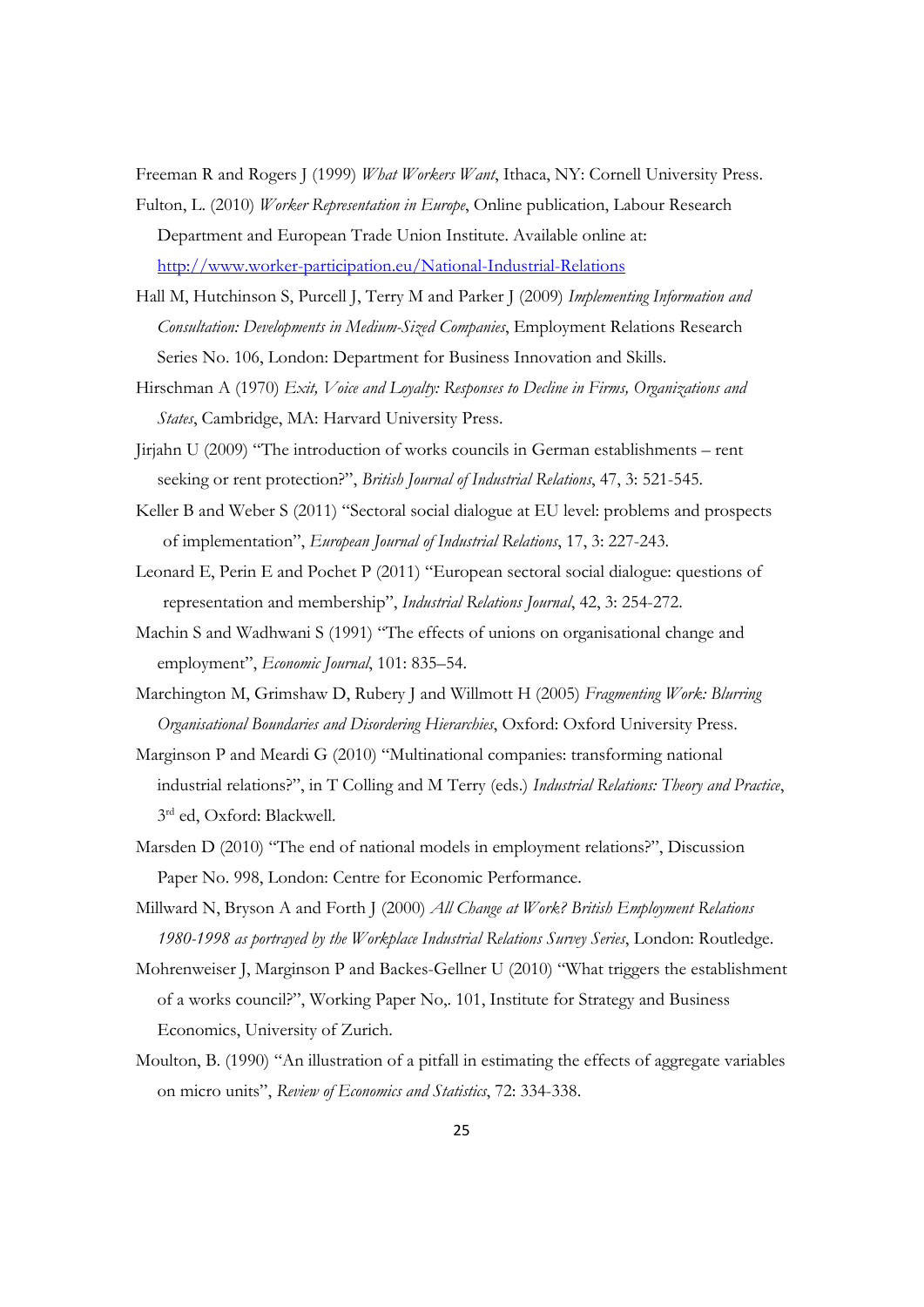Olson, M., Jr. (1965) *The Logic of Collective Action: Public Goods and the Theory of Groups*. Cambridge, MA: Harvard University Press

Pochet P (2005) "Sectoral social dialogue? A quantitative analysis", *Transfer*, 11, 3: 313-332.

- Riedmann, A., van Gyes, G., Roman, A., Kerkhofs, M., Bechmann, S. (2010) *European Company Survey 2009: Overview Report*, Luxembourg, Office for Official Publications of the European Communities.
- Simon, H A (1951) "A Formal Theory of the Employment Relationship", *Econometrica*, 19, 3: 293-305
- Taylor P, Baldry C, Danford A and Stewart P (2009) "An umbrella full of holes? Corporate restructuring, redundancy and the effectives of the ICE regulations", *Relations Industrielles*, 64, 1: 27-49.
- Timmer, M. Inklaar, R., O'Mahony, M. and van Ark, B. (2009) *EU KLEMS Growth and Productivity Accounts: November 2009 Release (Basic Files)*, Online publication, EU KLEMS project. Available on-line at: http://www.euklems.net
- Tissandier H (2010) "Reform of representativeness and social dialogue", EIROnline article no. FR1007031I. Available online at:

http://www.eurofound.europa.eu/eiro/2010/07/articles/fr1007031i.htm

- Towers B (1997) *The Representation Gap: Change and Reform in the British and American Workplace*, Oxford University Press
- Van Gyes, G. (2006) "Employee representation at the workplace in the Member States", in European Commission (ed.) *Industrial Relations in Europe 2006*, Luxembourg: Office for Official Publications of the European Communities.
- Visser J (2009a) "The quality of industrial relations and the Lisbon strategy", pp. 45-72 in European Commission (ed.) *Industrial Relations in Europe 2008*, Luxembourg: Office for Official Publications of the European Communities.
- Visser, J. (2009b) *The ICTWSS Database: Database on Institutional Characteristics of Trade Unions,Wage Setting, State Intervention and Social Pacts in 34 countries between1960 and 2007 (Version 2.1)*, Amsterdam, Amsterdam Institute for Advanced Labour Studies (AIAS). Available online at: http://www.uva-aias.net/208
- Walton R (1985) "From control to commitment in the workplace", *Harvard Business Review*, March-April: 77-84.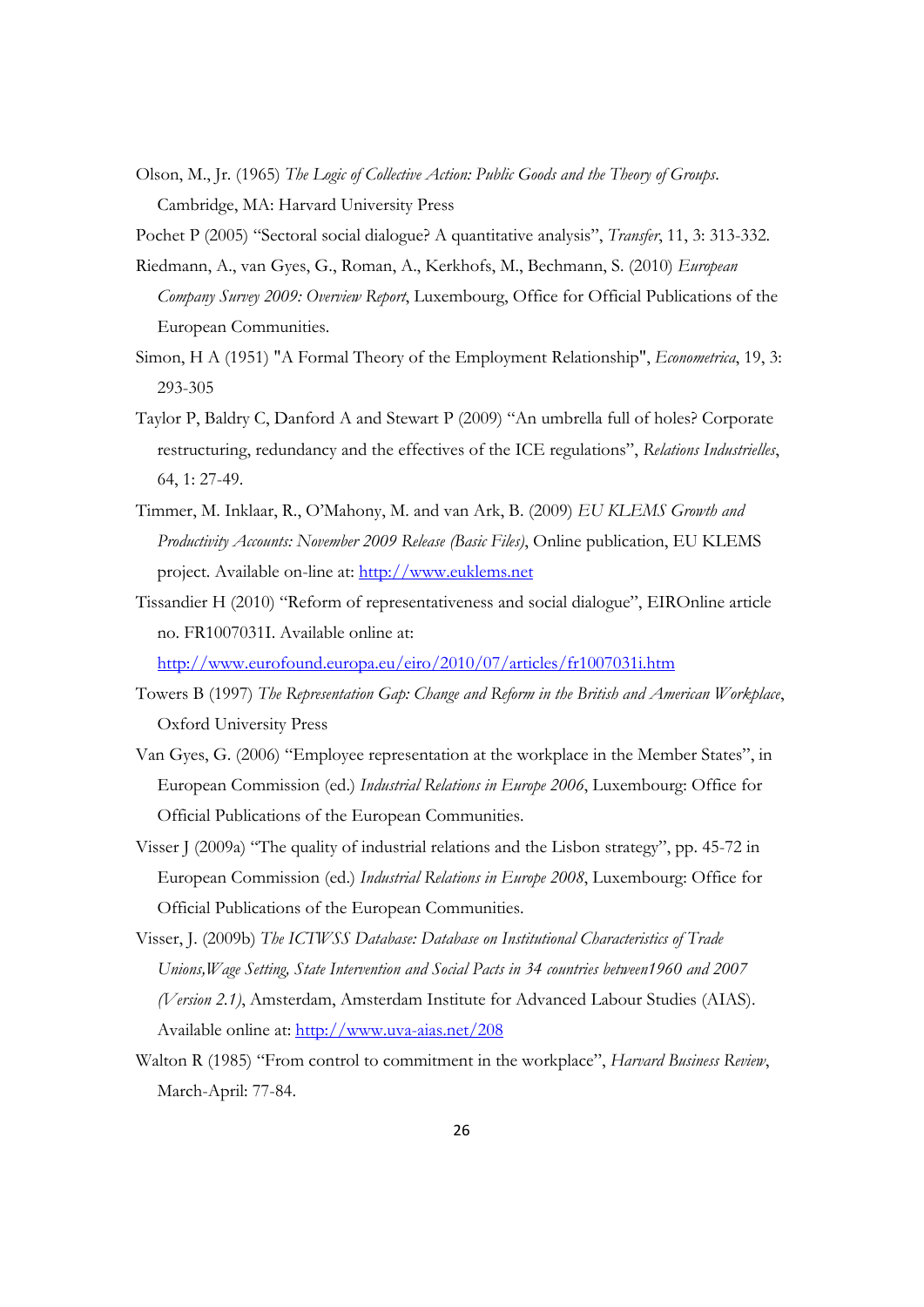- Willman P, Bryson A and Gomez R (2007) 'The long goodbye: new establishments and the fall of union voice in Britain', *The International Journal of Human Resource Management*, 18, 7, 1318-1334
- Woolfson C, Calite D and Kallaste E (2008) "Employee 'voice' and working environment in post-Communist New Member States", *Industrial Relations Journal*, 39, 4: 314-334.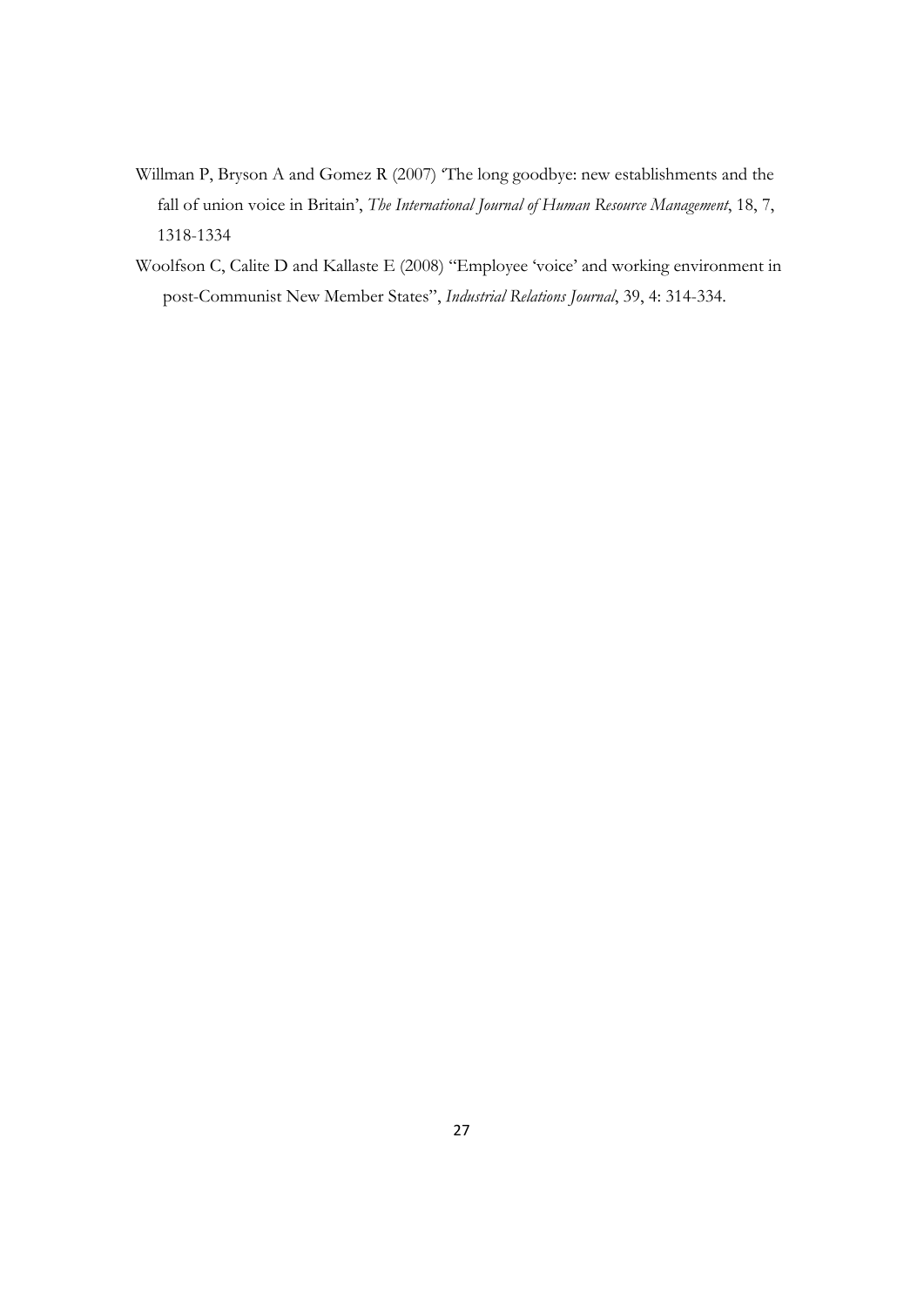

**Figure 1: Incidence and type of workplace representation, by country** 

Base: all workplaces with 10+ employees

Source: ECS 2009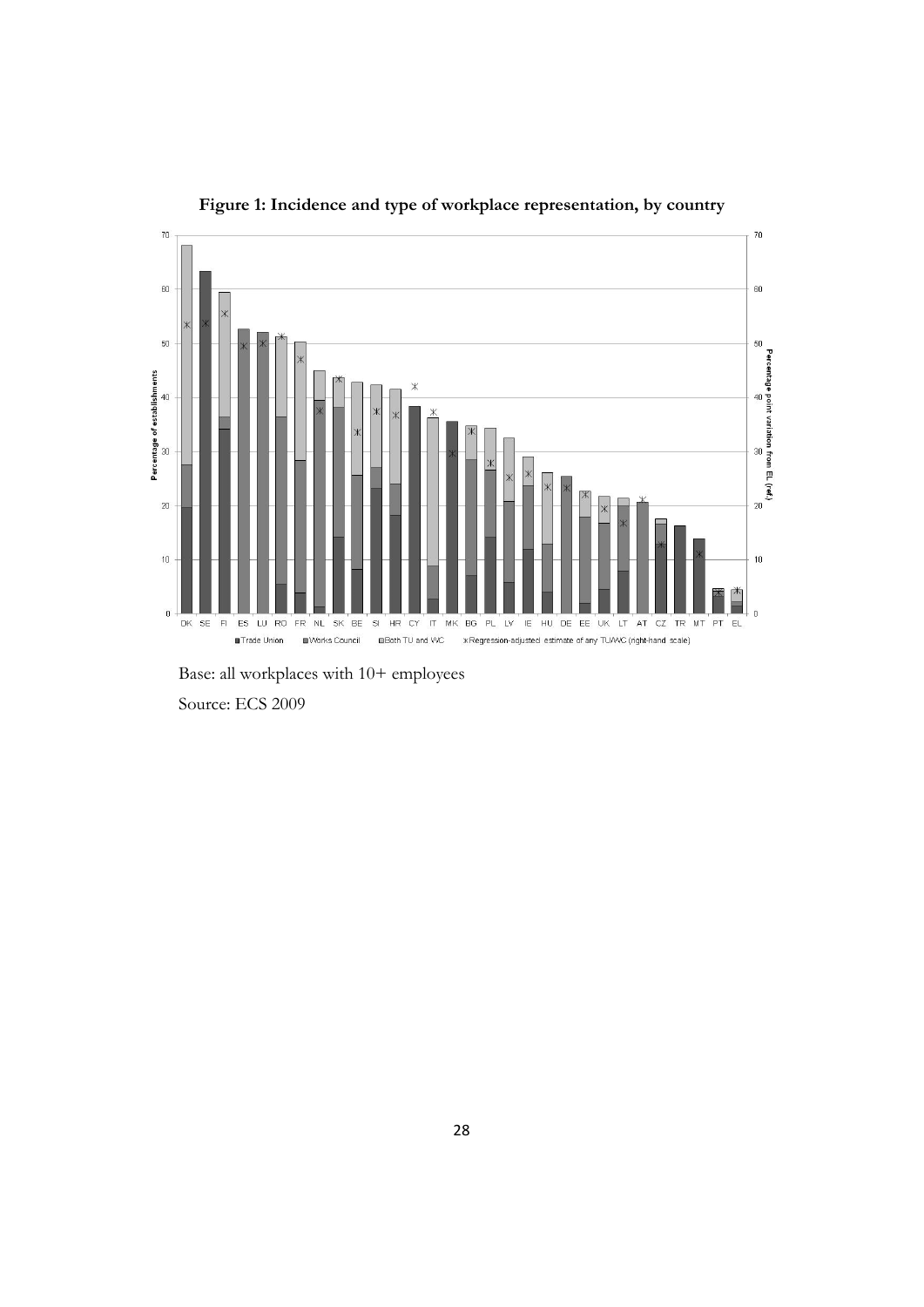

**Figure 2: Incidence of workplace representation, by country within IR regime** 

Base: all workplaces with 10+ employees (EU27 countries only) Source: ECS 2009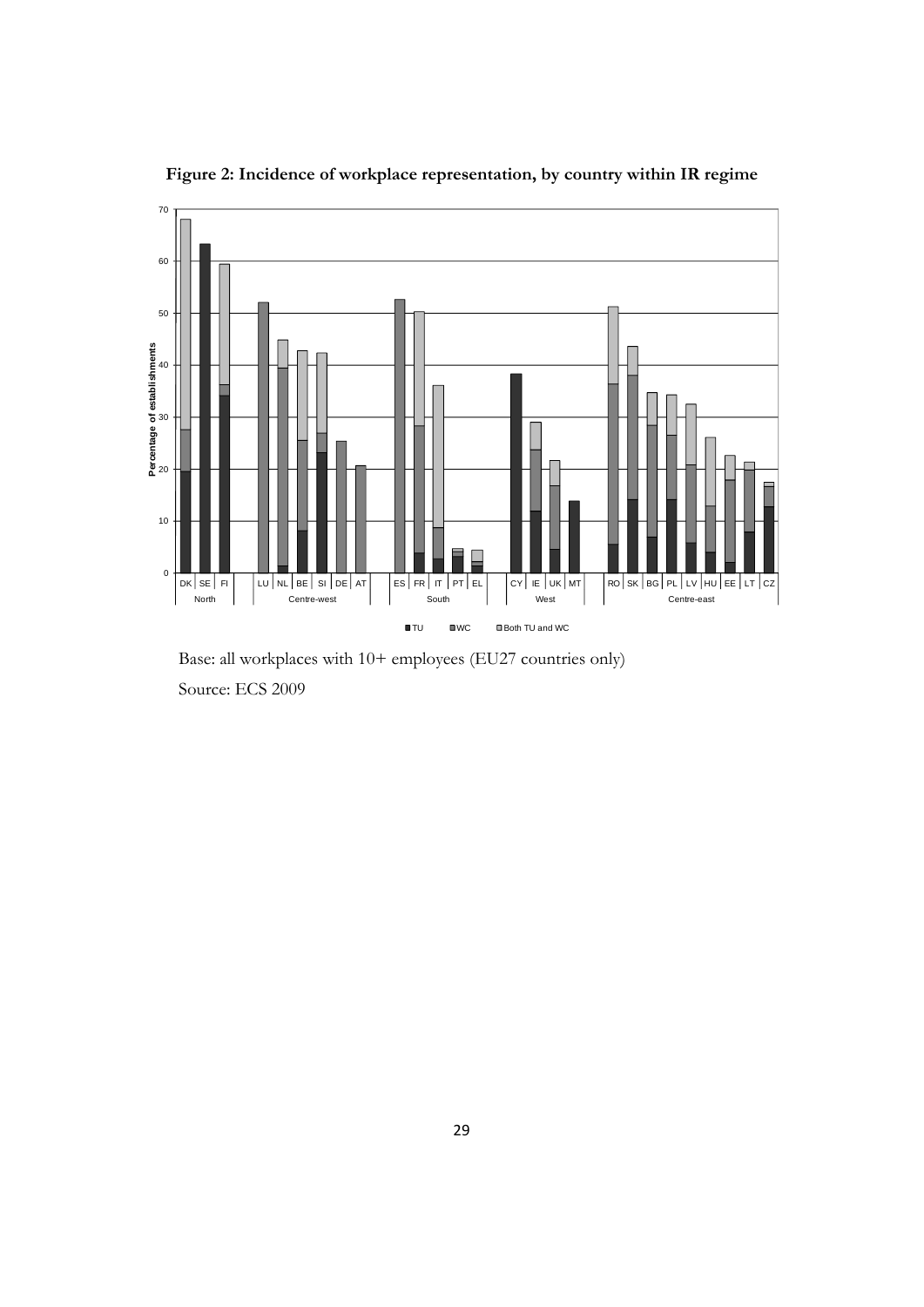### **Figure 3: Incidence of workplace representation, by features of the IR regime**

*Part A: Dominant level of bargaining and Model of workplace representation* 



*Part B: Legislative provisions and public confidence in trade unions* 



Base: all workplaces with 10+ employees (EU27 countries only) Source: ECS 2009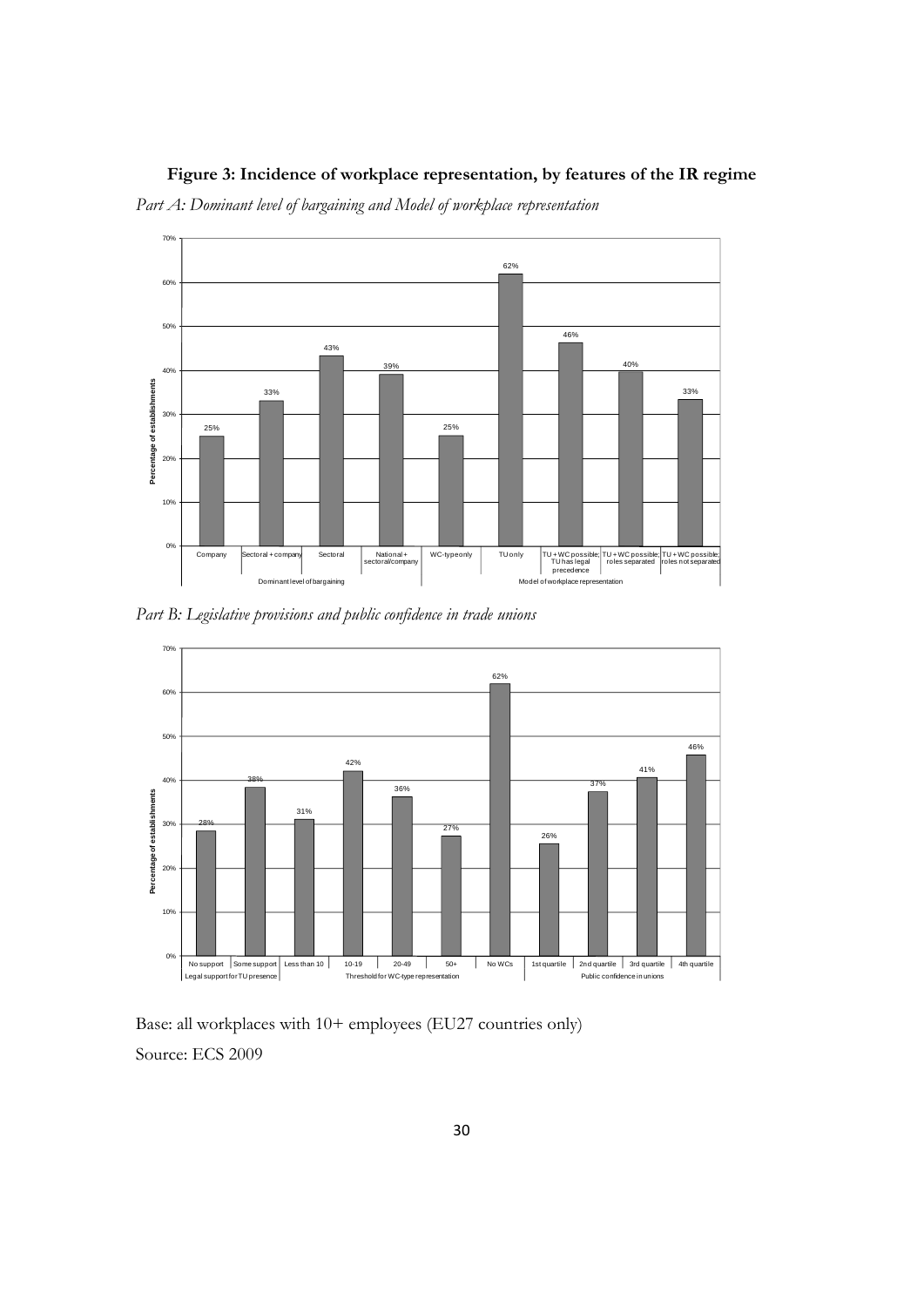

**Figure 4: Marginal effects from regression analysis, by sum of responses on country** 

**descriptors** 

Base: all workplaces with 10+ employees (EU27 countries only)

Source: ECS 2009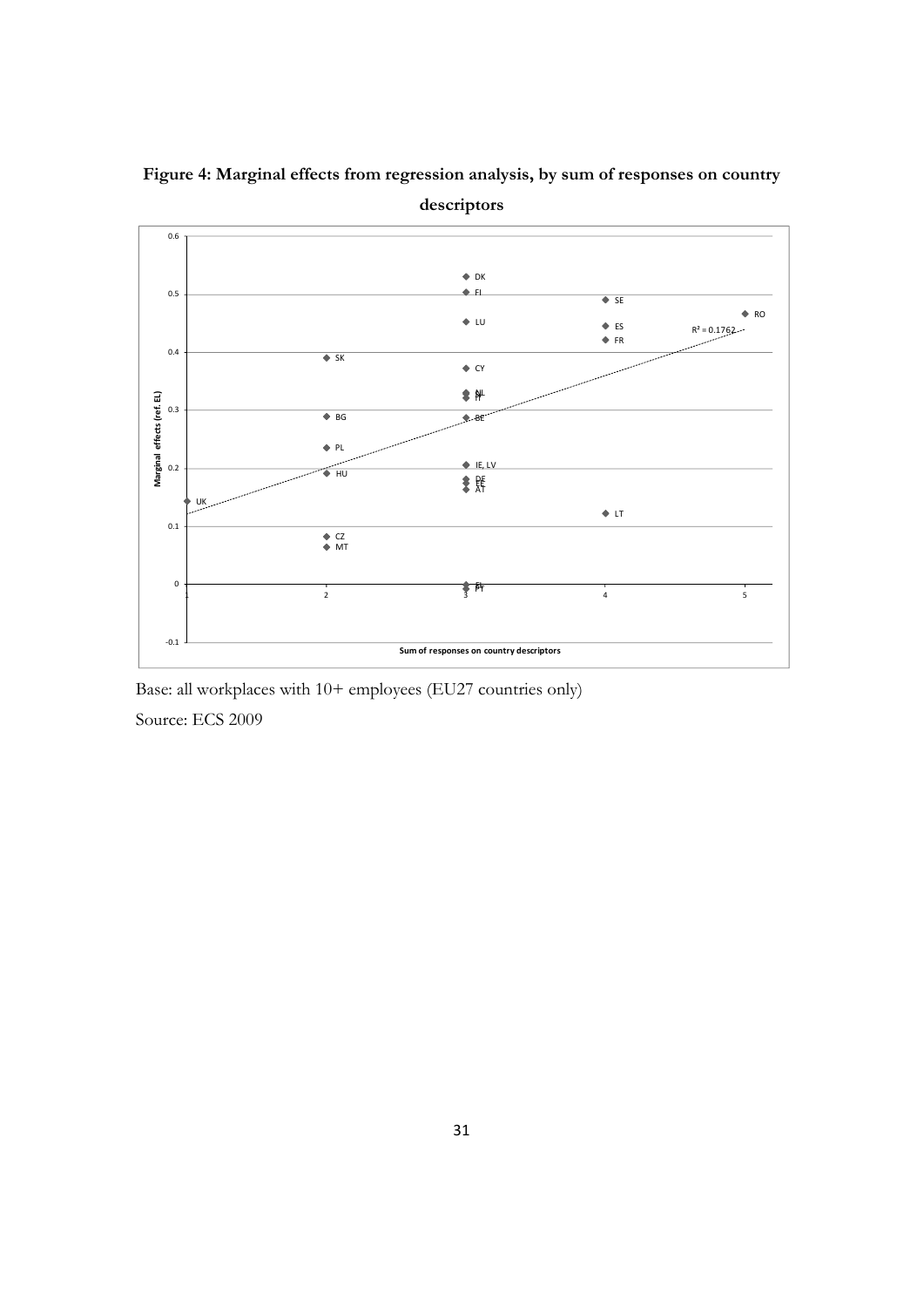|                                 | $\overline{\mathrm{M1}}$<br>Country dummies only |       | $\overline{\text{M2}}$<br>$M1 + workplace$<br>characteristics |       | [M3]<br>$M2 + H&S + HR$<br>practices |       |
|---------------------------------|--------------------------------------------------|-------|---------------------------------------------------------------|-------|--------------------------------------|-------|
|                                 | MEff                                             | Sig.  | <b>MEff</b>                                                   | Sig.  | <b>MEff</b>                          | Sig.  |
|                                 |                                                  |       |                                                               |       |                                      |       |
| Country: EL                     | ref.                                             |       | ref.                                                          |       | ref.                                 |       |
| DK                              | 0.634                                            | ***   | 0.535                                                         | ***   | 0.440                                | ***   |
| SЕ                              | 0.590                                            | $***$ | 0.494                                                         | ***   | 0.462                                | ***   |
| FI                              | 0.554                                            | ***   | 0.511                                                         | ***   | 0.418                                | ***   |
| $\mathop{\hbox{\rm ES}}$        | 0.479                                            | $***$ | 0.451                                                         | ***   | 0.372                                | ***   |
| RO                              | 0.472                                            | ***   | 0.469                                                         | ***   | 0.382                                | ***   |
| ${\rm LU}$                      | 0.471                                            | $***$ | 0.456                                                         | ***   | 0.450                                | ***   |
| ${\rm FR}$                      | 0.464                                            | ***   | 0.427                                                         | ***   | 0.448                                | ***   |
| NL                              | 0.414                                            | ***   | 0.331                                                         | ***   | 0.300                                | ***   |
| SK                              | 0.396                                            | $***$ | 0.390                                                         | ***   | 0.352                                | ***   |
| $\rm{SI}$                       | 0.380                                            | ***   | 0.330                                                         | ***   | 0.307                                | ***   |
| BE                              | 0.374                                            | ***   | 0.292                                                         | ***   | 0.264                                | ***   |
| <b>HR</b>                       | 0.369                                            | ***   | 0.323                                                         | ***   | 0.329                                | ***   |
| <b>CY</b>                       | 0.338                                            | $***$ | 0.377                                                         | $***$ | 0.340                                | $***$ |
| $\mathop{\text{IT}}$            | 0.316                                            | ***   | 0.329                                                         | ***   | 0.259                                | ***   |
| <b>BG</b>                       | 0.308                                            | $***$ | 0.294                                                         | ***   | 0.256                                | $***$ |
| MK                              | 0.306                                            | ***   | 0.253                                                         | ***   | 0.288                                | ***   |
| $\ensuremath{\text{PL}}\xspace$ | 0.293                                            | ***   | 0.235                                                         | ***   | 0.225                                | ***   |
| ${\rm LV}$                      | 0.285                                            | ***   | 0.208                                                         | ***   | 0.196                                | $***$ |
| IE                              | 0.246                                            | ***   | 0.215                                                         | ***   | 0.166                                | ***   |
| HU                              | 0.218                                            | ***   | 0.191                                                         | ***   | 0.158                                | ***   |
| DE                              | 0.210                                            | $***$ | 0.189                                                         | ***   | 0.114                                | $***$ |
| EE                              | 0.183                                            | ***   | 0.177                                                         | ***   | 0.106                                | ***   |
| UK                              | 0.170                                            | $***$ | 0.150                                                         | ***   | 0.116                                | $***$ |
| $\mathop{\rm LT}\nolimits$      | 0.165                                            | $***$ | 0.124                                                         | ***   | 0.085                                | ***   |
| $\mathbf{A}\mathbf{T}$          | 0.155                                            | $***$ | 0.167                                                         | ***   | 0.122                                | $***$ |
| CZ                              | 0.124                                            | ***   | 0.084                                                         | ***   | 0.032                                |       |
| ${\rm TR}$                      | 0.116                                            | ***   | 0.080                                                         | ***   | 0.085                                | ***   |
| МT                              | 0.093                                            | ***   | 0.067                                                         | ***   | 0.078                                | $**$  |
| $\overline{PT}$                 | $-0.001$                                         |       | $-0.004$                                                      |       | $-0.029$                             |       |
|                                 |                                                  |       |                                                               |       | Continued                            |       |

### **Table 1: Incidence of any workplace representation - association with workplace characteristics**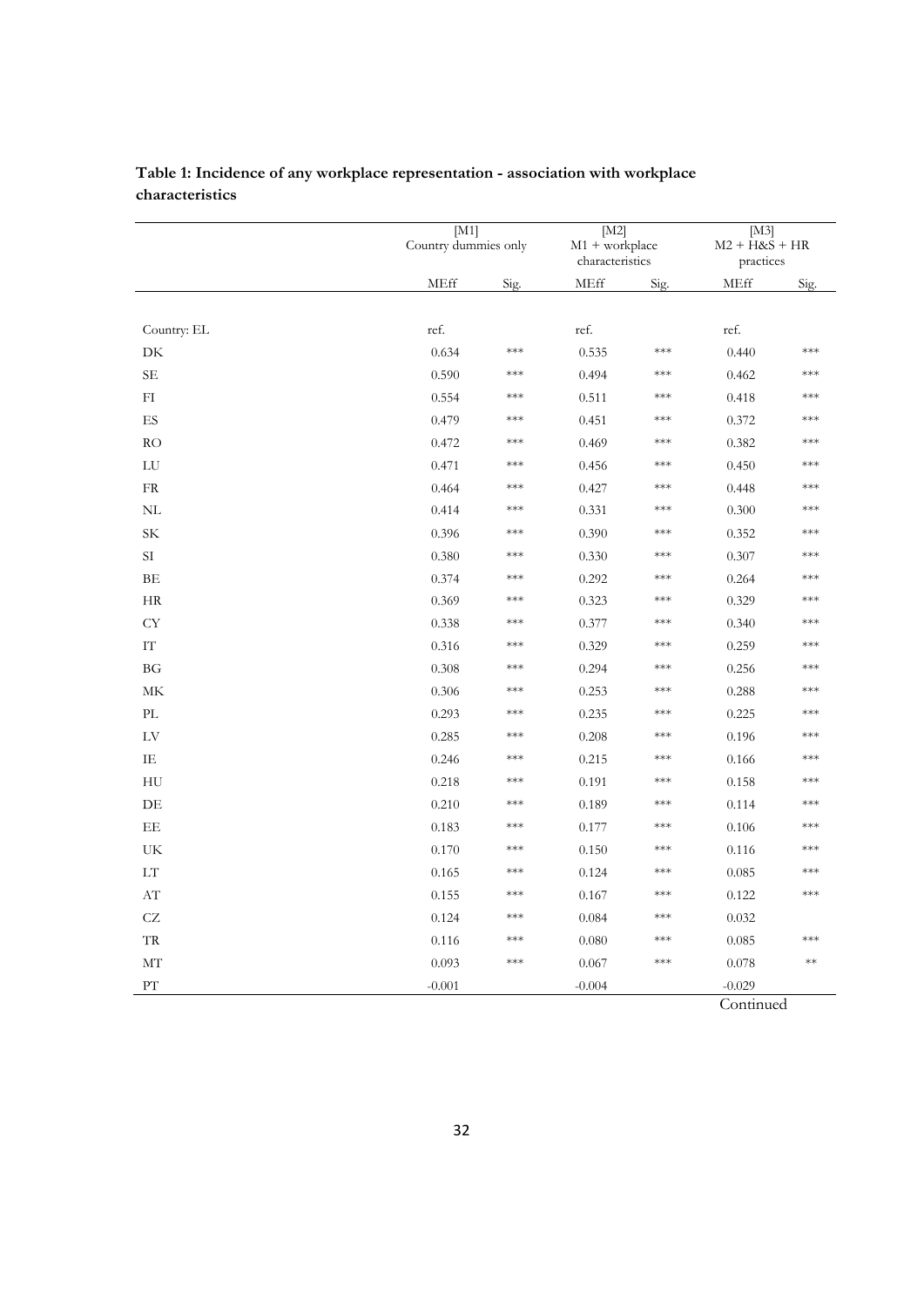#### Table 1 continued

|                                           | [M1]<br>Country dummies only |      | [M2]<br>$M1 + workplace$<br>characteristics |       | [M3]<br>$M2 + H&S + HR$<br>practices |        |
|-------------------------------------------|------------------------------|------|---------------------------------------------|-------|--------------------------------------|--------|
|                                           | MEff                         | Sig. | MEff                                        | Sig.  | MEff                                 | Sig.   |
| Sector: Wholesale and retail              |                              |      | ref.                                        |       | ref.                                 |        |
| Manuf and energy                          |                              |      | 0.066                                       | ***   | 0.061                                | ***    |
| Construction                              |                              |      | 0.033                                       | $**$  | 0.022                                |        |
| Hotels and restaurants                    |                              |      | $-0.037$                                    |       | $-0.043$                             | $\ast$ |
| Transport, storage and comms              |                              |      | 0.023                                       |       | 0.019                                |        |
| Finance                                   |                              |      | 0.158                                       | ***   | 0.135                                | ***    |
| Property and business services            |                              |      | $-0.002$                                    |       | 0.002                                |        |
| Public administration                     |                              |      | 0.142                                       | ***   | 0.156                                | ***    |
| Education                                 |                              |      | 0.218                                       | ***   | 0.218                                | ***    |
| Health and social work                    |                              |      | 0.137                                       | ***   | 0.137                                | ***    |
| Other services                            |                              |      | 0.105                                       | ***   | 0.091                                | ***    |
| Type: Single independent                  |                              |      | ref.                                        |       | ref.                                 |        |
| HQ of multi                               |                              |      | 0.042                                       | ***   | 0.024                                | $\ast$ |
| Branch of multi                           |                              |      | 0.101                                       | ***   | 0.079                                | $***$  |
| Size: 10-19 employees                     |                              |      | ref.                                        |       | ref.                                 |        |
| $20 - 40$                                 |                              |      | 0.143                                       | $***$ | 0.115                                | ***    |
| 50-99                                     |                              |      | 0.320                                       | ***   | 0.266                                | ***    |
| 100-149                                   |                              |      | 0.367                                       | ***   | 0.299                                | ***    |
| 150-299                                   |                              |      | 0.457                                       | $***$ | 0.383                                | ***    |
| 300-399                                   |                              |      | 0.552                                       | ***   | 0.478                                | ***    |
| $400+$                                    |                              |      | 0.596                                       | ***   | 0.513                                | ***    |
| Ownership: Private, 51%+ domestic         |                              |      | ref.                                        |       | ref.                                 |        |
| Private, 50%+ foreign                     |                              |      | 0.025                                       |       | 0.018                                |        |
| Public sector                             |                              |      | 0.155                                       | ***   | 0.138                                | ***    |
| Org change: Takeover/merger in last 3 yrs |                              |      | 0.042                                       | ***   | 0.028                                |        |
| Employment: Stable over last 3 years      |                              |      | ref.                                        |       | ref.                                 |        |
| Increasing                                |                              |      | $-0.039$                                    | ***   | $-0.046$                             | ***    |
| Decreasing                                |                              |      | 0.055                                       | ***   | 0.038                                | ***    |
| Gender: Workforce 60%+ female             |                              |      | $-0.028$                                    | $**$  | $-0.027$                             | $**$   |
| Skill: Workforce 80%+ high-skilled        |                              |      | $-0.032$                                    | $**$  | $-0.042$                             | **     |
| Contracts: Workforce 40%+ fixed-term      |                              |      | $-0.067$                                    | ***   | $-0.063$                             | ***    |
| Nightwork: Some                           |                              |      | 0.026                                       | $**$  | 0.018                                |        |
| H&S representation: Some                  |                              |      |                                             |       | 0.166                                | ***    |
| Teamworking: None                         |                              |      |                                             |       | ref.                                 |        |
| Semi-autonomous teams                     |                              |      |                                             |       | $-0.032$                             | **     |
| Non-autonomous teams                      |                              |      |                                             |       | 0.001<br>$\cap$ .                    |        |

Continued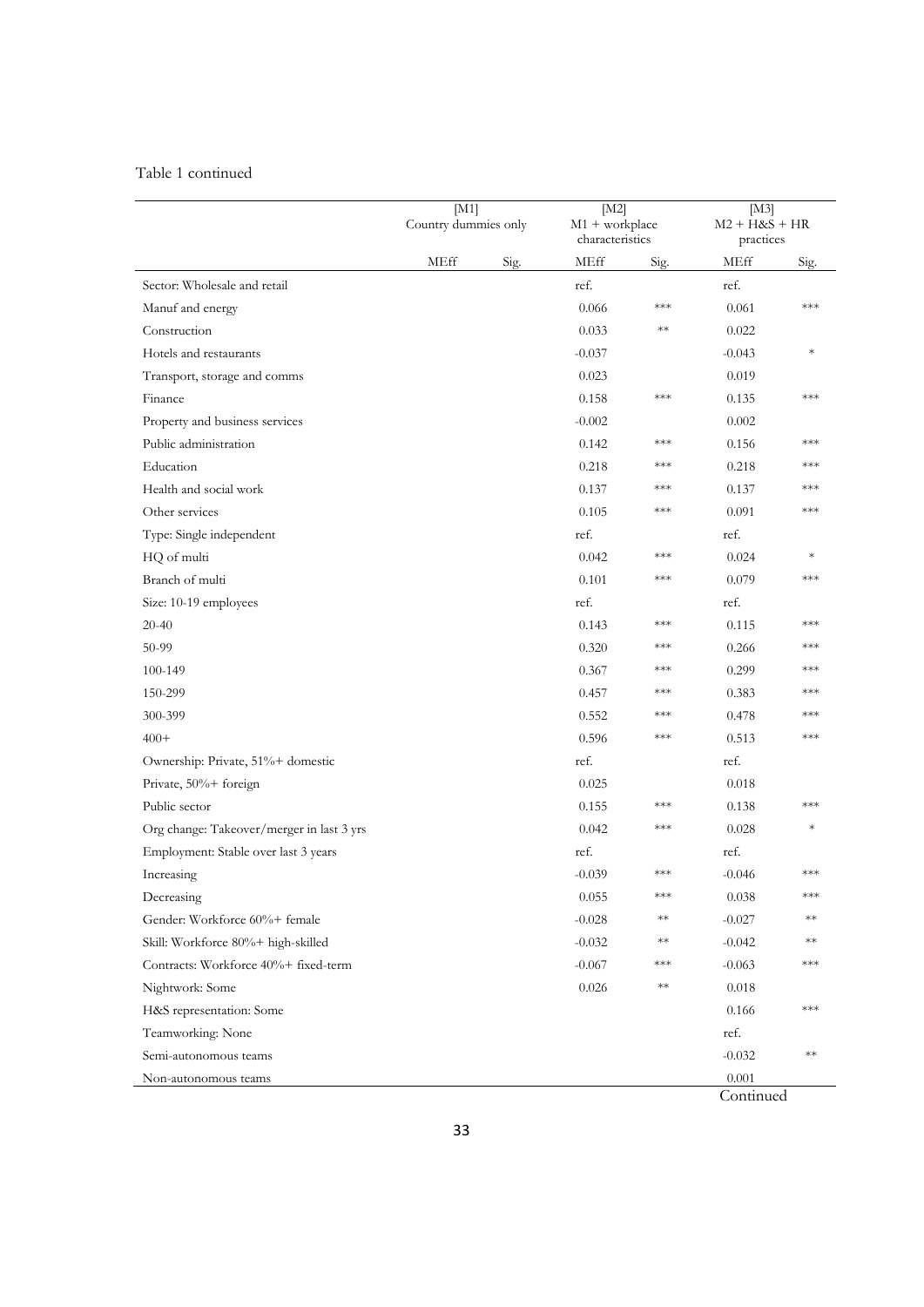#### Table 1 continued

|                                                                                | [M1]<br>Country dummies only |      | [M2]<br>$M1 + workplace$<br>characteristics |      | [M3]<br>$M2 + H&S + HR$<br>practices |        |
|--------------------------------------------------------------------------------|------------------------------|------|---------------------------------------------|------|--------------------------------------|--------|
|                                                                                | <b>MEff</b>                  | Sig. | <b>MEff</b>                                 | Sig. | <b>MEff</b>                          | Sig.   |
| Workers paid by PRP: None                                                      |                              |      |                                             |      | ref.                                 |        |
| Less than 50%                                                                  |                              |      |                                             |      | 0.029                                | $**$   |
| 50-100%                                                                        |                              |      |                                             |      | 0.030                                | $**$   |
| Periodic check on training needs: Yes                                          |                              |      |                                             |      | 0.055                                | ***    |
| Any off-job training in last year: Yes                                         |                              |      |                                             |      | 0.018                                | $\ast$ |
| Workers with flexible hours: None                                              |                              |      |                                             |      | ref.                                 |        |
| Less than $50\%$                                                               |                              |      |                                             |      | 0.010                                |        |
| 50-100%                                                                        |                              |      |                                             |      | 0.020                                | $\ast$ |
| HR innovation: Some in last 3 years<br>Economic situation of w/p: Neither good |                              |      |                                             |      | 0.027                                | $***$  |
| nor bad                                                                        |                              |      |                                             |      | ref.                                 |        |
| Very/quite good                                                                |                              |      |                                             |      | $-0.021$                             | **     |
| Very/quite bad                                                                 |                              |      |                                             |      | 0.027                                | $\ast$ |
|                                                                                |                              |      |                                             |      |                                      |        |
| Pseudo-R2                                                                      | 0.081                        |      | 0.252                                       |      | 0.292                                |        |
| Obs                                                                            | 25860                        |      | 25860                                       |      | 23819                                |        |
| * p<0.10, ** p<0.05, *** p<0.01                                                |                              |      |                                             |      |                                      |        |

Base: all workplaces with 10+ employees Source: ECS 2009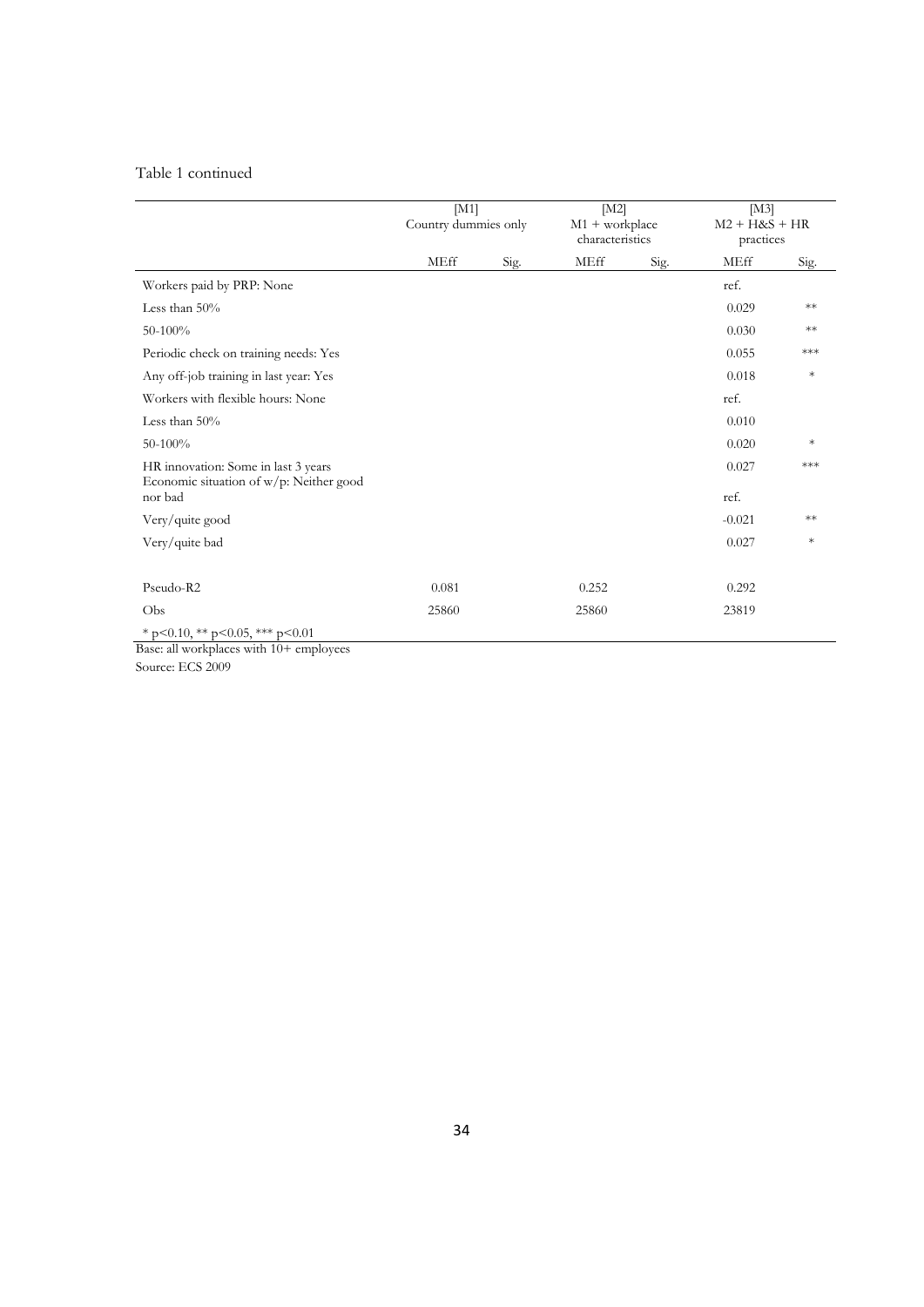|                                                                       | $[1]$                                 |            | $[2]$                                      |            | $[3]$                                |            | $[4]$                               |        | $[5]$                                |            | [6]                                |      |
|-----------------------------------------------------------------------|---------------------------------------|------------|--------------------------------------------|------------|--------------------------------------|------------|-------------------------------------|--------|--------------------------------------|------------|------------------------------------|------|
|                                                                       | Regime + workplace<br>characteristics |            | Barg. level + workplace<br>characteristics |            | Model + workplace<br>characteristics |            | Leg. + workplace<br>characteristics |        | Conf. + workplace<br>characteristics |            | All + workplace<br>characteristics |      |
|                                                                       | MEff                                  | Sig.       | $\operatorname{MEff}$                      | Sig.       | MEff                                 | Sig.       | MEff                                | Sig.   | MEff                                 | Sig.       | MEff                               | Sig. |
| IR regime: West                                                       | ref.                                  |            |                                            |            |                                      |            |                                     |        |                                      |            |                                    |      |
| North                                                                 | 0.351                                 | $**$       |                                            |            |                                      |            |                                     |        |                                      |            |                                    |      |
| Centre-west                                                           | 0.062                                 | $\ast$     |                                            |            |                                      |            |                                     |        |                                      |            |                                    |      |
| South                                                                 | 0.200                                 | $\ast\ast$ |                                            |            |                                      |            |                                     |        |                                      |            |                                    |      |
| Centre-east                                                           | 0.114                                 | $\ast$     |                                            |            |                                      |            |                                     |        |                                      |            |                                    |      |
| Dominant barg level: Company                                          |                                       |            | ref.                                       |            |                                      |            |                                     |        |                                      |            |                                    |      |
| $Sector + company$                                                    |                                       |            | 0.089                                      |            |                                      |            |                                     |        |                                      |            |                                    |      |
| Sector                                                                |                                       |            | 0.195                                      | $\ast\ast$ |                                      |            |                                     |        |                                      |            |                                    |      |
| National + sector/company                                             |                                       |            | 0.101                                      | $**$       |                                      |            |                                     |        |                                      |            |                                    |      |
| Model: Roles not separated                                            |                                       |            |                                            |            | ref.                                 |            |                                     |        |                                      |            |                                    |      |
| WC only                                                               |                                       |            |                                            |            | $-0.089$                             |            |                                     |        |                                      |            |                                    |      |
| TU only                                                               |                                       |            |                                            |            | 0.208                                | $\ast\ast$ |                                     |        |                                      |            |                                    |      |
| TU has precedence                                                     |                                       |            |                                            |            | 0.133                                |            |                                     |        |                                      |            |                                    |      |
| Roles separated                                                       |                                       |            |                                            |            | 0.033                                |            |                                     |        |                                      |            |                                    |      |
| Leg. support for TU presence: Some<br>WC threshold (employees): 50 or |                                       |            |                                            |            |                                      |            | 0.129                               | $\ast$ |                                      |            |                                    |      |
| more                                                                  |                                       |            |                                            |            |                                      |            | ref.                                |        |                                      |            |                                    |      |
| $20 - 49$                                                             |                                       |            |                                            |            |                                      |            | 0.145                               |        |                                      |            |                                    |      |
| $10-19$                                                               |                                       |            |                                            |            |                                      |            | 0.167                               | ***    |                                      |            |                                    |      |
| Less than 10                                                          |                                       |            |                                            |            |                                      |            | 0.125                               |        |                                      |            |                                    |      |
| No WC representation                                                  |                                       |            |                                            |            |                                      |            | 0.269                               | ***    |                                      |            |                                    |      |
| Public confidence in TUs: Bottom                                      |                                       |            |                                            |            |                                      |            |                                     |        | ref.                                 |            |                                    |      |
| quartile                                                              |                                       |            |                                            |            |                                      |            |                                     |        | 0.103                                |            |                                    |      |
| Second quartile                                                       |                                       |            |                                            |            |                                      |            |                                     |        |                                      |            |                                    |      |
| Third quartile                                                        |                                       |            |                                            |            |                                      |            |                                     |        | 0.133                                | $\ast\ast$ |                                    |      |
| Top quartile                                                          |                                       |            |                                            |            |                                      |            |                                     |        | 0.145                                |            |                                    |      |

**Table 2: Incidence of workplace representation - association with country characteristics**

**Continued**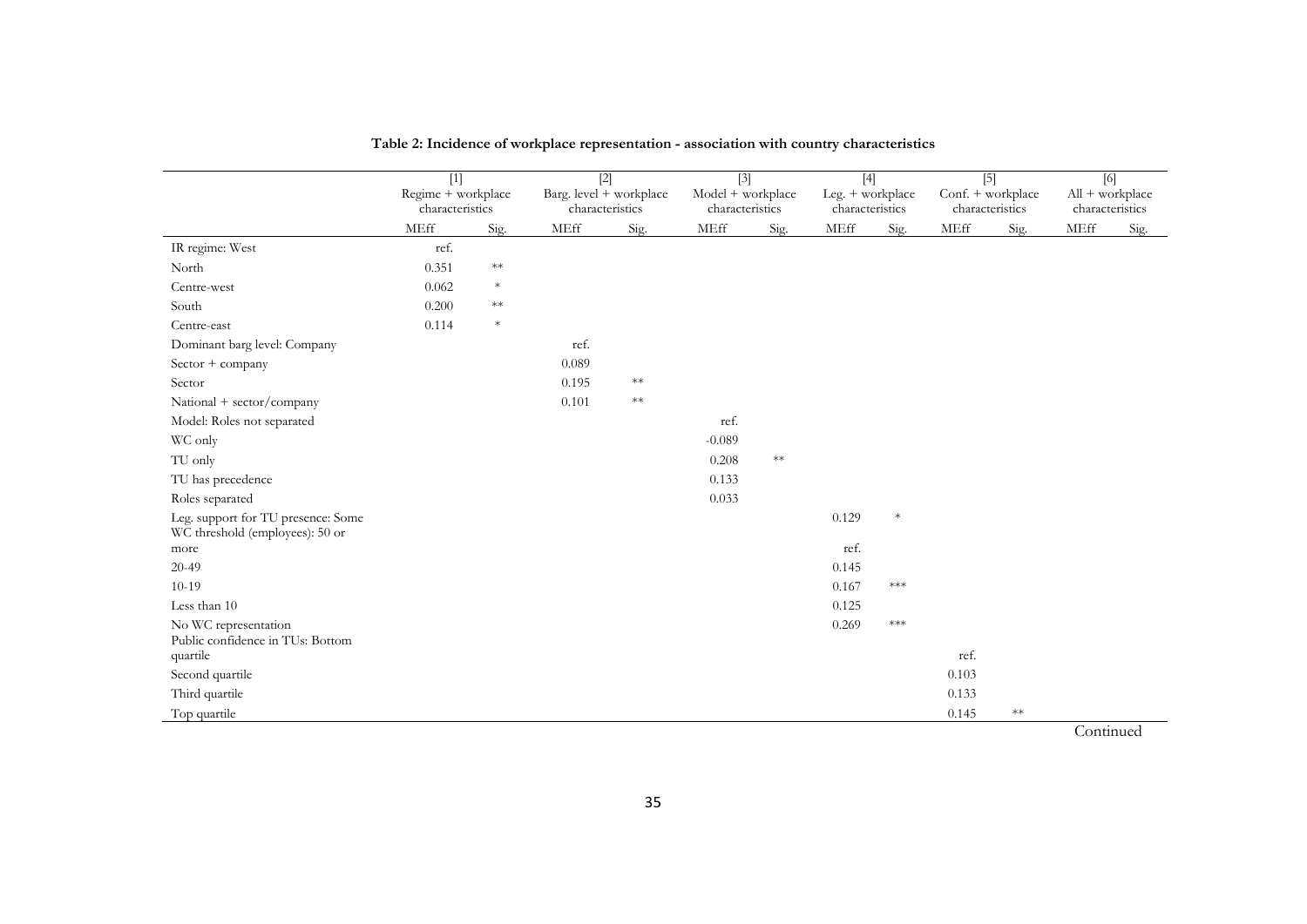#### Table 2 continued

|                                         | $[1]$<br>Regime + workplace<br>characteristics |      | $[2]$<br>Barg. $level + workplace$<br>characteristics |      | $[3]$<br>Model + workplace<br>characteristics |      | $[4]$<br>$Leg. + work place$<br>characteristics |      | $[5]$<br>Conf. + workplace<br>characteristics |      | [6]<br>$All + workplace$<br>characteristics |      |
|-----------------------------------------|------------------------------------------------|------|-------------------------------------------------------|------|-----------------------------------------------|------|-------------------------------------------------|------|-----------------------------------------------|------|---------------------------------------------|------|
|                                         | <b>MEff</b>                                    | Sig. | MEff                                                  | Sig. | <b>MEff</b>                                   | Sig. | <b>MEff</b>                                     | Sig. | <b>MEff</b>                                   | Sig. | <b>MEff</b>                                 | Sig. |
| Dominant barg level: Above              |                                                |      |                                                       |      |                                               |      |                                                 |      |                                               |      |                                             |      |
| company                                 |                                                |      |                                                       |      |                                               |      |                                                 |      |                                               |      | 0.181                                       | $**$ |
| Model: TU preferred                     |                                                |      |                                                       |      |                                               |      |                                                 |      |                                               |      | 0.032                                       |      |
| Leg. support for TUs: Some              |                                                |      |                                                       |      |                                               |      |                                                 |      |                                               |      | 0.167                                       | $**$ |
| WC threshold: Below 50 emps             |                                                |      |                                                       |      |                                               |      |                                                 |      |                                               |      | $-0.031$                                    |      |
| Confidence in TUs: 2nd-4th quartile     |                                                |      |                                                       |      |                                               |      |                                                 |      |                                               |      | 0.099                                       | $**$ |
| Workplace characteristics               | Yes                                            |      | Yes                                                   |      | Yes                                           |      | Yes                                             |      | Yes                                           |      | Yes                                         |      |
| Pseudo-R2                               | 0.197                                          |      | 0.186                                                 |      | 0.181                                         |      | 0.196                                           |      | 0.178                                         |      | 0.213                                       |      |
| Obs                                     | 23420                                          |      | 23420                                                 |      | 23420                                         |      | 23420                                           |      | 23420                                         |      | 23420                                       |      |
| * $p<0.10$ , ** $p<0.05$ , *** $p<0.01$ |                                                |      |                                                       |      |                                               |      |                                                 |      |                                               |      |                                             |      |

Base: all workplaces with 10+ employees (EU27 countries only)

Source: ECS 2009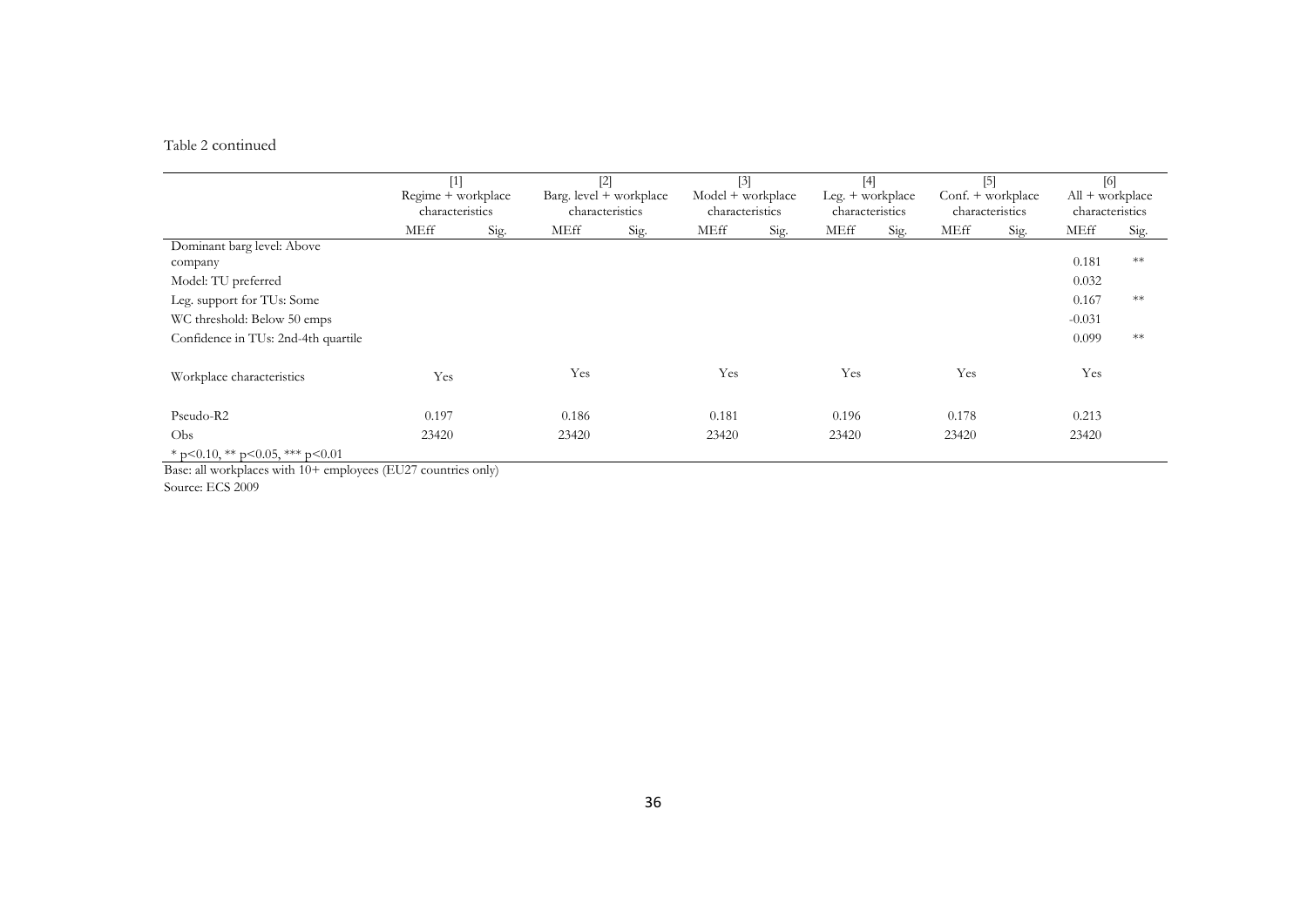|                         | $[1]$<br>Any |      | $[2]$<br>Any |       | $[3]$  |                    | $[4]$  |                    | $[5]$    |      | $[6]$    |      |
|-------------------------|--------------|------|--------------|-------|--------|--------------------|--------|--------------------|----------|------|----------|------|
|                         | TU/WC        |      | TU/WC        |       | Any TU |                    | Any TU |                    | Any WC   |      | Any WC   |      |
|                         | Meff         | Sig. | Meff         | Sig.  | Meff   | Sig.               | Meff   | Sig.               | Meff     | Sig. | Meff     | Sig. |
| Ln(Price-cost margin)   | 0.020        |      |              |       | 0.034  | $\ast\!\ast\!\ast$ |        |                    | $-0.001$ |      |          |      |
| Price-cost margin: 0-8% |              |      | ref.         |       |        |                    | ref.   |                    |          |      | ref.     |      |
| $9 - 15\%$              |              |      | 0.027        |       |        |                    | 0.013  |                    |          |      | $-0.008$ |      |
| $16 - 24\%$             |              |      | 0.056        | $***$ |        |                    | 0.053  | $\ast\!\ast\!\ast$ |          |      | 0.000    |      |
| $25% +$                 |              |      | 0.036        |       |        |                    | 0.032  |                    |          |      | $-0.008$ |      |
| Pseudo-R2               | 0.248        |      | 0.248        |       | 0.409  |                    | 0.401  |                    | 0.341    |      | 0.338    |      |
| Obs                     | 17266        |      | 17382        |       | 12120  |                    | 12234  |                    | 12120    |      | 12234    |      |
|                         |              |      |              |       |        |                    |        |                    |          |      |          |      |

**Table 3: Incidence of TU or WC representation – the role of competition** 

All models employ our baseline specification, controlling for workplace characteristics + country

 $*$  p<0.10,  $*$  p <0.05,  $*$  p <0.01

Base: all private sector workplaces with 10+ employees (excluding countries where EUKLEMS data on industry price-cost margin not available) Source: ECS 2009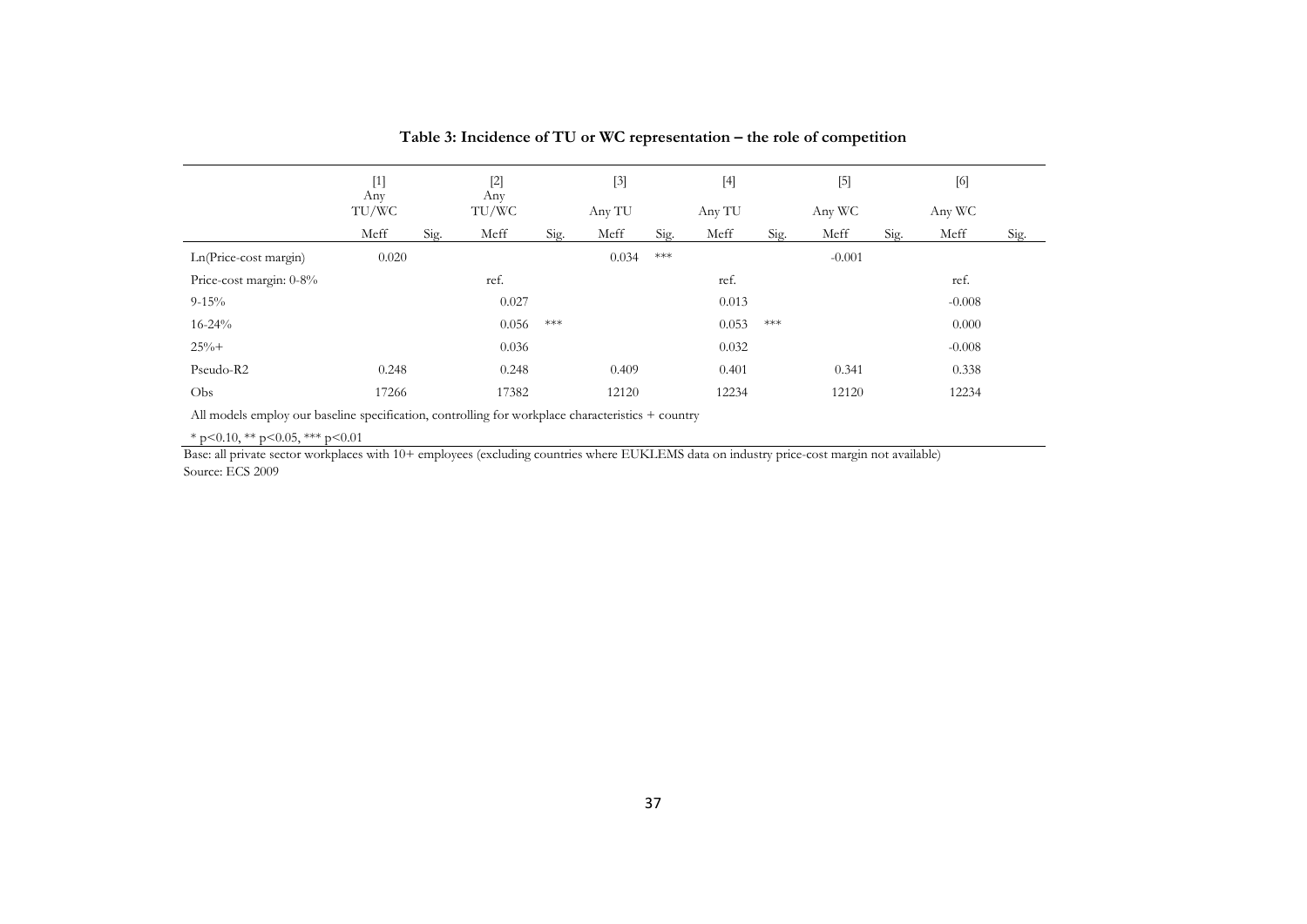|                               | $[1]$<br>Strained climate |       | $[2]$          |      | $[3]$<br>Staff retention |      |
|-------------------------------|---------------------------|-------|----------------|------|--------------------------|------|
|                               |                           |       | Low motivation |      | problems                 |      |
|                               | <b>MEff</b>               | Sig.  | MEff           | Sig. | MEff                     | Sig. |
| Any TU/WC representation: Yes | 0.048                     | $***$ | 0.004          |      | $-0.013$                 |      |
| Pseudo-R2                     | 0.177                     |       | 0.094          |      | 0.068                    |      |
| Obs                           | 23727                     |       | 23335          |      | 23712                    |      |
| Any TU/WC representation: No  | Ref.                      |       | Ref.           |      | Ref.                     |      |
| TU only                       | 0.018                     |       | 0.010          |      | $-0.002$                 |      |
| WC only                       | 0.011                     |       | 0.012          |      | $-0.020$                 |      |
| TU and WC                     | 0.031                     | $**$  | 0.020          |      | $-0.038$                 | ***  |
| Pseudo-R2                     | 0.180                     |       | 0.066          |      | 0.075                    |      |
| Obs                           | 16278                     |       | 15952          |      | 16244                    |      |

**Table 4: Association between presence of TU/WC representation and behavioural outcomes** 

All models employ control variables in Model 3 of Table 2.

 $*$  p<0.10,  $*$  p<0.05,  $**$  p<0.01

Base: all workplaces with 10+ employees Source: ECS 2009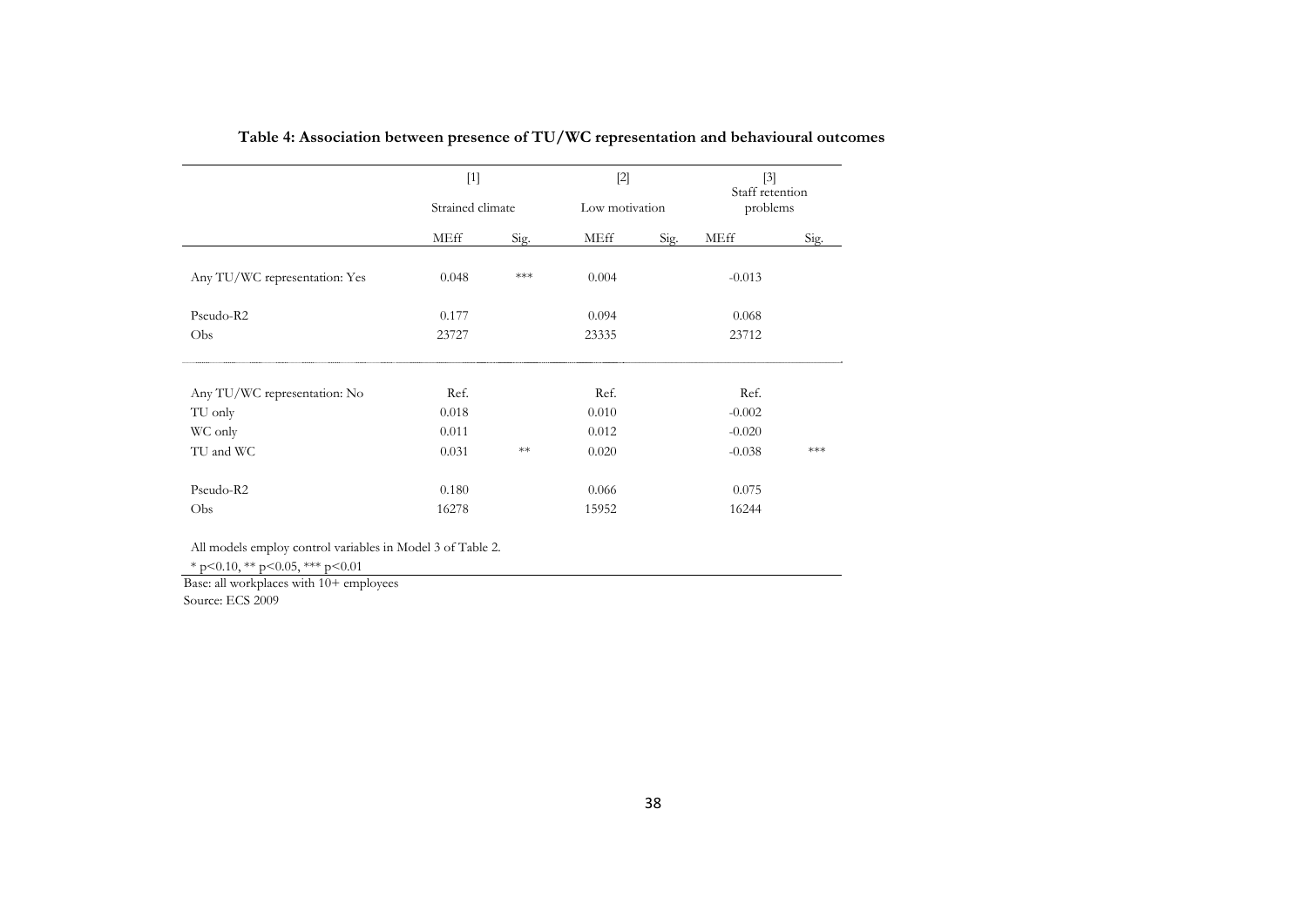#### **Appendix A: Eligible Forms of Trade Union and Works Council Representation**

The table below indicates, for each country in ECS(2009), those forms of trade union and works council representation that are both: (i) observed in ECS(2009); and (ii) included within our measure identifying the presence of workplace representation. The final column in the table specifies whether union or works council representatives were prioritized when seeking an employee representative interview; the figure following the table shows the composition of the weighted sample of employee representatives who provided an interview.

In some cases, ECS interviews were conducted in multiple languages within a single country (as in Belgium); in these cases the different translations are each presented in the table and separated by a forward slash ( / ). For countries which have more than one eligible type of works council representation (as in Austria), the different types are written on separate lines.

ECS(2009) inadvertently included within its categorization of works-council type representation some bodies which we deem ineligible, either because they are ad hoc bodies, health and safety committees or European Works Councils. We exclude the following from our classification (and the table below):

- Belgium: Comité voor Preventie en Bescherming op het Werk/Comité pour la Prévention et la Protection au Travail
- Germany: Runder Tisch oder Betriebsausschuss and Belegschafts- oder Mitarbeitersprecher
- Latvia: Euroopa Töönõukogu in Estonia, and Darba padome/Совет рабочих.

For Italy, we classify Rappresentanza Sindacale Unitarias (RSUs) and Rappresentanza Sindacale Aziendales (RSA) as works councils even though there is a high level of union involvement.

These departures from the categorisation used in the survey interview mean that we depart in some small ways from the classification used by Aumayr et al (2011a).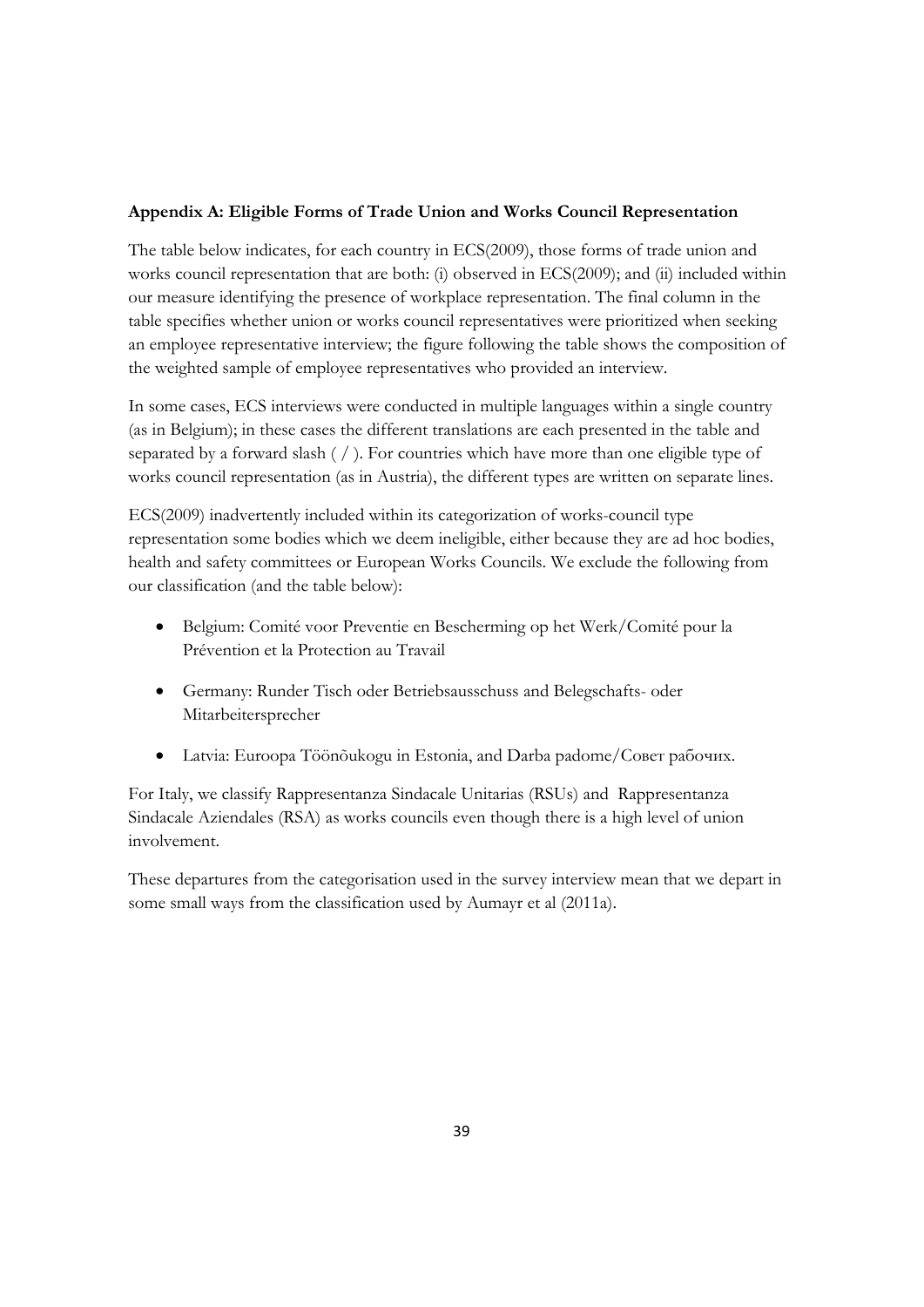|                | Trade union representation                                                                                | Works councils representation                                                                                      |
|----------------|-----------------------------------------------------------------------------------------------------------|--------------------------------------------------------------------------------------------------------------------|
| Austria        |                                                                                                           | Betriebsrat                                                                                                        |
|                |                                                                                                           | Personalvertretung                                                                                                 |
| Belgium        | Syndicale Delegatie / Délégation Syndicale                                                                | Ondernemingsraad / Conseil d'Entreprise                                                                            |
|                |                                                                                                           | Bijzonder Onderhandelingscomité of<br>basisonderhandelingscomité / Comité de<br>negociation particulier ou de base |
|                |                                                                                                           | Bijzonder Overlegcomité of Basisoverlegcomité /<br>Comité de concertation particulier ou de base                   |
| Bulgaria       | Синдикална организация                                                                                    | Представители за информиране и консултиране<br>на работниците и служителите                                        |
| Czech Republic | Odborová organizace                                                                                       | Rada zaměstnanců                                                                                                   |
| Cyprus         | Συνδικαλιστική Εκπροσώπηση                                                                                |                                                                                                                    |
| Denmark        | Tillidsrepræsentant                                                                                       | Samarbejdsudvalg                                                                                                   |
|                |                                                                                                           | MED-udvalg                                                                                                         |
| Germany        |                                                                                                           | Betriebsrat                                                                                                        |
|                |                                                                                                           | Personalrat                                                                                                        |
| Estonia        | Ametiühing / Профсоюз                                                                                     | Töötajate usaldusisik / Доверенное лицо<br>работников                                                              |
| Greece         | Επιχειρησιακό σωματείο                                                                                    | Συμβούλιο εργαζομένων                                                                                              |
| Finland        | Ammattiosasto ja tai luottamusmies /<br>Fackavdelning och eller den fackliga<br>förtroenderpraesentan-ten | YT-toimikunta / Förhandlingsorgan för<br>Samarbetsförfarandet                                                      |
| France         | Délégué syndical                                                                                          | Délégué du personnel                                                                                               |
|                |                                                                                                           | Comité d'entreprise                                                                                                |
| Hungary        | Szakszervezet (bizalmi)                                                                                   | Üzemi megbízott illetőleg Üzemi tanács                                                                             |
|                |                                                                                                           | Közalkalmazotti képviselö illetőlegKözalkalmazotti<br>Tanács                                                       |
| Ireland        | Workplace union representative                                                                            | Statutory employee representative forum                                                                            |
| Italy          | Organizzazione sindacale                                                                                  | Rappresentanza sindacale unitaria (RSU)                                                                            |
|                |                                                                                                           | Rappresentanza sindacale aziendale (RSA)                                                                           |

## **Table A.1: Eligible forms of Trade Union and Works Council representation**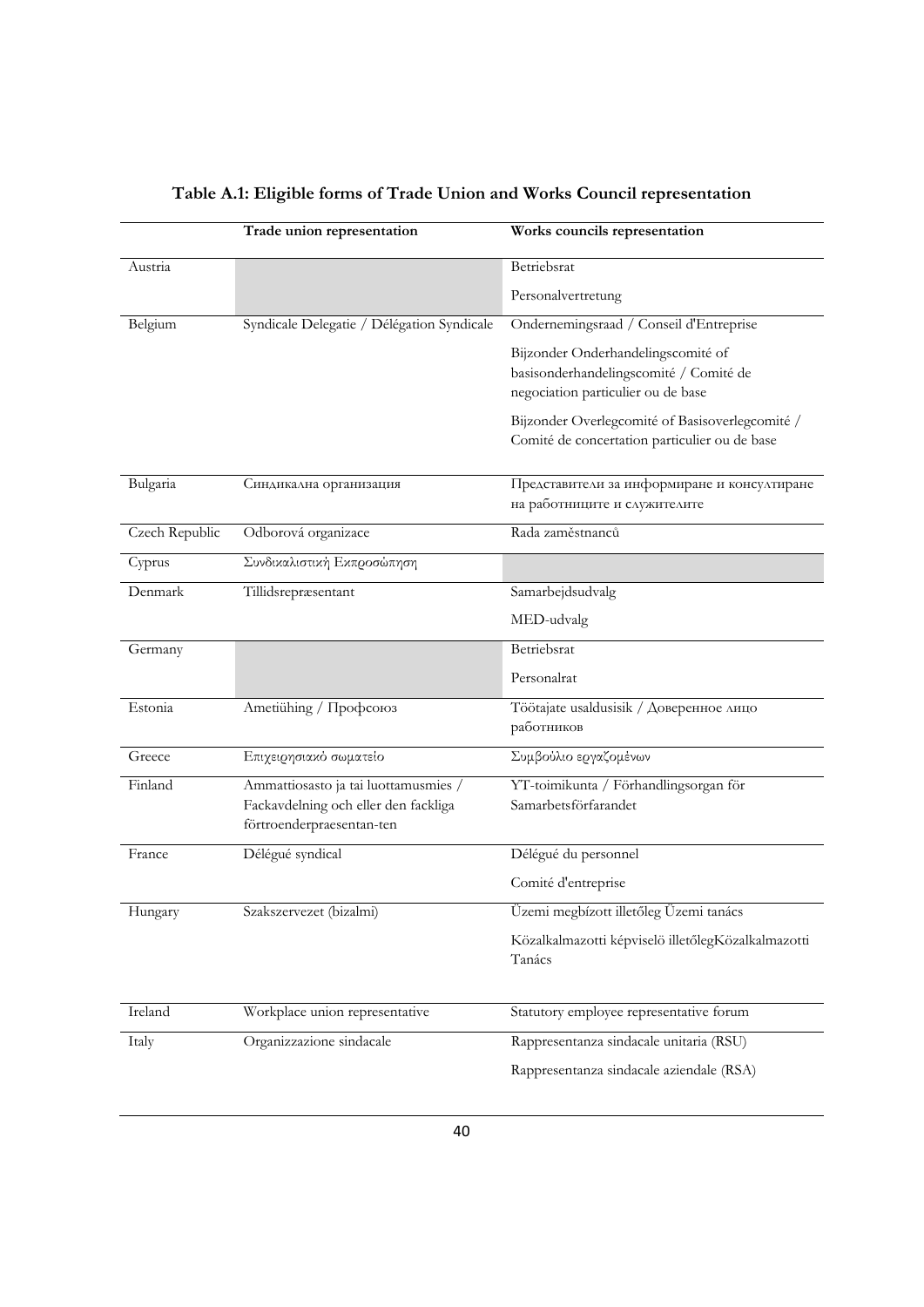|              | Trade union representation                                                                                             | Works councils representation                                              |
|--------------|------------------------------------------------------------------------------------------------------------------------|----------------------------------------------------------------------------|
| Latvia       | Arodbiedrība / профсоюз                                                                                                | Darbinieku pilnvarotie pārstāvji /<br>Уполномоченные представители рабочих |
| Lithuania    | Profesinė sąjunga                                                                                                      | Darbo taryba                                                               |
| Luxembourg   |                                                                                                                        | Comité mixte de enterprise / Comité mixte vum<br>Betrib                    |
|              |                                                                                                                        | Délégation du personnel / Personaldélégatioun                              |
| Macedonia    | Shoqatë sindikale / Синдикална<br>организација                                                                         |                                                                            |
| Malta        | Organizzazzjoni trejdjunjonistika<br>rikonoxxuta fuq ix-shop floor / Shop<br>steward (recognized union representative) |                                                                            |
| Netherlands  | Bedrijfsledengroep                                                                                                     | Personeelvertegenwoordiging of<br>Ondernemingsraad                         |
| Poland       | Zakladowa organizacja zwiazkowa                                                                                        | Rady pracowników                                                           |
|              |                                                                                                                        | Przedstawiciele zalóg w radach nadzorczych                                 |
| Portugal     | Um delegado sindical ou uma Commissao<br>sindical                                                                      | Comissão de Trabalhadores (CT)                                             |
| Romania      | Sindicat                                                                                                               | Reprezentanții salariaților                                                |
| Slovenia     | Sindikalnega zaupnika oziroma<br>predsednika sindikata                                                                 | Delavskega zaupnika oziroma svet delavcev                                  |
| Slovakia     | Základná organizácia odborového zväzu                                                                                  | Zamestnanecký dôverník resp Zamestnanecká rada                             |
| Spain        |                                                                                                                        | Delegado de personal o Comité de empresa                                   |
|              |                                                                                                                        | Delegado de personal o Junta de personal"                                  |
| Sweden       | Facklig förtroendeman                                                                                                  |                                                                            |
| United       | Recognised shop floor trade union                                                                                      | Joint consultative committee                                               |
| Kingdom      | representation                                                                                                         | Employee forum or equivalent body                                          |
| Croatia      | Sindikat                                                                                                               | Radničko vijeće                                                            |
|              |                                                                                                                        | Predstavnik Radnika u Nadzornem odboru                                     |
| <b>FYROM</b> | Shoqatë sindikale / Синдикална<br>организација                                                                         |                                                                            |
| Turkey       | İşyerinizce tanınan bir çalışan sendikası<br>temsilciliği                                                              |                                                                            |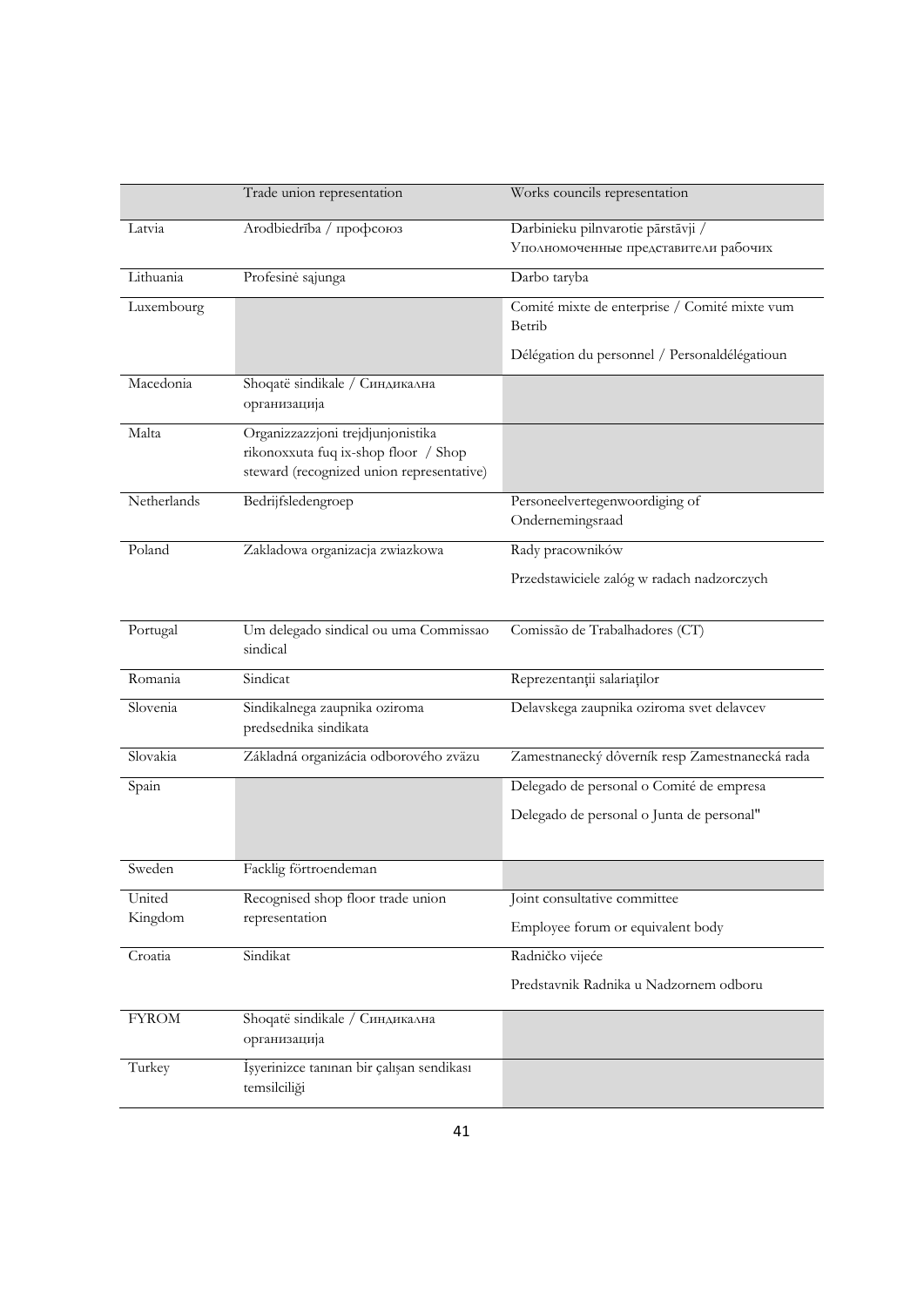| Appendix B: Country-Level Values on External Data Items |  |  |  |  |
|---------------------------------------------------------|--|--|--|--|
|---------------------------------------------------------|--|--|--|--|

The table below indicates the values taken by each individual EU27 country on the descriptive country-level variables. A key and a list of sources are provided at the end of the table.

|                            | $[1]$       | $[2]$<br>Dominant      | $[3]$<br>Model of           | $[4]$<br>Legislation<br>to support | $[5]$<br>Minimum size of<br>undertaking to | $[6]$<br>Public<br>confidence | $[7]$             | [8]<br>WC reps<br>have right | $[9]$<br>TU reps<br>have right |
|----------------------------|-------------|------------------------|-----------------------------|------------------------------------|--------------------------------------------|-------------------------------|-------------------|------------------------------|--------------------------------|
| Country                    | Regime      | level of<br>bargaining | workplace<br>representation | union<br>presence                  | trigger WC-type<br>representation          | in unions<br>(quartile)       | Count<br>variable | to paid<br>time off          | to paid time<br>off            |
| BE                         | Centre-West | $\overline{4}$         | 4                           | Yes                                | 100                                        | 3                             | $\mathfrak{Z}$    | Yes                          | Yes                            |
| BG                         | Centre-East | 3                      |                             | $\rm No$                           | 20                                         |                               | 2                 | Yes                          | Yes                            |
| CZ                         | Centre-East | $\mathbf{2}$           | 4                           | $\rm No$                           | 25                                         |                               | $\mathbf{2}$      | Yes                          | Yes                            |
| DK                         | North       | $\mathbf{2}$           | 5                           | $\rm No$                           | 35                                         | 4                             | 3                 | Yes                          | Yes                            |
| DE                         | Centre-West | $\mathbf{2}$           |                             | $\rm No$                           | 5                                          | 2                             | $\mathfrak{Z}$    | Yes                          | N/A                            |
| EE                         | Centre-East |                        | 5                           | Yes                                |                                            | 3                             | $\mathfrak{Z}$    | Yes                          | Yes                            |
| IE                         | West        | 4                      | 5                           | $\rm No$                           | 15                                         | 4                             | $\mathfrak{Z}$    | $\rm No$                     | $\rm No$                       |
| $\mathop{\rm EL}$          | South       | $\mathfrak{Z}$         | 5                           | Yes                                | 20                                         |                               | 3                 | Yes                          | $\rm No$                       |
| $\mathop{\hbox{\rm ES}}$   | South       | 3                      | 5                           | Yes                                | 6                                          | $\overline{c}$                | 4                 | Yes                          | Yes                            |
| ${\rm FR}$                 | South       | 2                      |                             | Yes                                | 11                                         | 3                             | 4                 | Yes                          | Yes                            |
| IT                         | South       | 3                      | 5                           | Yes                                | 16                                         |                               | $\mathfrak{Z}$    | Yes                          | $\rm No$                       |
| <b>CY</b>                  | West        | $\mathbf{2}$           | 2                           | $\rm No$                           | N/A                                        | $\overline{2}$                | 3                 | N/A                          | Yes                            |
| ${\rm LV}$                 | Centre-East |                        | 5                           | Yes                                | 5                                          | 4                             | $\mathfrak{Z}$    | $\rm No$                     | $\rm No$                       |
| $\mathop{\rm LT}\nolimits$ | Centre-East |                        | 3                           | Yes                                | 21                                         |                               | 4                 | Yes                          | $\rm No$                       |
| ${\rm LU}$                 | Centre-West | 2                      |                             | $\rm No$                           | 15                                         | 4                             | 3                 | Yes                          | N/A                            |
| HU                         | Centre-East | 2                      | 4                           | $\rm No$                           | 15                                         |                               | 2                 | Yes                          | Yes                            |
| $\rm{MT}$                  | West        |                        | 3                           | $\rm No$                           | $50\,$                                     | 3                             | 2                 | Yes                          | $\rm No$                       |
| $\rm NL$                   | Centre-West | 3                      | 5                           | $\rm No$                           | 10                                         |                               | 3                 | Yes                          | $\rm No$                       |

**Continued**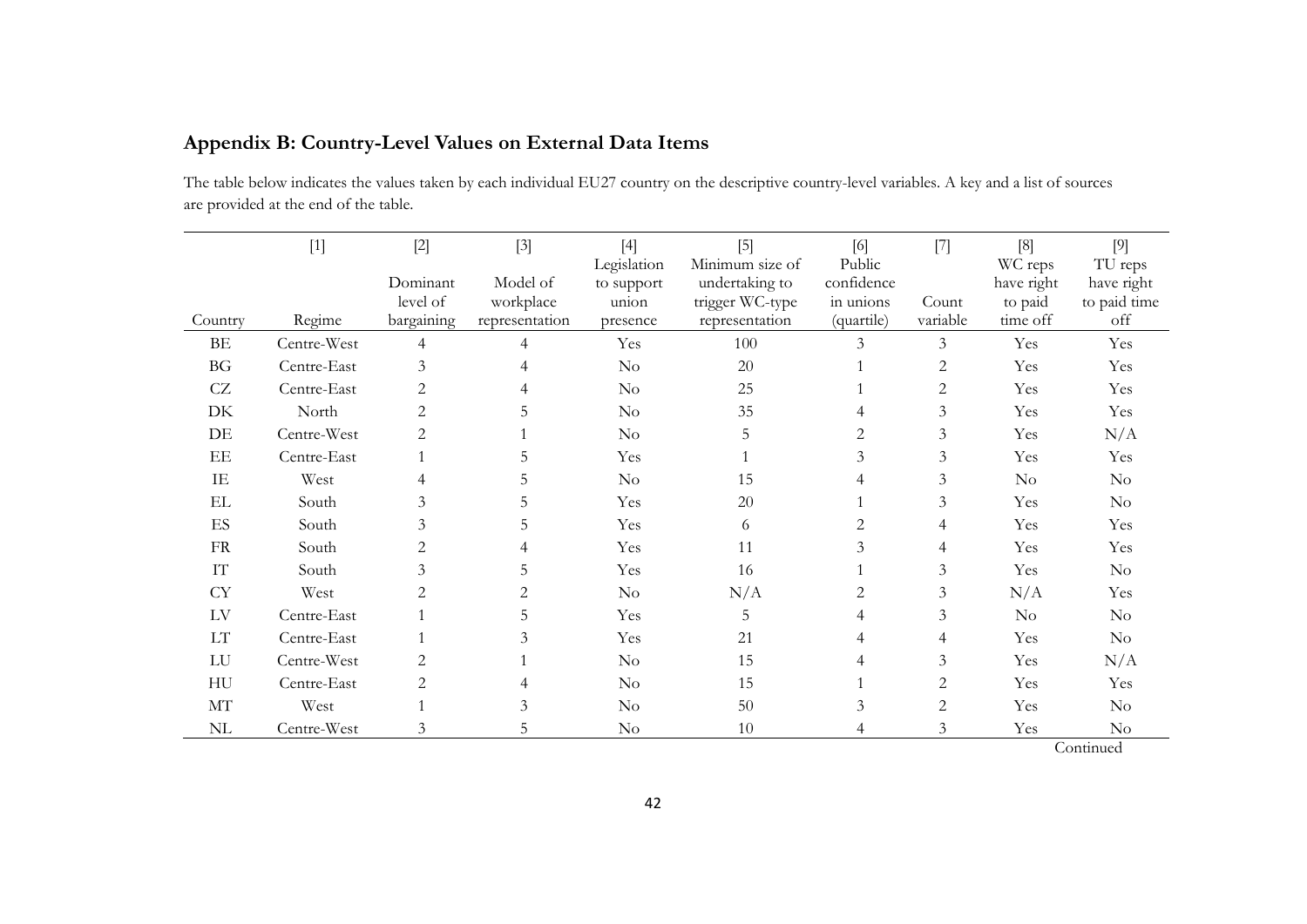|                        | $[1] % \begin{center} % \includegraphics[width=\linewidth]{imagesSupplemental_3.png} % \end{center} % \caption { % Our method shows the proposed method. % Our method shows the proposed method. % } % \label{fig:example} %$ | $[2]$      | $[3]$          | [4]<br>Legislation | $[5]$<br>Minimum size of | [6]<br>Public  | $[7]$    | [8]<br>WC reps | TU reps      |
|------------------------|-------------------------------------------------------------------------------------------------------------------------------------------------------------------------------------------------------------------------------|------------|----------------|--------------------|--------------------------|----------------|----------|----------------|--------------|
|                        |                                                                                                                                                                                                                               | Dominant   | Model of       | to support         | undertaking to           | confidence     |          | have right     | have right   |
|                        |                                                                                                                                                                                                                               | level of   | workplace      | union              | trigger WC-type          | in unions      | Count    | to paid        | to paid time |
| Country                | Regime                                                                                                                                                                                                                        | bargaining | representation | presence           | representation           | (quartile)     | variable | time off       | off          |
| $\mathbf{A}\mathbf{T}$ | Centre-West                                                                                                                                                                                                                   | 2          |                | $\rm No$           |                          | 2              | 3        | Yes            | N/A          |
| PL                     | Centre-East                                                                                                                                                                                                                   |            |                | Yes                | 50                       |                | 2        | Yes            | Yes          |
| PT                     | South                                                                                                                                                                                                                         | 2          | C.             | $\rm No$           |                          | 3              | 3        | Yes            | Yes          |
| <b>RO</b>              | Centre-East                                                                                                                                                                                                                   | 2          | 3              | Yes                | 20                       | 2              | 5        | Yes            | Yes          |
| <b>SI</b>              | Centre-West                                                                                                                                                                                                                   | 4          | $\mathcal{D}$  | $\rm No$           | 21                       | 4              | 3        | Yes            | $\rm No$     |
| <b>SK</b>              | Centre-East                                                                                                                                                                                                                   | 3          | 4              | $\rm No$           | 50                       | 2              | 2        | Yes            | Yes          |
| FI                     | North                                                                                                                                                                                                                         | 3          |                | $\rm No$           | 20                       | $\overline{4}$ | 3        | Yes            | Yes          |
| <b>SE</b>              | North                                                                                                                                                                                                                         | 3          |                | Yes                | N/A                      | 2              | 4        | N/A            | Yes          |
| UK                     | Centre-West                                                                                                                                                                                                                   |            |                | Yes                | 50                       |                |          | Yes            | Yes          |

N/A: Not applicable because the type of representation covered by the indicator is not found at workplace level in the specific country

#### **Key:**

Dominant level of bargaining:

- 1. Local or company bargaining
- 2. Sectoral or industry level, with additional local or company bargaining
- 3. Sectoral or industry level
- 4. National level, with additional sectoral/local or company bargaining